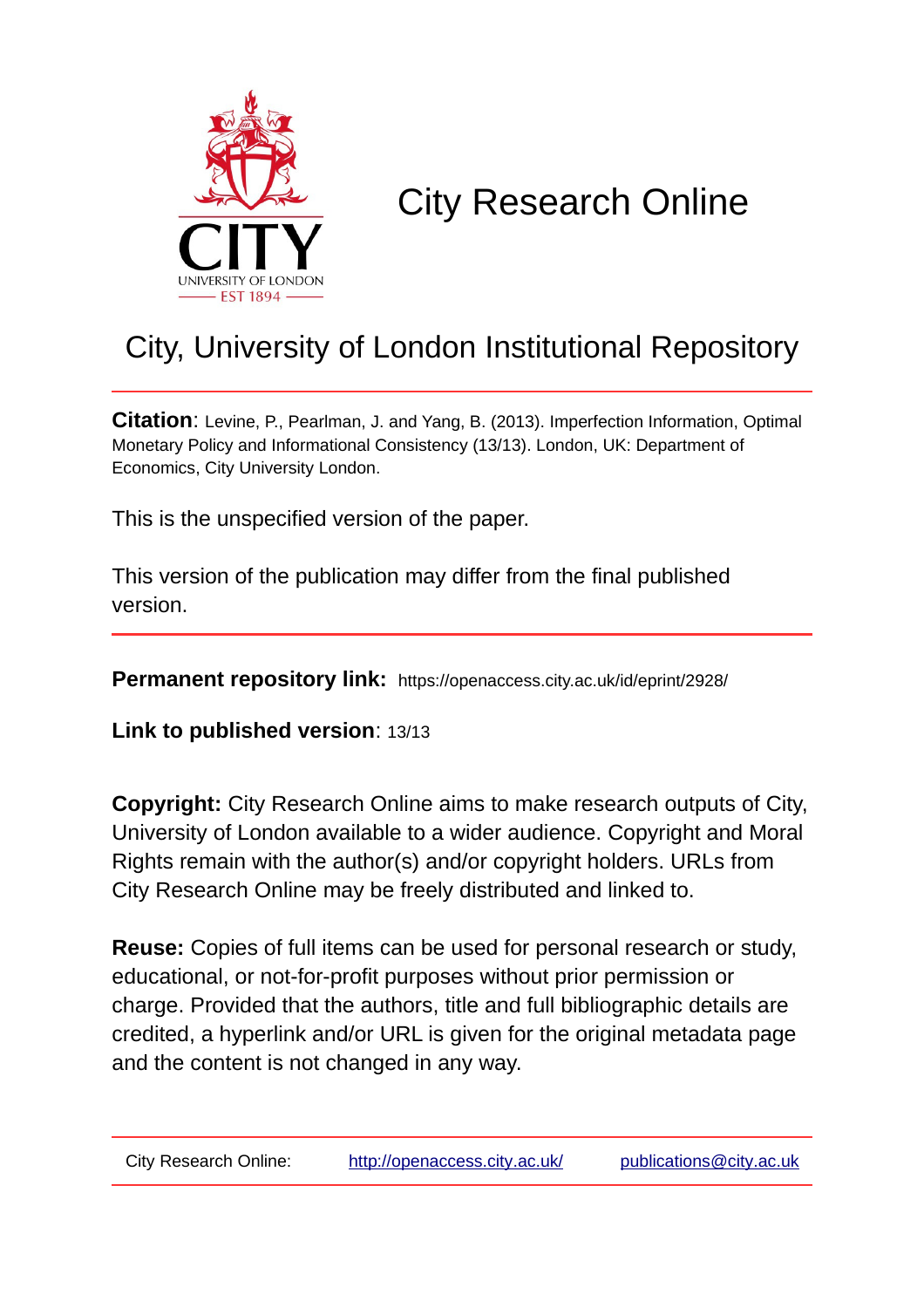

# **Department of Economics**

# Imperfection Information, Optimal Monetary Policy and Informational Consistency

Paul Levine<sup>1</sup> University of Surrey

Joseph Pearlman City University London

Xi'an Jiaotong Liverpool University (ZJTU), China, and University of Surrey

> **Department of Economics Discussion Paper Series No. 13/13**



<sup>1</sup> Corresponding author: School of Economics, University of Surrey, Guildford. **p.levine@surrey.ac.uk**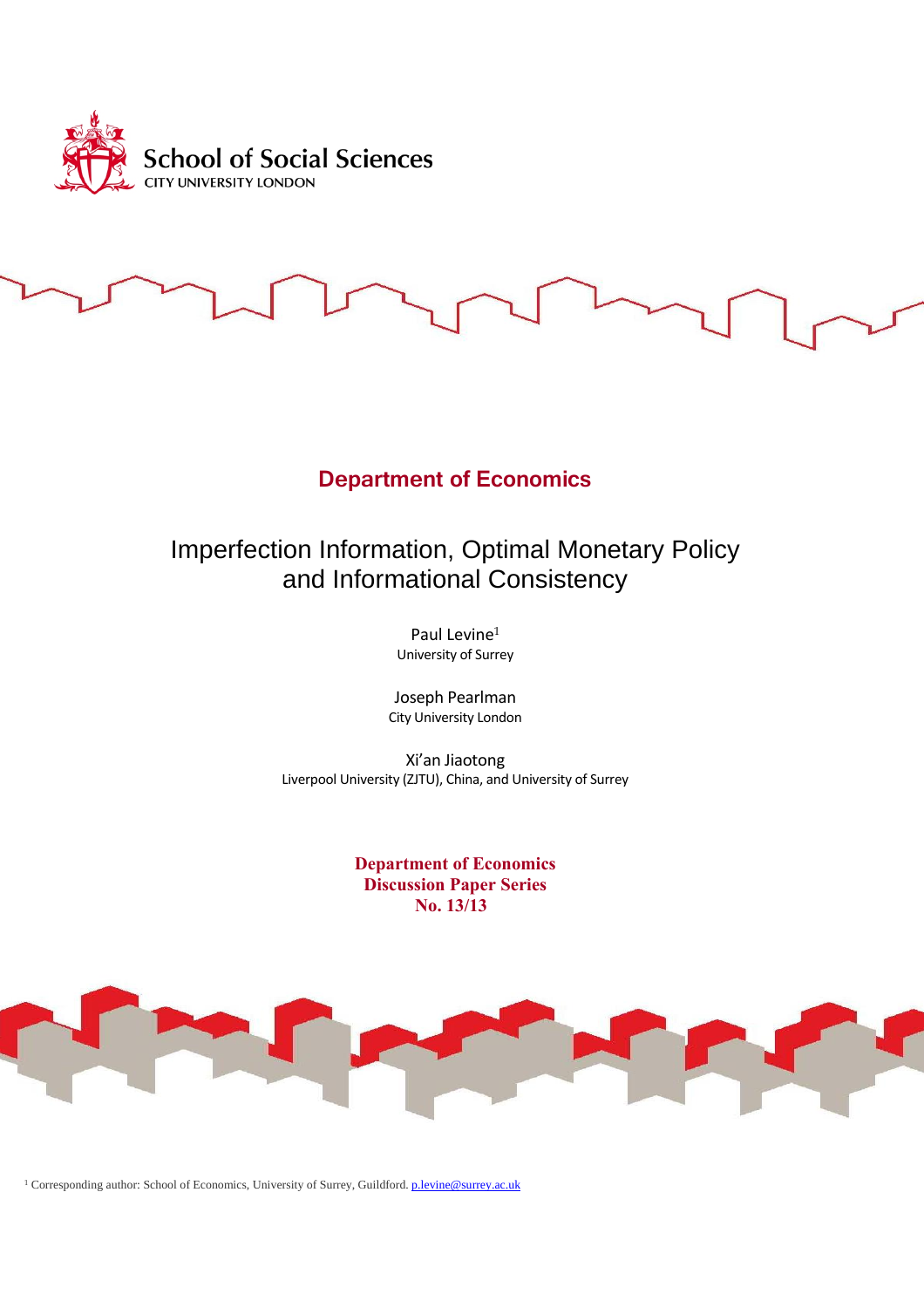# Imperfect Information, Optimal Monetary Policy and Informational Consistency<sup>∗</sup>

PAUL LEVINE University of Surrey† Joseph Pearlman CITY UNIVERSITY, LONDON

Bo Yang

Xi'an Jiaotong - Liverpool University (ZJTU), Suzhou, China **AND** University of Surrey

January 22, 2013

### Abstract

This paper examines the implications of imperfect information (II) for optimal monetary policy with a consistent set of informational assumptions for the modeller and the private sector an assumption we term the *informational consistency*. We use an estimated simple NK model from Levine *et al.* (2012), where the assumption of symmetric II significantly improves the fit of the model to US data to assess the welfare costs of II under commitment, discretion and simple Taylor-type rules. Our main results are: first, common to all information sets we find significant welfare gains from commitment only with a zero-lower bound constraint on the interest rate. Second, optimized rules take the form of a price level rule, or something very close across all information cases. Third, the combination of limited information and a lack of commitment can be particularly serious for welfare. At the same time we find that II with lags introduces a 'tying ones hands' effect on the policymaker that may improve welfare under discretion. Finally, the impulse response functions under our most extreme imperfect information assumption (output and inflation observed with a two-quarter delay) exhibit hump-shaped behaviour and the fiscal multiplier is significantly enhanced in this case.

#### JEL Classification: C11, C52, E12, E32.

Keywords: Imperfect Information, DSGE Model, Optimal Monetary Policy, Bayesian Estimation

<sup>∗</sup> The paper has been presented at a CCBS, Bank of England workshop on "Modelling Monetary Policy" October 17-19; the National Bank of Poland Conference, "DSGE and Beyond", Warsaw, September 29 - 30, 2011; the MONFISPOL final Conference at Goethe University, September 19 - 20, 2011; the CDMA Conference "Expectations in Dynamic Macroeconomic Models" at St Andrews University, August 31 - September 2, 2011; the 17th International Conference on Computing in Economics and Finance, San Francisco, June 29 - July 1, 2011 and the European Monetary Forum, University of York, March 4 - 5, 2011. Comments by participants at these events are gratefully acknowledged, especially those of discussants Andrzej Torój and Martin Ellison at the NBP and MONFISPOL conferences respectively, as are those by seminar participants at Glasgow University and the University of Surrey. We also acknowledge financial support from ESRC project RES-062-23- 2451 and from the EU Framework Programme 7 project MONFISPOL.

<sup>†</sup> Corresponding author; School of Economics, University of Surrey, Guildford, Surrey GU2 7XH UK; tel: +44(0)1483 689928; email: p.levine@surrey.ac.uk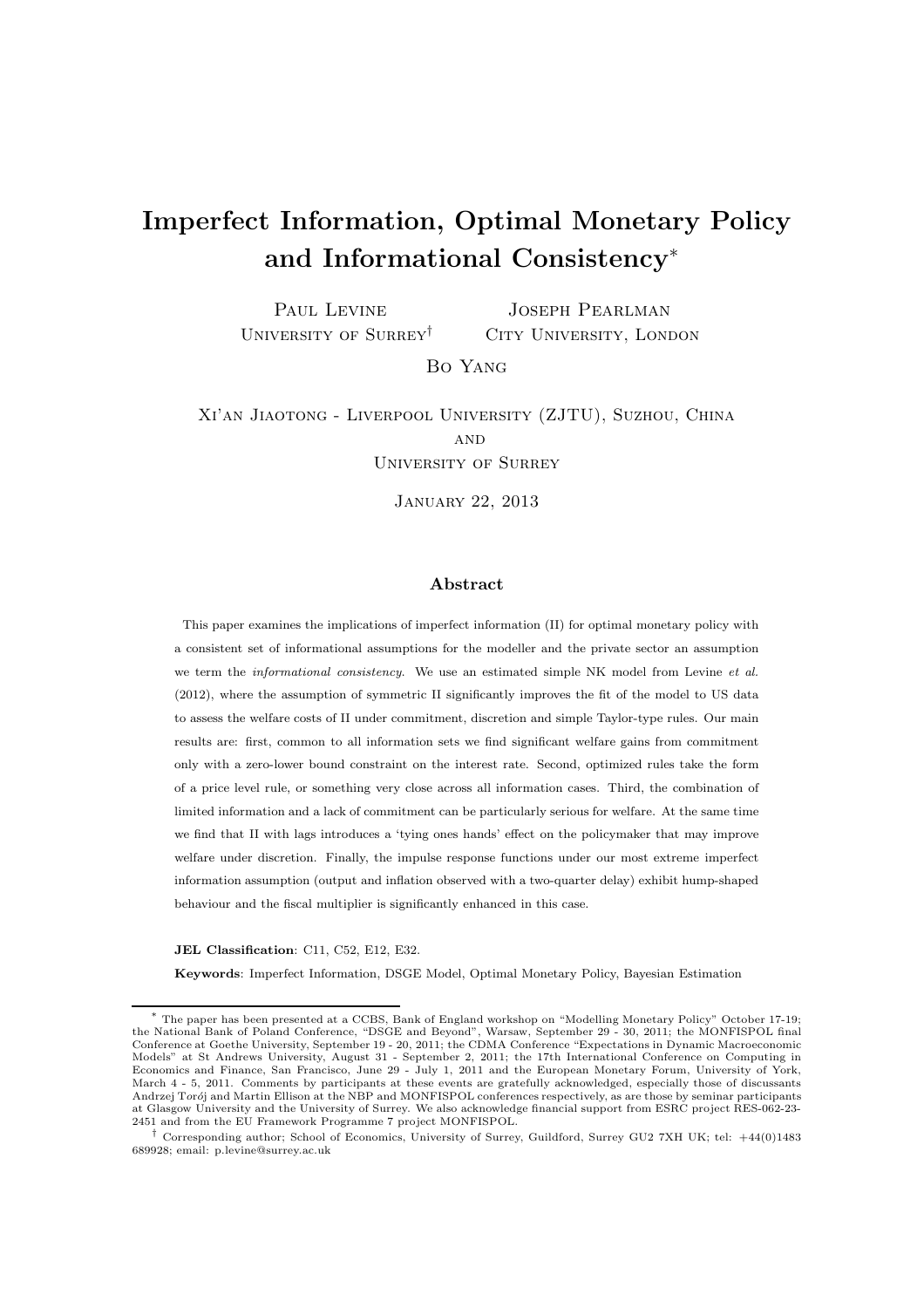# **CONTENTS**

| 1           | Introduction                                                  | 1               |
|-------------|---------------------------------------------------------------|-----------------|
| $\bf{2}$    | The Model                                                     | $\bf{2}$        |
| 3           | General Solution with Imperfect Information                   | 4               |
|             | Linear Solution Procedure<br>3.1                              | $\bf 5$         |
|             | 3.2                                                           | $6\phantom{.}6$ |
|             | 3.3                                                           | $\overline{7}$  |
| 4           | <b>Bayesian Estimation</b>                                    | 9               |
|             | 4.1                                                           | 9               |
|             | 4.2                                                           | 10              |
| 5           | The General Set-Up and Optimal Policy Problem                 | 11              |
| 6           | Optimal Monetary Policy in the Estimated NK Model             | 13              |
|             | Optimal Policy without Zero Lower Bound Considerations<br>6.1 | 14              |
|             | 6.2<br>Imposing an Interest Rate Zero Lower Bound Constraint  | 18              |
| 7           | Conclusions                                                   | 23              |
|             | A Linearization of Model                                      | 28              |
|             | <b>B</b> Priors and Posterior Estimates                       | 30              |
| $\mathbf C$ | <b>Optimal Policy Under Perfect Information</b>               | 31              |
|             | C.1                                                           | 32              |
|             | The Dynamic Programming Discretionary Policy<br>C.2           | 33              |
|             | C.3                                                           | 34              |
|             | C.4                                                           | 35              |
| D           | <b>Optimal Policy Under Imperfect Information</b>             | 36              |
| E           | The Hamiltonian Quadratic Approximation of Welfare            | $37\,$          |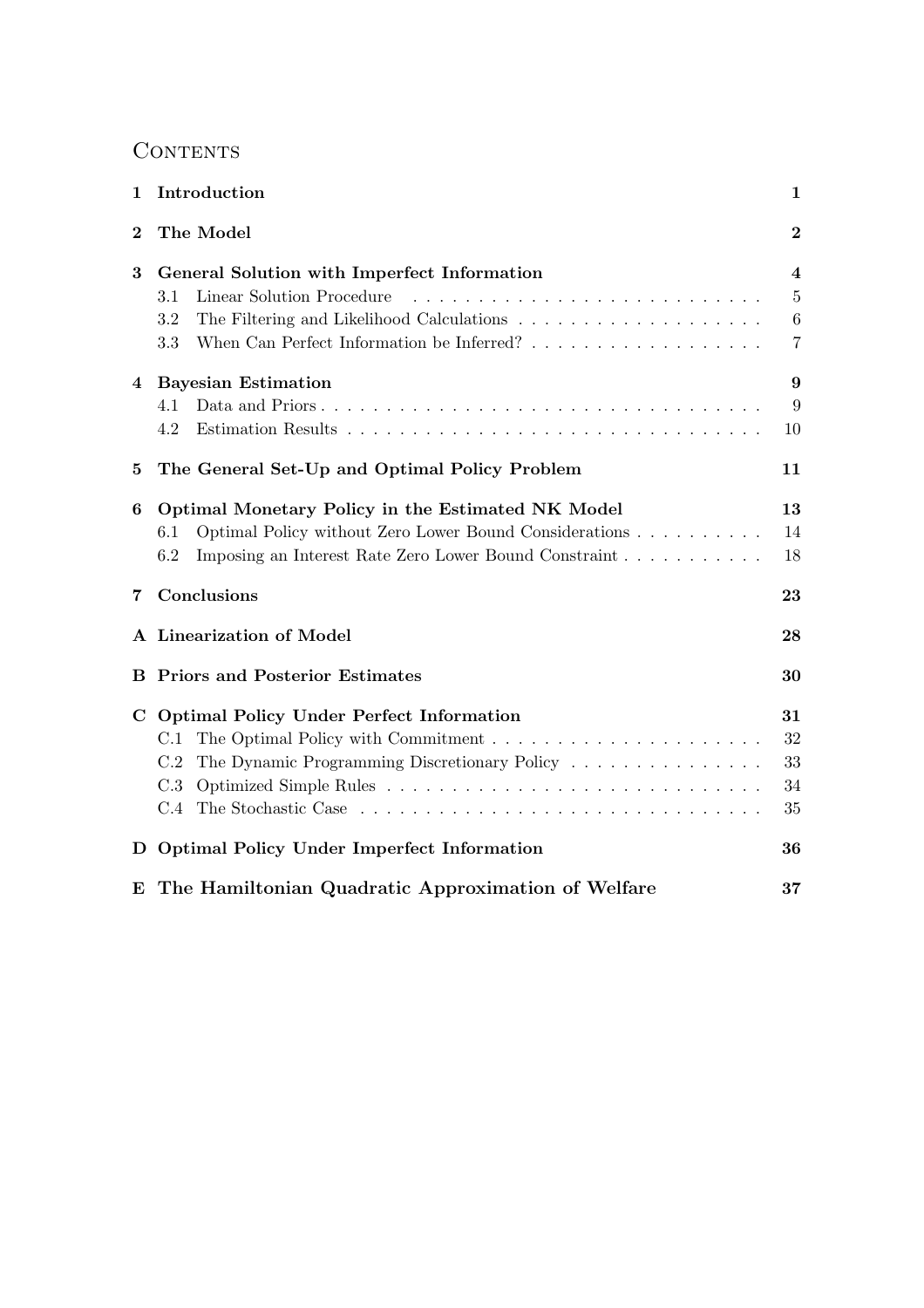## 1 INTRODUCTION

The formal estimation of DSGE models by Bayesian methods has now become standard.<sup>1</sup> However, as Levine *et al.* (2007) first pointed out, in the standard approach there is an implicit asymmetric informational assumption that needs to be critically examined: whereas perfect information about current shocks and other macroeconomic variables is available to the economic agents, it is not to the econometricians. By contrast, in Levine et al.  $(2007)$  and Levine *et al.*  $(2012)$  a symmetric information assumption is adopted in which rational expectations amounts to model consistency. This approach can be thought of as the informational counterpart to the "cognitive consistency principle" proposed in Evans and Honkapohja (2009) which holds that economic agents should be assumed to be "about as smart as, but no smarter than good economists". The assumption that agents have imperfect and certainly no more information than the econometrician who constructs and estimates the model on behalf of the policymaker, amounts to what we term *informational*  $consistency (IC)$ . IC may seem plausible, but does it improve the empirical performance of DSGE models? Drawing upon Levine *et al.* (2012), we show this is indeed is the case for a standard NK model.<sup>2</sup>

The main focus of this paper is on the implications of imperfect information for optimal monetary policy. A sizeable literature now exists on this subject - a by no means exhaustive selection of contributions includes: Cukierman and Meltzer (1986), Pearlman (1992), Svensson and Woodford (2001), Svensson and Woodford (2003), Faust and Svensson (2001), Faust and Svensson (2002), Aoki (2003), Aoki (2006) and (Melecky et al. (2008).<sup>3</sup>

Our contribution is to study three policy issues using an estimated DSGE model with IC at both the estimation and policy design stages of the exercise. We compare the Bayesianestimated NK model under two information assumptions: *perfect information* (PI) where the private sector observes all the macroeconomic state variables in the model (including exogenous shock processes) and imperfect information (II) where they only observe the data used by the econometrician and IC applies. A marginal likelihood race shows strong evidence in favour of II. Moreover the impulse response functions for all policy regimes display the hump-shaped behaviour highlighted in the literature.<sup>4</sup>

The three policy questions posed are first, what are the welfare costs associated with the private sector possessing only II of the state variables? Indeed, in a second-best world where the policymaker cannot commit, can withdrawal of information be welfare-improving? Second, what are the implications of II for the gains from commitment (or, equivalently, the costs of discretion) and third, how does II affect the form of welfare-optimized Taylor rules? A novel feature of our analysis, irrespective of the information assumptions, is the consideration of the zero lower bound (ZLB) constraint in the design of interest rate

<sup>&</sup>lt;sup>1</sup>See Fernandez-Villaverde (2009) for a comprehensive review.

<sup>&</sup>lt;sup>2</sup>The possibility that imperfect information in NK models improves the empirical fit has also been examined by Collard and Dellas (2004), Collard and Dellas (2006), Collard et al. (2009), although an earlier assessment of the effects of imperfect information for an IS-LM model dates back to Minford and Peel (1983)

<sup>&</sup>lt;sup>3</sup>Imperfect information covers a wide range of informational assumptions: section 5 provides a discussion of the various assumed information sets assumed for both the private sector and policymaker/modeller in these papers.

<sup>&</sup>lt;sup>4</sup>An interesting feature of the impulse response analysis is a comparison of the fiscal multipliers under PI or II.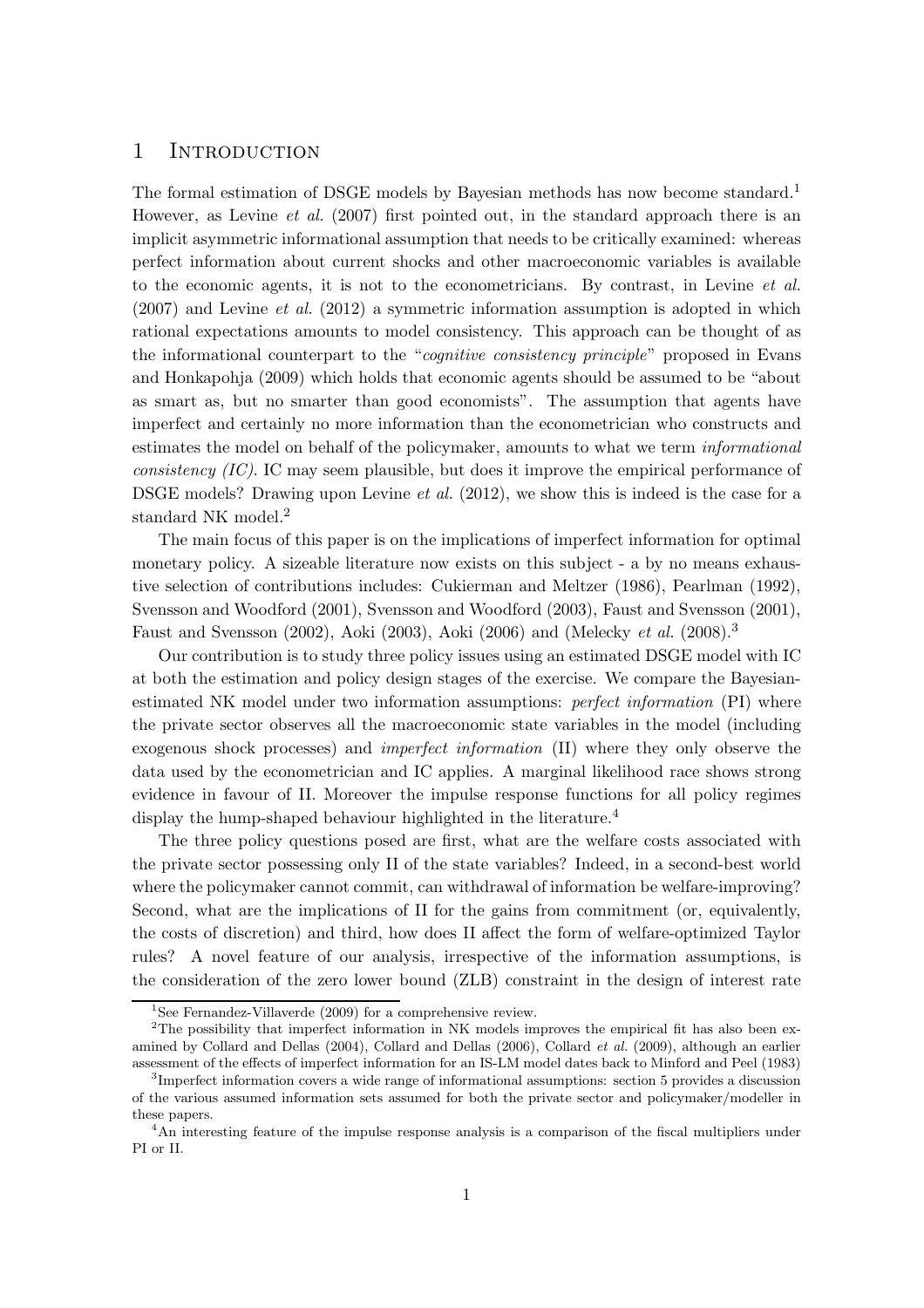rules. Our paper is, we believe, the first to provide an integrated treatment of information, commitment, the simplicity constraint on rules and zero-lower bound aspects of the policy problem, enabling us to explore the important interaction between these aspects.

The rest of the paper is organized as follows. Section 2 describes a fairly standard new Keynesian (NK) model subsequently used for the policy analysis. Section 3 sets out the general solution procedure for solving such a model under II given a particular (and usually sub-optimal) policy rule. Section 4 describes the estimation by Bayesian methods. Section 5 sets out the general framework for calculating optimal policy under different information assumptions. Section 6 turns to numerical solutions of optimal policy in the estimated model first assuming PI for both the private sector and the policymaker. For all information assumptions our policy exercises use the ex post welfare-optimal (Ramsey) as a benchmark against which to assess the policies where either no commitment mechanism is available and the central bank exercises discretion, or where policy conducted in the form of a simple interest rate, Taylor-type commitment rules. Under perfect information, in subsection 6.1, both sets of agents, the central bank and the private sector observes the full state vector describing the model model dynamics (though the econometrician only uses a sub-set of this data). Sub-section 6.2 then relaxes this assumption by introducing different II sets that correspond to IC adopted at the estimation stage. Section 7 concludes.

# 2 THE MODEL

We utilize a fairly standard NK model with a Taylor-type interest rate rule, one factor of production (labour) with decreasing returns to scale. The model has external habit in consumption, price indexing and a Taylor interest-rate rule with persistence. These are part of the model, albeit ad hoc in the case of indexing, and therefore are endogenous sources of persistence. Persistent exogenous shocks to demand, technology and the price mark-up classify as exogenous persistence. A key feature of the model and the focus of the paper is a further endogenous source of persistence that arises when agents have imperfect information and learn about the state of the economy using Kalman-filter updating.<sup>5</sup>

The full model in non-linear form is as follows

$$
1 = \beta R_t E_t \left[ \frac{M U_{t+1}^C}{M U_t^C \Pi_{t+1}} \right] \tag{1}
$$

$$
\frac{W_t}{P_t} = -\frac{1}{(1 - \frac{1}{\eta})} \frac{M U_t^N}{M U_t^C}
$$
\n(2)

$$
Y_t = F(A_t, N_t, \Delta_t) = \frac{A_t N_t^{\alpha}}{\Delta_t} \text{ where } \Delta_t \equiv \frac{1}{n} \sum_{j=1}^n (P_t(j)/P_t)^{-\zeta}
$$
 (3)

$$
MC_t = \frac{W_t}{P_t F_{N,t}} = \frac{W_t \Delta_t}{P_t A_t \alpha N_t^{\alpha - 1}}
$$
\n
$$
\tag{4}
$$

 $5$ The simplicity of the model facilitates the separate examination of different sources of persistence in the model – see Levine *et al.*  $(2012)$ .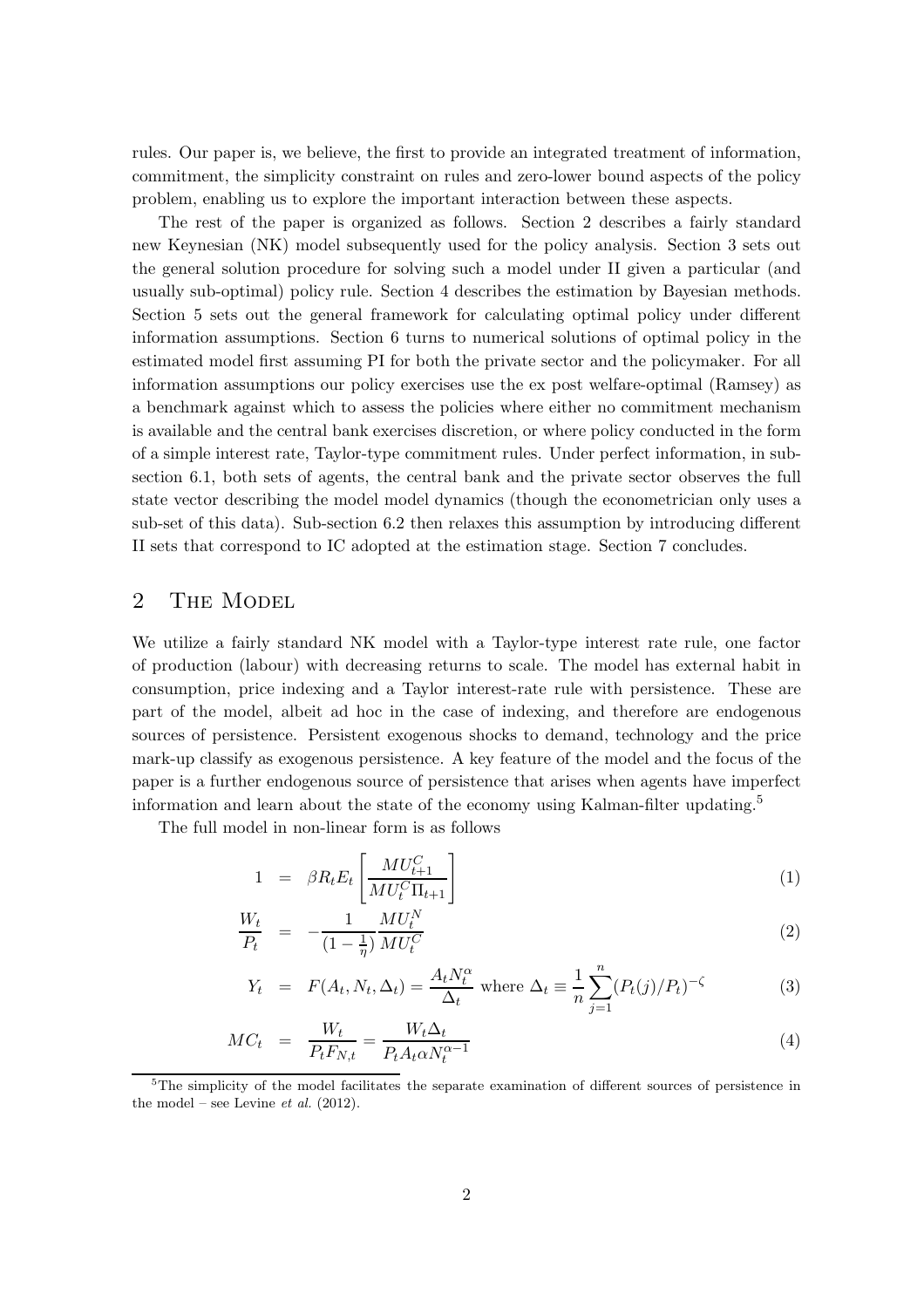$$
H_t - \xi \beta E_t [\tilde{\Pi}_{t+1}^{\zeta - 1} H_{t+1}] = Y_t M U_t^C
$$
\n(6)

$$
J_t - \xi \beta E_t[\tilde{\Pi}_{t+1}^{\zeta} J_{t+1}] = \frac{1}{1 - \frac{1}{\zeta}} MC_t MS_t Y_t MU_t^C
$$
(7)

$$
1 = \xi \tilde{\Pi}_t^{\zeta - 1} + (1 - \xi) \left( \frac{J_t}{H_t} \right)^{1 - \zeta} \text{ where } \tilde{\Pi}_t \equiv \frac{\Pi_t}{\Pi_{t-1}^{\gamma}} \tag{8}
$$

 $(E)$ 

$$
\tilde{\Pi}_t \equiv \frac{\Pi_t}{\Pi_{t-1}^{\gamma}} \tag{9}
$$

$$
Y_t = C_t + G_t \tag{10}
$$

Equation (1) is the familiar Euler equation with  $\beta$  the discount factor,  $R_t$  the gross nominal interest rate,  $MU_t^C$  the marginal utility of consumption and  $\Pi \equiv \frac{P_t}{P_{t-1}}$  $\frac{P_t}{P_{t-1}}$  the gross inflation rate, with  $P_t$  the price level. The operator  $E_t[\cdot]$  denotes rational expectations conditional upon a general information set (see section 3). In (2) the real wage,  $\frac{W_t}{P_t}$  is a mark-up on the marginal rate of substitution between leisure and consumption.  $MU_t^N$  is the marginal utility of labour supply  $N_t$ . Equation (4) defines the marginal cost. Equations (6) – (8) describe Calvo pricing with  $1-\xi$  equal to the probability of a monopolistically competitive firm re-optimizing its price  $P_t^0 = \frac{J_t}{H_t}$  $\frac{J_t}{H_t}$ , indexing by an amount  $\gamma$  with an exogenous mark-up shock  $MS_t$ .  $\zeta$  is the elasticity of substitution of each variety entering into the consumption basket of the representative household.

Equation (3) is the production function, with labour the only variable input into production and the technology shock  $A_t$  exogenous. Price dispersion  $\Delta_t$ , defined in (3), can be shown for large  $n$ , the number of firms, to be given by

$$
\Delta_t = \xi \tilde{\Pi}_t^{\zeta} \Delta_{t-1} + (1 - \xi) \left(\frac{J_t}{H_t}\right)^{-\zeta}
$$
\n(11)

Finally (10), where  $C_t$  denotes consumption, describes output equilibrium, with an exogenous government spending demand shock  $G_t$ . To close the model we assume a current inflation based Taylor-type interest-rule

$$
\log R_t = \rho_r \log R_{t-1} + (1 - \rho_r) \left( \theta_\pi \log \frac{\Pi_t}{\Pi_{tar,t}} + \log(\frac{1}{\beta}) + \theta_y \log \frac{Y_t}{\overline{Y}_t} \right) + \epsilon_{e,t}
$$
  

$$
\log \frac{\Pi_{tar,t+1}}{\Pi} = \rho_\pi \log \frac{\Pi_{tar,t}}{\Pi} + \epsilon_{\pi,t+1}
$$
 (12)

where  $\bar{Y}_t$  is the output trend and  $\Pi_{tar,t}$  is a time-varying inflation target following an AR(1) process, (12), and  $\epsilon_{e,t}$  is a monetary policy shock.<sup>6</sup> The following form of the single period utility for household  $r$  is a non-separable function of consumption and labour effort that is consistent with a balanced growth steady state:

$$
U_t = \frac{\left[ (C_t(r) - h_C C_{t-1})^{1-\varrho} (1 - N_t(r))^\varrho \right]^{1-\sigma}}{1-\sigma} \tag{13}
$$

 $6\%$ Note the Taylor rule feeds back on output relative to its steady state rather than the output gap so we avoid making excessive informational demands on the central bank when implementing this rule.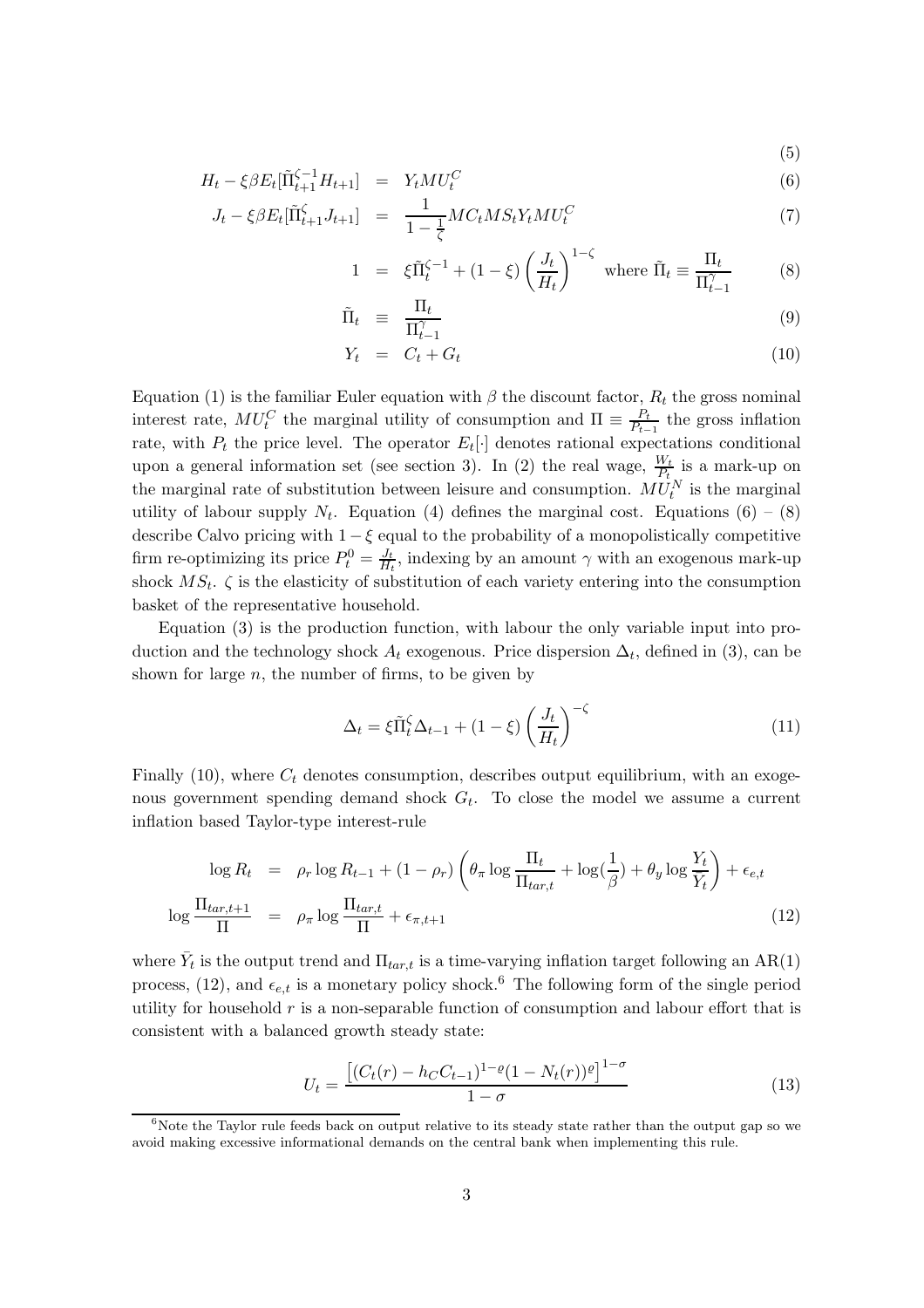where  $h_C C_{t-1}$  is external habit. In equilibrium  $C_t(r) = C_t$  and marginal utilities  $MU_t^C$ and  $MU_t^N$  are obtained by differentiation:

$$
MU_t^C = (1 - \varrho)(C_t - h_C C_{t-1})^{(1 - \varrho)(1 - \sigma) - 1}(1 - N_t)^{\varrho(1 - \sigma)}
$$
(14)

$$
MU_t^N = -(C_t - h_C C_{t-1})^{(1-\varrho)(1-\sigma)} \varrho (1 - N_t)^{\varrho(1-\sigma)-1}
$$
\n(15)

Shocks  $A_t = Ae^{at}$ ,  $G_t = Ge^{gt}$ ,  $\Pi_{tar,t}$  are assumed to follow log-normal AR(1) processes, where  $A, G$  denote the non-stochastic balanced growth values or paths of the variables  $A_t$ ,  $G_t$ . Following Smets and Wouters (2007) and others in the literature, we decompose the price mark-up shock into persistent and transient components:  $MS_t$  =  $MS_{per}e^{mspert}MS_{tra}e^{\varepsilon_{mstra,t}}$  where  $msper_t$  is an AR(1) process and  $\varepsilon_{mstra,t}$  is i.i.d., which results in  $MS_t$  being an ARMA(1,1) process. We can normalize  $A = 1$  and put  $MS =$  $MS_{per} = MS_{tra} = 1$  in the steady state. The innovations are assumed to have zero contemporaneous correlation. This completes the model. The equilibrium is described by  $(1)$  – (12), the expressions for  $MU_t^C$  and  $MU_t^N$ , (14) – (15), and processes for the six exogenous shocks in the system:  $A_t$ ,  $G_t$ ,  $MS_{per,t}$ ,  $MS_{tra,t}$ ,  $\Pi_{tar,t}$  and  $\epsilon_{e,t}$ .

Bayesian estimation is based on the rational expectations solution of the log-linear model. The conventional approach assumes that the private sector has perfect information of the entire state vector including crucially, all six current shocks. These are extreme information assumptions and exceed the data observations on three data sets output, inflation and the nominal interest rate  $(Y_t, \Pi_t \text{ and } R_t)$  that we subsequently use to estimate the model. If the private sector can only observe these data series (we refer to this as *symmetric* information) we must turn from a solution under perfect information by the private sector (later referred to as *asymmetric information – AI* – since the private sector's information set exceeds that of the econometrician) to one under *imperfect information – II.* 

# 3 General Solution with Imperfect Information

The model with a particular and not necessarily optimal rule is a special case of the following general setup in non-linear form

$$
Z_{t+1} = J(Z_t, E_t Z_t, X_t, E_t X_t) + \nu \sigma_{\epsilon} \epsilon_{t+1}
$$
\n(16)

$$
E_t X_{t+1} = K(Z_t, E_t Z_t, X_t, E_t X_t)
$$
\n(17)

where  $Z_t, X_t$  are  $(n-m) \times 1$  and  $m \times 1$  vectors of backward and forward-looking variables, respectively, and  $\epsilon_t$  is a  $\ell \times 1$  shock variable,  $\nu$  is an  $(n - m) \times \ell$  matrix and  $\sigma_{\epsilon}$  is a small scalar. Either analytically, or numerically using the methods of Levine and Pearlman (2011), a log-linearized form state-space representation can be obtained as

$$
\begin{bmatrix} z_{t+1} \\ E_t x_{t+1} \end{bmatrix} = A^1 \begin{bmatrix} z_t \\ x_t \end{bmatrix} + A^2 \begin{bmatrix} E_t z_t \\ E_t x_t \end{bmatrix} + \begin{bmatrix} u_{t+1} \\ 0 \end{bmatrix}
$$
 (18)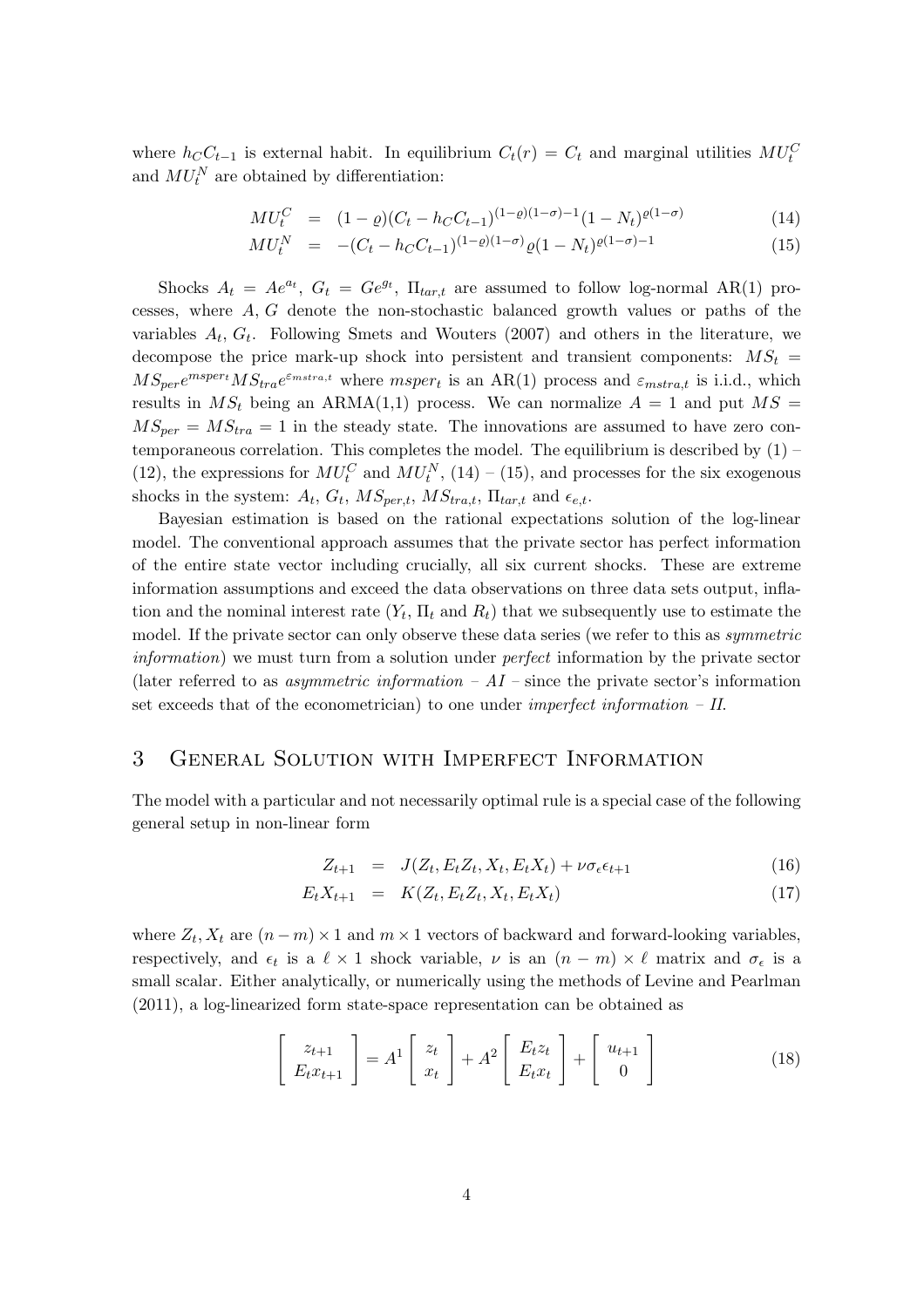where  $z_t$ ,  $x_t$  are vectors of backward and forward-looking variables, respectively, and  $u_t$  is a shock variable. <sup>7</sup> We also define  $A^1 =$  $\left[\begin{array}{cc} A_{11} & A_{12} \\ A_{21} & A_{22} \end{array}\right]$ . In addition we assume that agents all make the same observations at time  $\bar{t}$ , which are given, in non-linear and linear forms respectively, by

$$
M_t^{obs} = m(Z_t, E_t Z_t, X_t, E_t X_t) + \mu \sigma_{\epsilon} \epsilon_t
$$
\n(19)

$$
m_t = \begin{bmatrix} M_1 & M_2 \end{bmatrix} \begin{bmatrix} z_t \\ x_t \end{bmatrix} + \begin{bmatrix} L_1 & L_2 \end{bmatrix} \begin{bmatrix} E_t z_t \\ E_t x_t \end{bmatrix} + v_t \tag{20}
$$

where  $\mu \sigma_{\epsilon} \epsilon_t$  and  $v_t$  represents measurement errors. Given the fact that expectations of forward-looking variables depend on the information set, it is hardly surprising that the absence of full information will impact on the path of the system.

In order to simplify the exposition we assume terms in  $E_tZ_t$  and  $E_tX_t$  do not appear in the set-up so that in the linearized form  $A^2 = L = 0.8$  Full details of the solution for the general setup are provided in PCL.

### 3.1 Linear Solution Procedure

Now we turn to the solution for (18) and (20). First assume perfect information. Following Blanchard and Kahn (1980), it is well-known that there is then a saddle path satisfying:

$$
x_t + Nz_t = 0
$$
 where  $\begin{bmatrix} N & I \end{bmatrix} \begin{bmatrix} A_{11} & A_{12} \\ A_{21} & A_{22} \end{bmatrix} = \Lambda^U \begin{bmatrix} N & I \end{bmatrix}$ 

where  $\Lambda^U$  has unstable eigenvalues. In the *imperfect information* case, following PCL, we use the Kalman filter updating given by

$$
\begin{bmatrix} z_{t,t} \\ x_{t,t} \end{bmatrix} = \begin{bmatrix} z_{t,t-1} \\ x_{t,t-1} \end{bmatrix} + J \begin{bmatrix} m_t - \begin{bmatrix} M_1 + L_1 & M_2 + L_2 \end{bmatrix} \begin{bmatrix} z_{t,t-1} \\ x_{t,t-1} \end{bmatrix}
$$

where we denote  $z_{t,t} \equiv E_t[z_t]$  etc. Thus the best estimator of the state vector at time  $t-1$  is updated by multiple  $J$  of the error in the predicted value of the measurement. The matrix  $J$  is given by

$$
J = \left[ \begin{array}{c} PD^T \\ -NPD^T \end{array} \right] \Gamma^{-1}
$$

where  $D \equiv M_1 - M_2 A_{22}^{-1} A_{21}$ ,  $M \equiv [M_1 \ M_2]$  is partitioned conformably with  $\begin{bmatrix} z_t \\ x_s \end{bmatrix}$  $x_t$ 1 ,  $\Gamma \equiv EPD^{T} + V$  where  $E \equiv M_1 + L_1 - (M_2 + L_2)N$ ,  $V = cov(v_t)$  is the covariance matrix of the measurement errors and P satisfies the Riccati equation (24) below.

Using the Kalman filter, the solution as derived by  $PCL<sup>9</sup>$  is given by the following

<sup>&</sup>lt;sup>7</sup>In Pearlman *et al.* (1986), henceforth PCL, a more general setup allows for shocks to the equations involving expectations.

<sup>8</sup> In fact our model is of this simplified form.

 $9A$  less general solution procedure for linear models with imperfect information is in Lungu et al. (2008)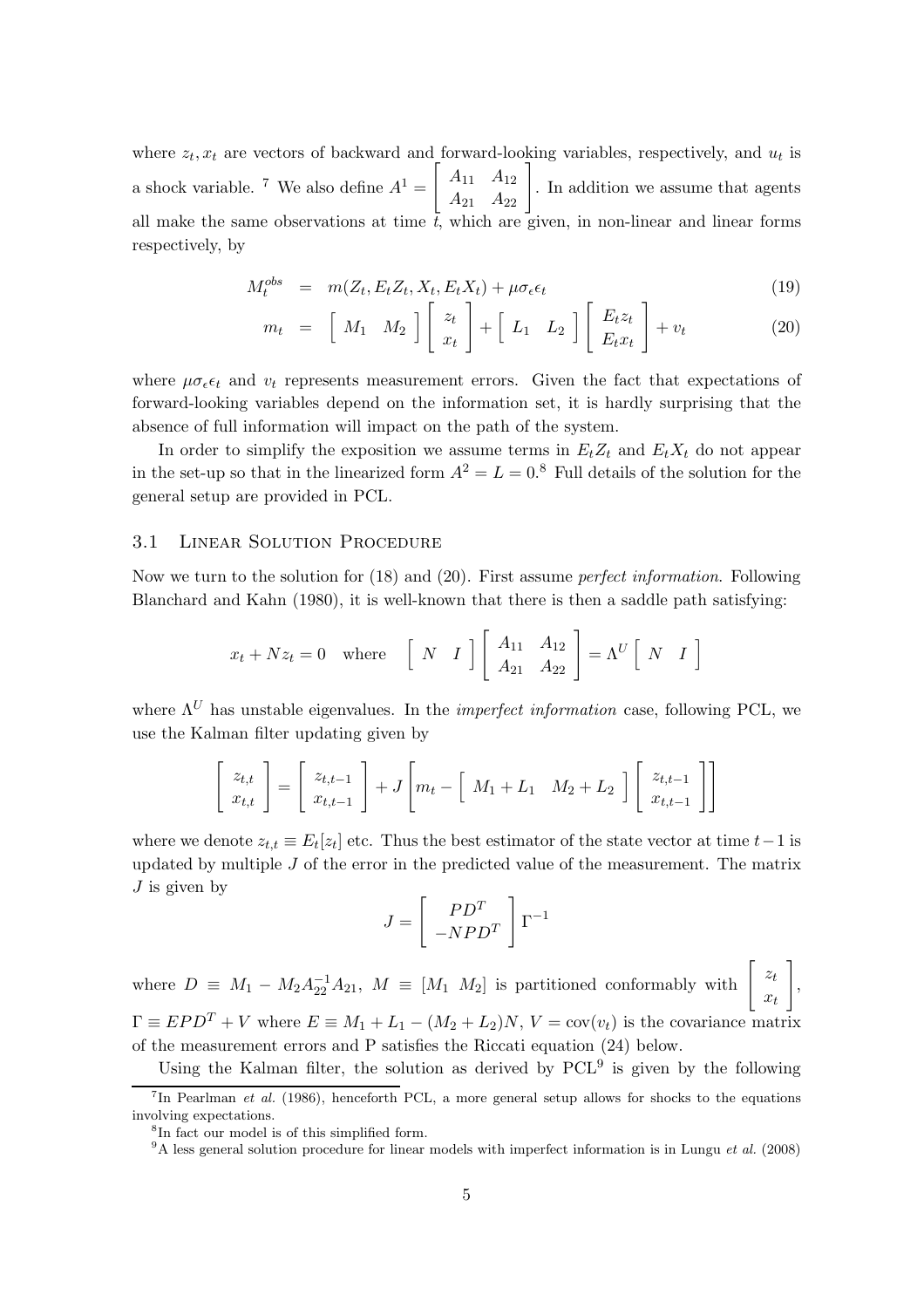processes describing the pre-determined and non-predetermined variables  $z_t$  and  $x_t$  and a process describing the innovations  $\tilde{z}_t \equiv z_t - z_{t,t-1}$ :

$$
Predetermined: \t z_{t+1} = Cz_t + (A - C)\tilde{z}_t + (C - A)PD^T (DPD^T + V)^{-1} (D\tilde{z}_t + v_t)
$$

$$
+u_{t+1} \tag{21}
$$

Non-predetermined :  $x_t = -Nz_t + (N - A_{22}^{-1}A_{21})\tilde{z}_t$  (22)

Innovations: 
$$
\tilde{z}_{t+1} = A\tilde{z}_t - APD^T (DPD^T + V)^{-1} (D\tilde{z}_t + v_t) + u_{t+1}
$$
 (23)

where

$$
C \equiv A_{11} - A_{12}N, \quad A \equiv A_{11} - A_{12}A_{22}^{-1}A_{21}, \quad D \equiv M_1 - M_2A_{22}^{-1}A_{21}
$$

and  $P$  is the solution of the Riccati equation given by

$$
P = APA^{T} - APD^{T}(DPD^{T} + V)^{-1}DPA^{T} + \Sigma
$$
\n(24)

where  $\Sigma \equiv \text{cov}(u_t)$  is the covariance matrix of the shocks to the system. The measurement  $m_t$  can now be expressed as

$$
m_t = Ez_t + (D - E)\tilde{z}_t + v_t - (D - E)PD^T (DPD^T + V)^{-1} (D\tilde{z}_t + v_t)
$$
 (25)

We can see that the solution procedure above is a generalization of the case when there are  $n - m$  (=  $dim(z)$ ) measurements at each time t, and when the observations are uncontaminated by noise; provided the matrix  $D$  is of full rank and square<sup>10</sup>, so that its inverse exists, from (24) we have  $P = \Sigma$ . This then yields the standard Blanchard-Kahn solution for perfect information

$$
z_{t+1} = Cz_t + u_{t+1}; \quad x_t = -Nz_t \tag{26}
$$

By comparing (26) with (21) we see that the determinacy of the system is independent of the information set. This is an important property that contrasts with the case where private agents use statistical learning to form forward expectations.

#### 3.2 The Filtering and Likelihood Calculations

Now consider the computations of the Bayesian econometrician estimating the model. To evaluate the likelihood for a given set of parameters (prior to multiplying by their prior probabilities), the econometrician takes the equations (21), (23) and (25) as representing the dynamics of the system under imperfect information. In order to reduce the amount of subsequent notation, we now augment the state space so that the measurement errors  $\{v_t\}$ are incorporated into the system errors  $\{u_t\}$ , which entails augmenting the states  $\{z_t\}, \{\tilde{z}_t\}$ to incorporate these as well; for convenience we then retain the notation above, but now the covariance matrix  $V = 0$ . It is a standard result that apart from constants, we can

with an application to a small open economy model, which they also extend to a non-linear version.

<sup>&</sup>lt;sup>10</sup>An obvious example of this is when  $M = [I \ 0]$ . Another more useful example is when  $M_2$  is of the same rank r as  $A_{22}^{-1}A_{21}$ , and linearly independent of  $M_1$ , which has rank  $n - m - r$ .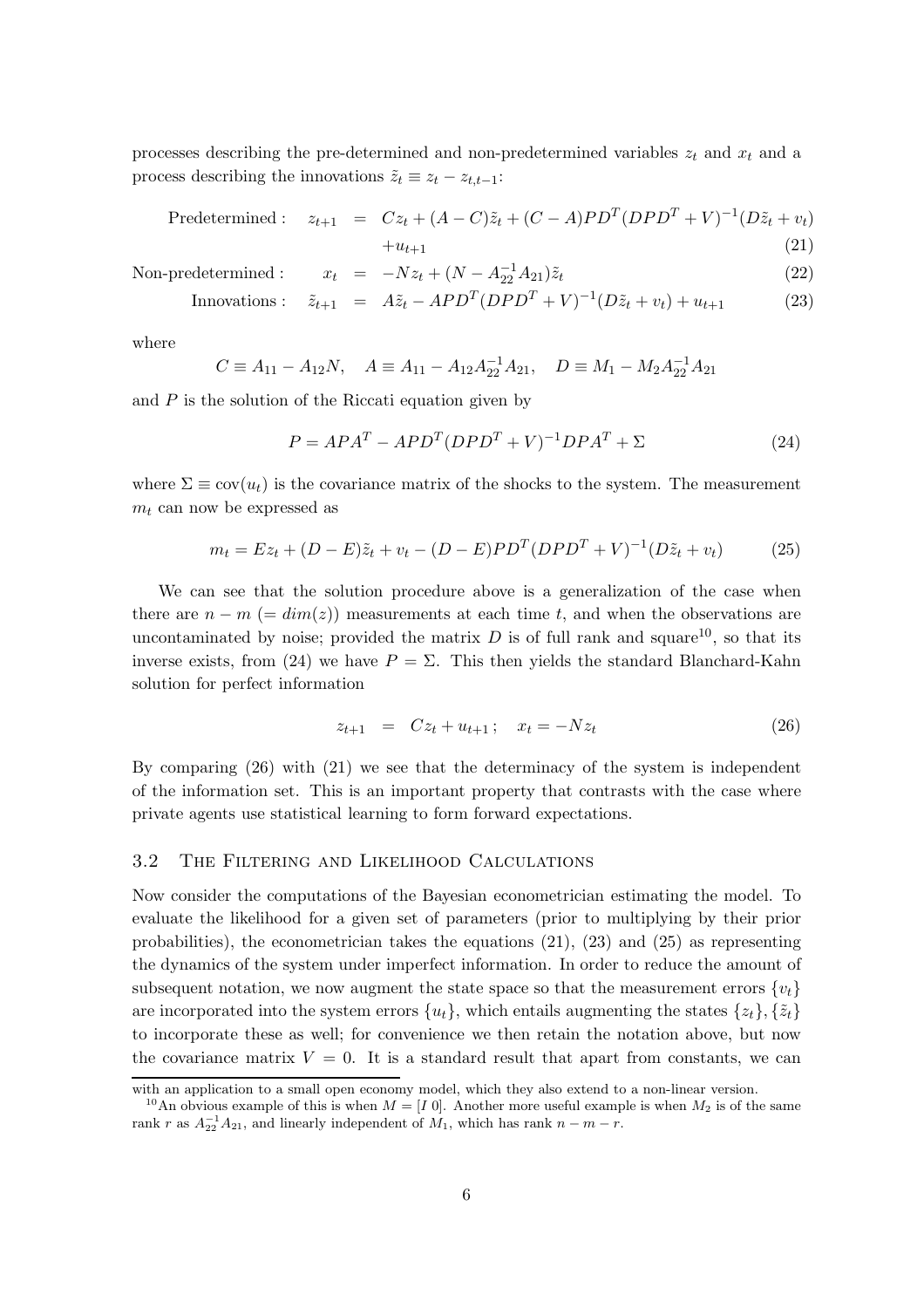write the likelihood function as:

$$
2\ln L = -\sum \ln \det(\text{cov}(e_t)) - \sum e_t^T (\text{cov}(e_t))^{-1} e_t \tag{27}
$$

where the innovations process  $e_t \equiv m_t - E_{t-1}m_t$ .

In order to obtain  $E_{t-1}m_t$ , we need to solve the appropriate filtering problem. At first sight, it would seem that the obvious way to do this is to subtract  $(23)$  from  $(21)$  to obtain

$$
z_{t+1,t} = C z_{t,t-1} + C P D^T (D P D^T)^{-1} D \tilde{z}_t
$$
\n(28)

and to substitute for  $D\tilde{z}_t$  from the measurement equation now written correspondingly as

$$
m_t = Ez_{t,t-1} + EPD^T (DPD^T)^{-1} D\tilde{z}_t
$$
\n
$$
(29)
$$

However this is incorrect, because whereas these equations do describe the steady state dynamics, they do not generate the covariance matrix of the innovations process, which evolves over time. In order to generate this, we apply the Kalman filter to equations (21), (28) and (29), where we note that the initial covariance matrix of  $\tilde{z}_0$  is P and  $cov(\tilde{z}_0, z_{0,-1}) =$ 0. It is then easy to show by induction that the Kalman filter generates  $E_{t-1}\tilde{z}_t = 0$ , with corresponding covariance matrix equal to  $P$  for all  $t$ , and in addition the filtering covariance matrix between  $\tilde{z}_t$  and  $z_{t,t-1}$  is 0 for all t. Finally, defining  $\bar{z}_t = z_{t,t-1}$ , the remaining updates from the Kalman filter are given by:

$$
\bar{z}_{t+1,t} = C\bar{z}_{t,t-1} + CZ_t E^T (EZ_t E^T)^{-1} e_t \qquad e_t \equiv m_t - E\bar{z}_{t,t-1}
$$

$$
Z_{t+1} = CZ_t C^T + PD^T (DPD^T)^{-1} DP - CZ_t E^T (EZ_t E^T)^{-1} EZ_t C^T
$$

the latter being a time-dependent Riccati equation. The initial value of  $Z_t$  is given by

$$
Z_0 = H + PDT(DPDT)-1DP \qquad \text{where } H = CHCT + CPDT(DPDT)-1DPCT
$$

and  $H = cov(z_{0,-1})$ . Finally,  $cov(e_t) = EZ_tE^T$ .

In principle, this cannot be directly extended to the case when there are unit roots, which typically may originate from technology shocks. However Koopman and Durbin (2003) have shown that the initial covariance matrix can be decomposed in the form  $H = \kappa H^a + H^b$ , as  $\kappa \to \infty$ , where  $H^a$  and  $H^b$  can be directly obtained computationally. In practice, one would set higher and higher values for  $\kappa$  until the likelihood converged, which would then permit marginal likelihood comparisons for differing models. This decomposition of the initial covariance matrix is a better computational strategy than the arbitrary approach of setting its diagonals equal to a very large number.

#### 3.3 When Can Perfect Information be Inferred?

We now pose the question: under what conditions do the RE solutions under perfect and imperfect information actually differ? By observing a subset of outcomes can agents actually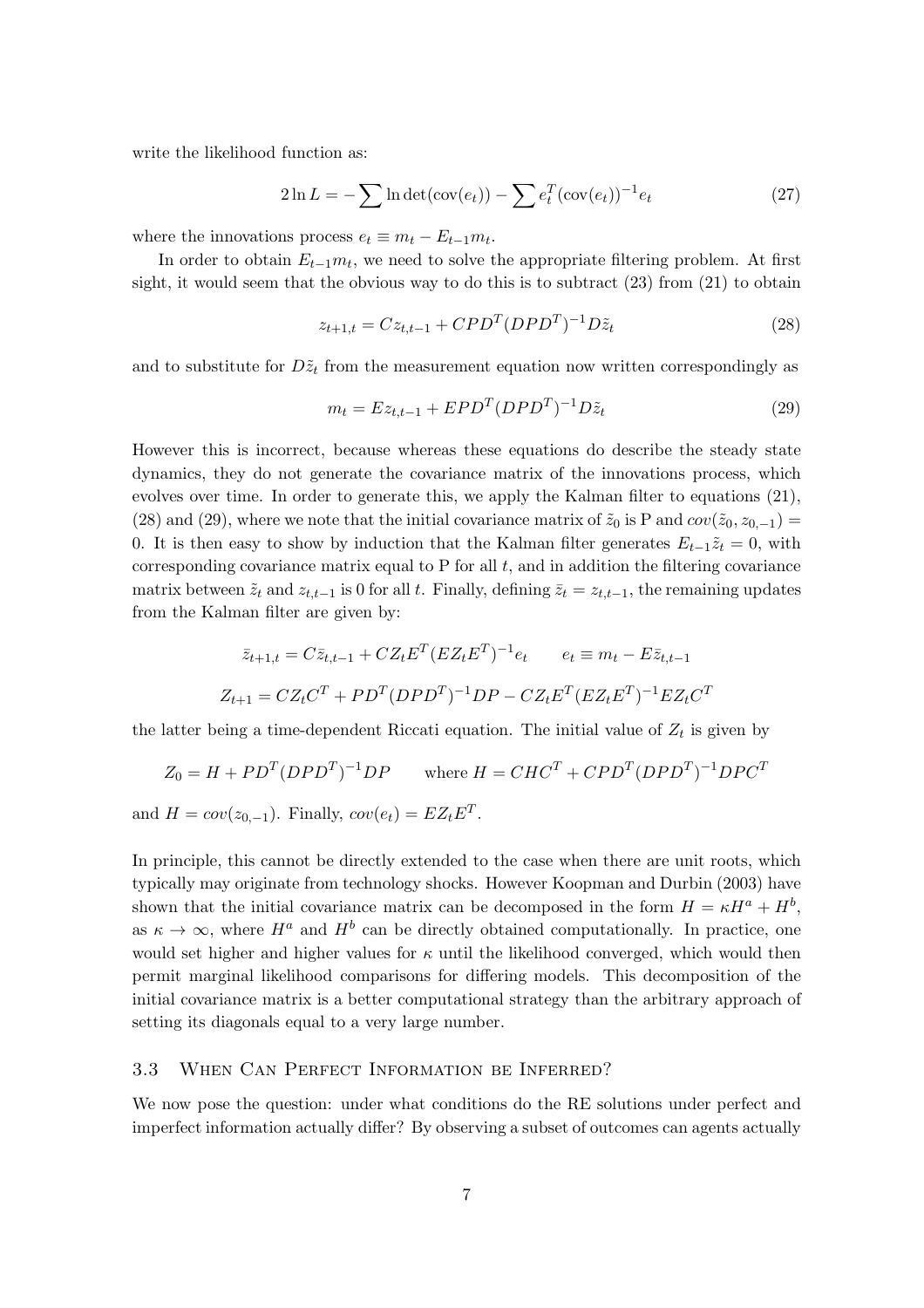infer the full state vector, including shocks?

To answer this basic question we first explore the possibility of representing the solution to the model under imperfect information as a VAR.<sup>11</sup> First define

$$
s_t \equiv \begin{bmatrix} z_t \\ \tilde{z}_t \end{bmatrix} \text{ and } \epsilon_t \equiv \begin{bmatrix} u_t \\ v_{t-1} \end{bmatrix} \text{ and}
$$

$$
m_t = \begin{bmatrix} \tilde{M}_1 & \tilde{M}_2 \end{bmatrix} \begin{bmatrix} s_t \\ x_t \end{bmatrix} + v_t
$$
(30)

Then the solution set out in the previous section can be written as

$$
s_{t+1} = \tilde{A}s_t + \tilde{B}\epsilon_{t+1} \tag{31}
$$

$$
x_t = -\tilde{N}s_t \tag{32}
$$

where  $\tilde{A}$ ,  $\tilde{B}$  and  $\tilde{N}$  are functions of A, B, C, N, P, D, U and V. Hence

$$
m_{t+1} = (\tilde{M}_1 - \tilde{M}_2 \tilde{N})(\tilde{A}s_t + \tilde{B}\epsilon_{t+1}) + v_{t+1} \equiv \tilde{C}s_t + \tilde{D}\epsilon_{t+1}
$$

Suppose that the number of shocks=the number of observed variables. With at least one shock this can only be true if there is no measurement error; so we also put  $v_t = 0$ . With this assumption  $D$  is square. Suppose first that it is invertible. Then we can write

$$
\epsilon_{t+1} = \tilde{D}^{-1}(m_{t+1} - \tilde{C}s_t)
$$

Substituting into (31) we then have

$$
[I - (\tilde{A} - \tilde{B}\tilde{D}^{-1}\tilde{C})L]s_{t+1} = \tilde{B}\tilde{D}^{-1}m_{t+1}
$$

Iterating we arrive at

$$
s_t = \sum_{j=0}^{\infty} [\tilde{A} - \tilde{B}\tilde{D}^{-1}\tilde{C}]^j \tilde{B}\tilde{D}^{-1} m_{t-j}
$$
(33)

$$
m_{t+1} = \tilde{C} \sum_{j=0}^{\infty} [\tilde{A} - \tilde{B}\tilde{D}^{-1}\tilde{C}]^{j} \tilde{B}\tilde{D}^{-1} w_{t-j} + \tilde{D}\epsilon_{t+1}
$$
(34)

Then provided matrix  $[\tilde{A} - \tilde{B}\tilde{D}^{-1}\tilde{C}]$  has stable eigenvalues, the summations converge.<sup>12</sup> Then (34) is an infinite VAR representation of the solution to our DSGE model. Furthermore, from (33), observations on the history of  $m_t$  imply that  $s_t$  is observed. This is consistent with our full information RE assumption. Thus we have the result that  $if$ agents observe  $m_t$  without measurement error and if the number of shocks = the number of observations, then by observing the latter agents can infer the full state vector if  $D$  is invertible. Imperfect information is equivalent to complete information in this special case.

<sup>&</sup>lt;sup>11</sup>This section essentially generalizes Fernandez-Villaverde *et al.* (2007) to the case of imperfect information.

<sup>&</sup>lt;sup>12</sup>This is an innocuous requirement - see the online Appendix of Levine *et al.* (2012).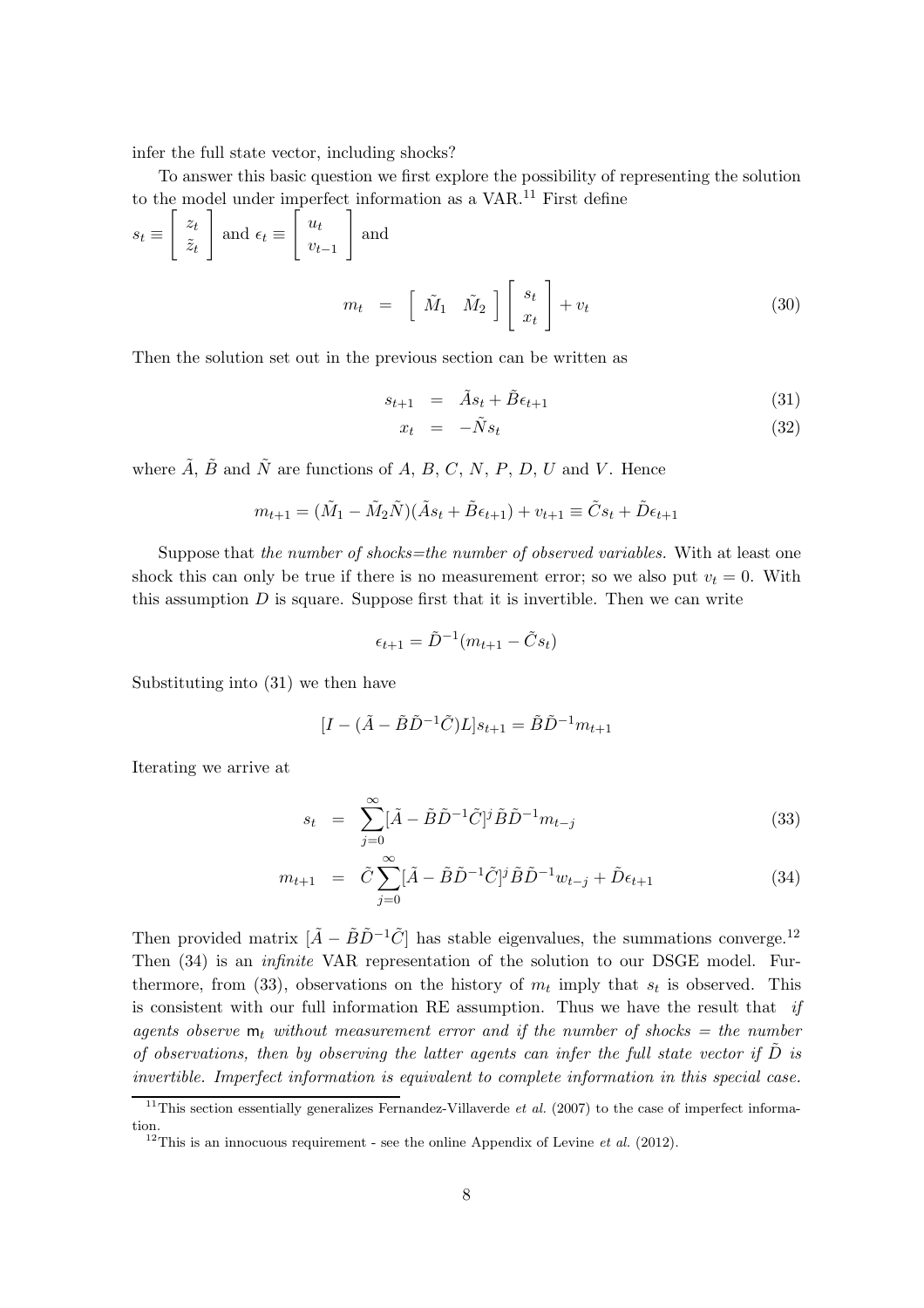Under what conditions would  $\tilde{D}$  be singular? An obvious case pursued later in the optimal policy exercises is under imperfect information where some variables are observed only with one or two lags. Then the current shocks cannot influence these observed variables so some of rows (two in this case) are zero, meaning  $\tilde{D}$  is not invertible. In our model then, both these sufficient conditions for imperfect information collapsing to the perfect information case do not hold, so we can expect differences between the two cases.<sup>13</sup>

# 4 Bayesian Estimation

The Bayesian approach combines the prior distributions for the individual parameters with the likelihood function, evaluated using the Kalman filter, to form the posterior density. The likelihood does not admit an analytical solution, so the posterior density is computed through the use of the Monte-Carlo Markov Chain sampling methods. The linearized model is estimated using the Dynare software (Juillard (2003)), which has been extended by the paper's authors to allow for imperfect information on the part of the private sector.

#### 4.1 DATA AND PRIORS

To estimate the system, we use three macro-economic observables at quarterly frequency for the US: real GDP, the GDP deflator and the nominal interest rate. Since the variables in the DSGE model are measured as deviations from the trend, the time series for GDP is de-trended and those for inflation and the nominal interest rate are demeaned. Following Smets and Wouters  $(2003)$ , for GDP we use a linear trend.<sup>14</sup> Real variables in the model are now measured in proportional (virtually identical to logarithmic) deviations from linear trends, in percentage points, while inflation (the GDP deflator) and the nominal interest rate are de-trended by the same linear trend in inflation and converted to quarterly rates. The estimation results are based on a sample from 1981:1 to 2006:4.

The values of priors are taken from Levin et al. (2006) and Smets and Wouters (2007). Table 7 in Appendix B provides an overview of the priors used for each model variant described below. In general, inverse gamma distributions are used as priors when nonnegativity constraints are necessary, and beta distributions for fractions or probabilities. Normal distributions are used when more informative priors seem to be necessary. We use the same prior means as in previous studies and allow for larger standard deviations, i.e. less informative priors. For the parameters  $\gamma$ ,  $h_C$  and  $\xi$  we center the prior density in the middle of the unit interval. The priors related to the process for the price mark-up shock are taken from Smets and Wouters (2007). One structural parameter,  $\beta = 0.99$ , is kept fixed in the estimation procedure. A consumption-output ratio  $c_y \equiv \frac{C}{Y} = 0.6$  is imposed in the steady state. Given  $c_y$  and  $h_c$ , the parameter  $\varrho$  is calibrated to target hours worked in

<sup>&</sup>lt;sup>13</sup>In fact many NK DSGE models do have the property that the number of shocks equal the number of observables, and the latter are current values without lags - for example Smets and Wouters (2003).

<sup>&</sup>lt;sup>14</sup>In Levine *et al.* (2012) a more comprehensive empirical exercise is carried out that includes second moment comparisons, and identification and robustness checks. Estimations were run using a linear-quadratic trend obtaining virtually identical parameter estimates, with the ordering of data densities under II and AI assumptions remaining unchanged.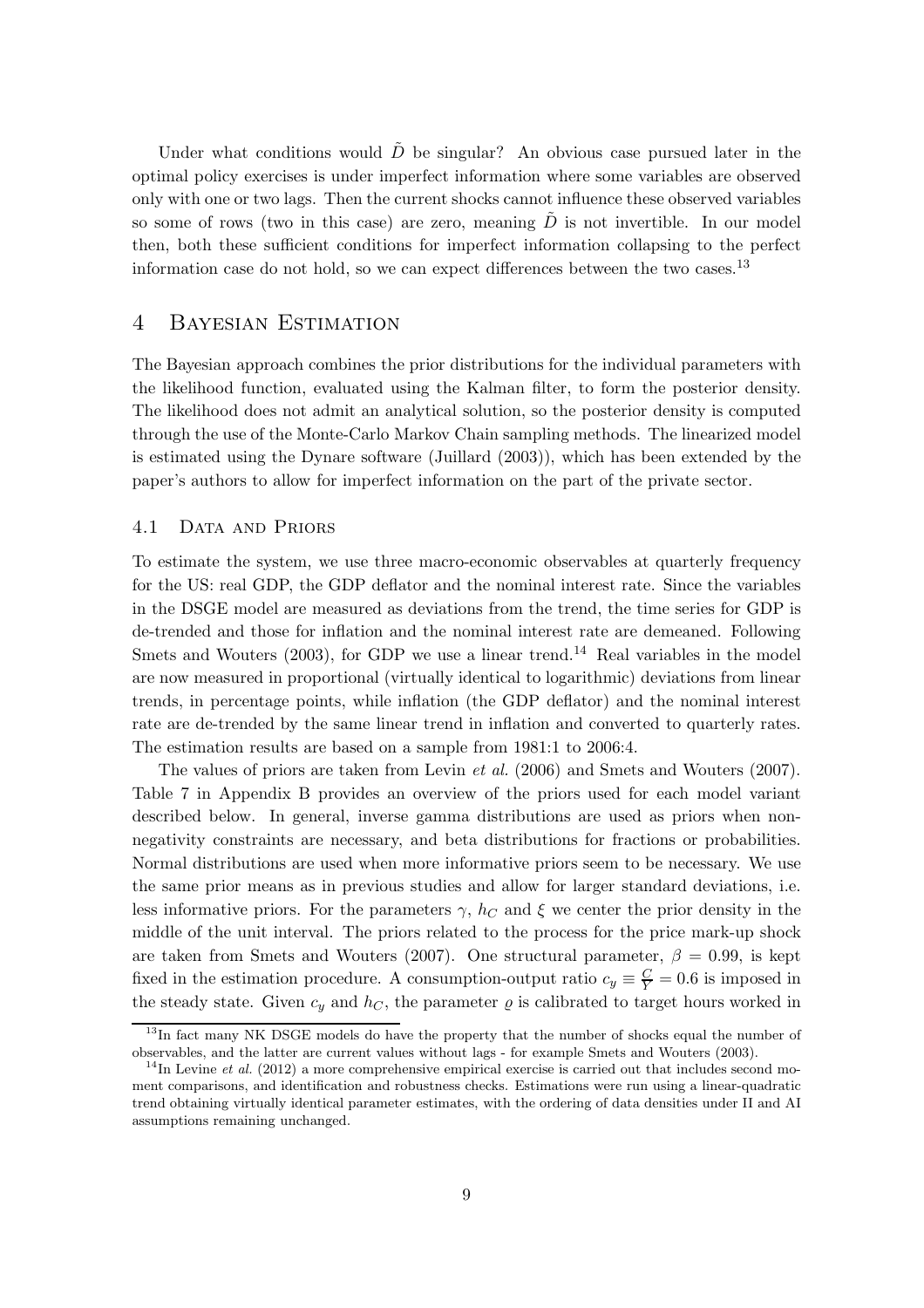the steady state at  $N = 0.4$ <sup>15</sup>

### 4.2 Estimation Results

We examine two information sets: first we make the assumption that private agents are better informed than the econometricians and have perfect information (PI) – the standard information assumption in the estimation literature). Then we examine a symmetric information set for both econometrician and private agents: imperfect Information with observable sets  $I_t = [y_t, \pi_t, r_t]$ . Table 8 in Appendix B reports the parameter estimates using Bayesian methods. It summarizes posterior means of the studied parameters and 90% uncertainty bands for the two information sets, PI and II, as well as the posterior model odds. Overall, the parameter estimates are plausible, and are generally similar to those of Levin *et al.* (2006) and Smets and Wouters (2007).

It is interesting to note that the parameter estimates are fairly consistent across the information assumptions despite the fact that these alternatives lead to a better model fit based on the corresponding posterior marginal likelihood. Focusing on the parameters characterizing the degree of price stickiness and the existence of real rigidities, we find that the price indexation parameter,  $\gamma$ , is estimated to be smaller than assumed in the prior distribution (in line with those reported by Smets and Wouters (2007)). The estimate of  $\gamma$  imply that inflation is intrinsically not very persistent. The posterior mean estimates for the Calvo price-setting parameter,  $\xi$ , imply an average price contract duration of about 7 quarters (compared with the prior of 2 quarters). This is rather high, but is consistent with findings in much of the literature including Smets and Wouters  $(2007).^{16}$ . The external habit parameter is estimated to be around 60−90% of past consumption, which is consistent with other estimates reported in the literature.

In Table 1 we report the posterior marginal likelihood from the estimation which is computed using the Geweke (1999) modified harmonic-mean estimator. This can be interpreted as maximum log-likelihood values, penalized for the model dimensionality, and adjusted for the effect of the prior distribution (Chang et al.  $(2002)$ ). Whichever model variant has the highest marginal likelihood attains the best relative model fit.

| Information set |         | II with $I_t =  y_t, \pi_t, r_t $ |
|-----------------|---------|-----------------------------------|
| -ML<br>$Log$ .  | -105.84 | -102.36                           |

Table 1: Log Marginal Likelihood Values Across Information Sets

In order to compare models we calculate the relative model posterior probabilities as follows. Let  $p_i(\theta|m_i)$  represent the prior distribution of the parameter vector  $\theta \in \Theta$  for some model  $m_i \in M$  and let  $L(y|\theta, m_i)$  denote the likelihood function for the observed data  $y \in Y$  conditional on the model and the parameter vector. Then by Bayes' rule the joint posterior distribution of  $\theta$  for model  $m_i$  combines the likelihood function with the prior

 $^{15}$ A full discussion of the choice of priors is provided in Levine *et al.* (2012).

 $16$ Modifying the model to have Kimball preferences (Kimball (1995)) enables a flat estimated Philips curve to be made consistent with shorter contracts - see Smets and Wouters (2007)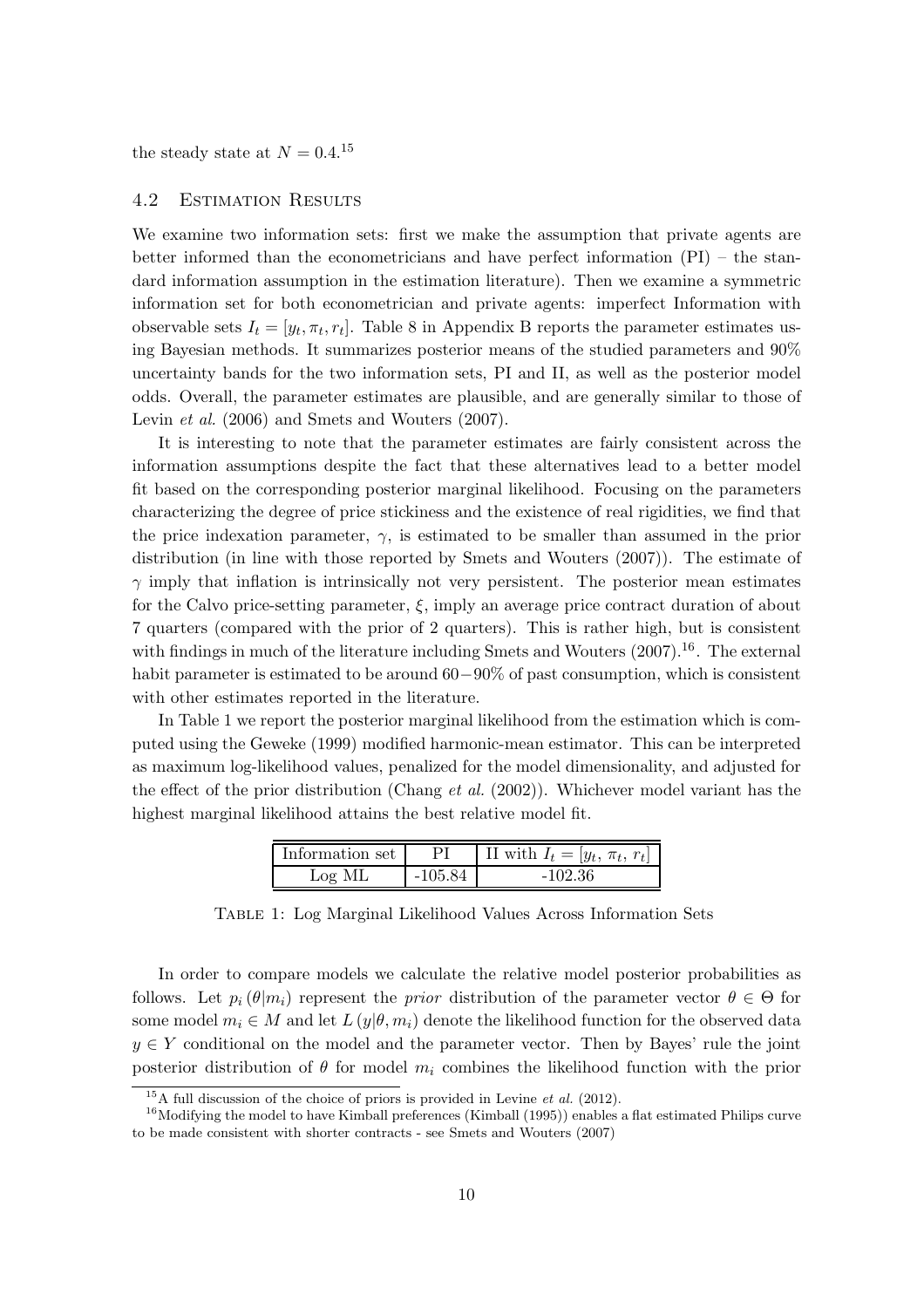distribution:

$$
p_i(\theta | y, m_i) \propto L(y | \theta, m_i) p_i(\theta | m_i)
$$

Bayesian inference provides a framework for comparing alternative and potentially misspecified models based on their *marginal likelihood*. For a given model  $m_i \in M$  and common data set, the latter is obtained by integrating out the vector  $\theta$ ,

$$
L(y|m_i) = \int_{\Theta} L(y|\theta, m_i) p(\theta|m_i) d\theta
$$

where  $p_i(\theta|m_i)$  is the prior density for model  $m_i$ , and  $L(y|m_i)$  is the data density for model  $m_i$  given parameter vector  $\theta$ . For  $m_i$  and  $m_j$ , the *Bayes Factor* is then the ratio of their posterior model probabilities when the prior odds ratio,  $\frac{p(m_i)}{p(m_j)}$ , is set to unity:

$$
BF_{i,j} \equiv \frac{p(m_i|y)}{p(m_j|y)} = \frac{L(y|m_i)p(m_i)}{L(y|m_j)p(m_j)} = \frac{L(y|m_i)}{L(y|m_j)} = \frac{\exp(LL(y|m_i))}{\exp(LL(y|m_j))} = \exp(LL(y|m_i) - LL(y|m_j))
$$

in terms of the log-marginal likelihoods (LL). According to Jeffries (1996), a BF of 3-10 is "slight evidence" in favour of model i over j. This corresponds to a LL difference in the range  $\lbrack \ln 3, \ln 10 \rbrack = [1.10, 2.30].$  A BF of 10-100 or a LL range of [2.30, 4.61] is "strong to very strong" evidence; a BF over 100 (LL over 4.61) is "decisive" evidence.

Table 1 now reveals that information set II outperforms information set PI by a Bayes factor of 3.48 which is "strong to very strong" evidence of II over PI. This is a striking result; although informational consistency is intuitively appealing, there is no inevitability that models that assume this will perform better in LL terms than the traditional assumption of PI. The evidence in favour of II confirms the significant persistence effect seen in the analytic models of Collard and Dellas (2006) and Levine et al.  $(2012).^{17}$ 

# 5 The General Set-Up and Optimal Policy Problem

This section describes the general set-up that applies irrespective of the informational assumptions. Removing the estimated rule (12), for a given set of observed policy instruments  $w_t$  we now consider a linearized model in a general state-space form:

$$
\begin{bmatrix} z_{t+1} \\ E_t x_{t+1} \end{bmatrix} = A^1 \begin{bmatrix} z_t \\ x_t \end{bmatrix} + A^2 \begin{bmatrix} E_t z_t \\ E_t x_t \end{bmatrix} + B w_t + \begin{bmatrix} u_{t+1} \\ 0 \end{bmatrix}
$$
 (35)

where  $z_t$ ,  $x_t$  are vectors of backward and forward-looking variables, respectively,  $w_t$  is a vector of policy variables, and  $u_t$  is an i.i.d. zero mean shock variable with covariance matrix  $\Sigma_u$ ; as before the more general setup in PCL allows for shocks to the equations involving expectations. In addition for the imperfect information case, we assume that

 $17A$  limitation of the likelihood race methodology is that the assessment of model fit is only relative to its other rivals with different restrictions. The outperforming model in the space of competing models may still be poor (potentially misspecified) in capturing the important dynamics in the data. To further evaluate the absolute performance of one particular model (or information assumption) against data, it is necessary to compare the model's implied characteristics with those of the actual data and with a benchmark DSGE-VAR model. See Levine et al. (2012)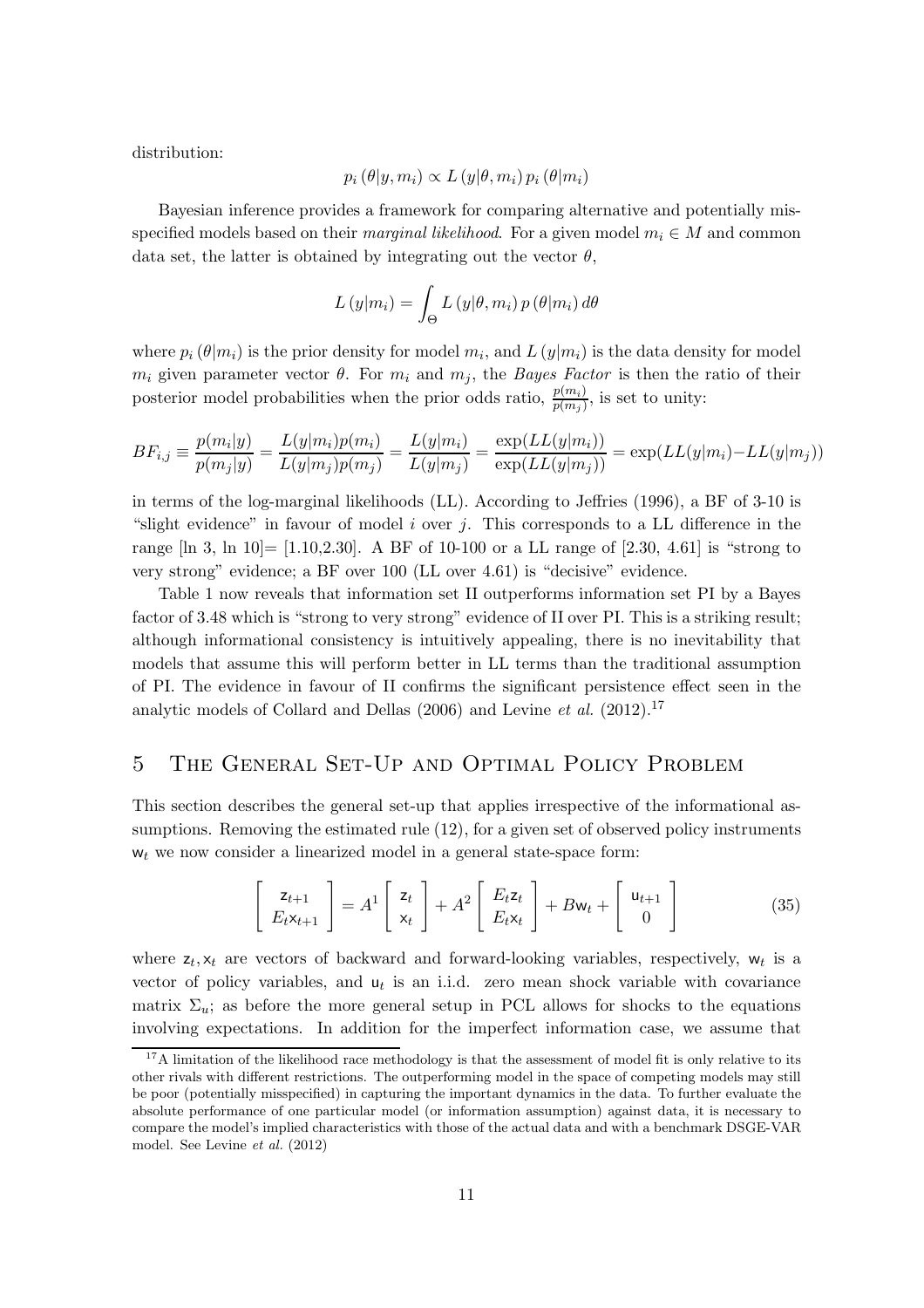agents all make the same observations at time  $t$ , which are still given by  $(20)$ .

Define target variables  $s_t$  by

$$
\mathsf{s}_t = J\mathsf{y}_t + H\mathsf{w}_t \tag{36}
$$

Then the policy-maker's loss function at time t by

$$
\Omega_t = \frac{1}{2} E_t \left[ \sum_{\tau=0}^{\infty} \beta^t (s_{t+\tau}^T Q_1 s_{t+\tau} + w_{t+\tau}^T Q_2 w_{t+\tau}) \right]
$$
(37)

where  $Q_1$  and  $Q_2$  are symmetric and non-negative definite and  $\beta \in (0,1)$  is a discount factor. This could be an ad hoc loss function or a large distortions approximation to the household's utility as described in Levine *et al.* (2008a) and summarized in Appendix E. Substituting (36) into (37) results in the following form of the loss function used subsequently in the paper

$$
\Omega_t = \frac{1}{2} E_t \left[ \sum_{i=0}^{\infty} \beta^t (y_{t+\tau}^T Q y_{t+\tau} + 2y_{t+\tau}^T U w_{t+\tau} + w_{t+\tau}^T R w_{t+\tau}) \right]
$$
(38)

where  $Q = J^T Q_1 M$ ,  $U = J^T Q_1 H$  and  $R = Q_2 + H^T Q_1 H$ .

For the literature described in the introduction, rational expectations are formed assuming the following information sets:

- 1. For what we refer to as 'perfect information' (see Svensson and Woodford (2001), Aoki (2003), Aoki (2006) and standard Bayesian estimation):  $I_t^{ps} = {\mathsf{z}_{\tau}, \mathsf{x}_{\tau}}, \tau \leq t; A^1, A^2, B, \Sigma_u, [Q, U, R, \beta]$  or the monetary rule for the private sector and  $I_t^{pol} = \{ \mathsf{m}_\tau \}, \tau \leq t; A^1, A^2, B, M, L, \Sigma_u, \Sigma_v, [Q, U, R, \beta]$  and the monetary rule for the policymaker/modeller.
- 2. For 'imperfect information' (see Pearlman (1992), Svensson and Woodford (2003) and for Bayesian estimation with IC in this paper):  $I_t^{ps} = I^{pol} = \{ \mathsf{m}_{\tau} \}, \tau \leq t$  given by  $(20)$ ;  $A^1, A^2, B, M, L, \Sigma_u, \Sigma_v, [Q, U, R, \beta]$  and the monetary rule.
- 3. For an alternative category of asymmetric imperfect information (see Cukierman and Meltzer (1986), Faust and Svensson (2001), Faust and Svensson (2002)) and (Melecky et al. (2008)):  $I_t^{pol} = \{ \mathsf{m}_\tau \}, \tau \leq t; A^1, A^2, B, M, L, \Sigma_u, \Sigma_v, [Q, U, R, \beta]$  and the monetary rule for the policymaker sector and  $I_t^{pol} \supset I_t^{ps} = {\mathfrak{m}}_\tau$ ,  $\tau \leq t$ ;  $A^1, A^2, B, M, L, \Sigma_u, \Sigma_v$  for the private sector.

In the rest of the paper we confine ourselves to information set 1 for perfect information (PI) and information set 2 for imperfect information (II). Information set 1 is incompatible with IC. Information set 3 is however compatible and is needed to address the issue of optimal ambiguity. However this interesting case is beyond the scope of this paper.

The welfare losses for information sets 1 and 2 can be summarised in the theorem below, and proved in Appendix D: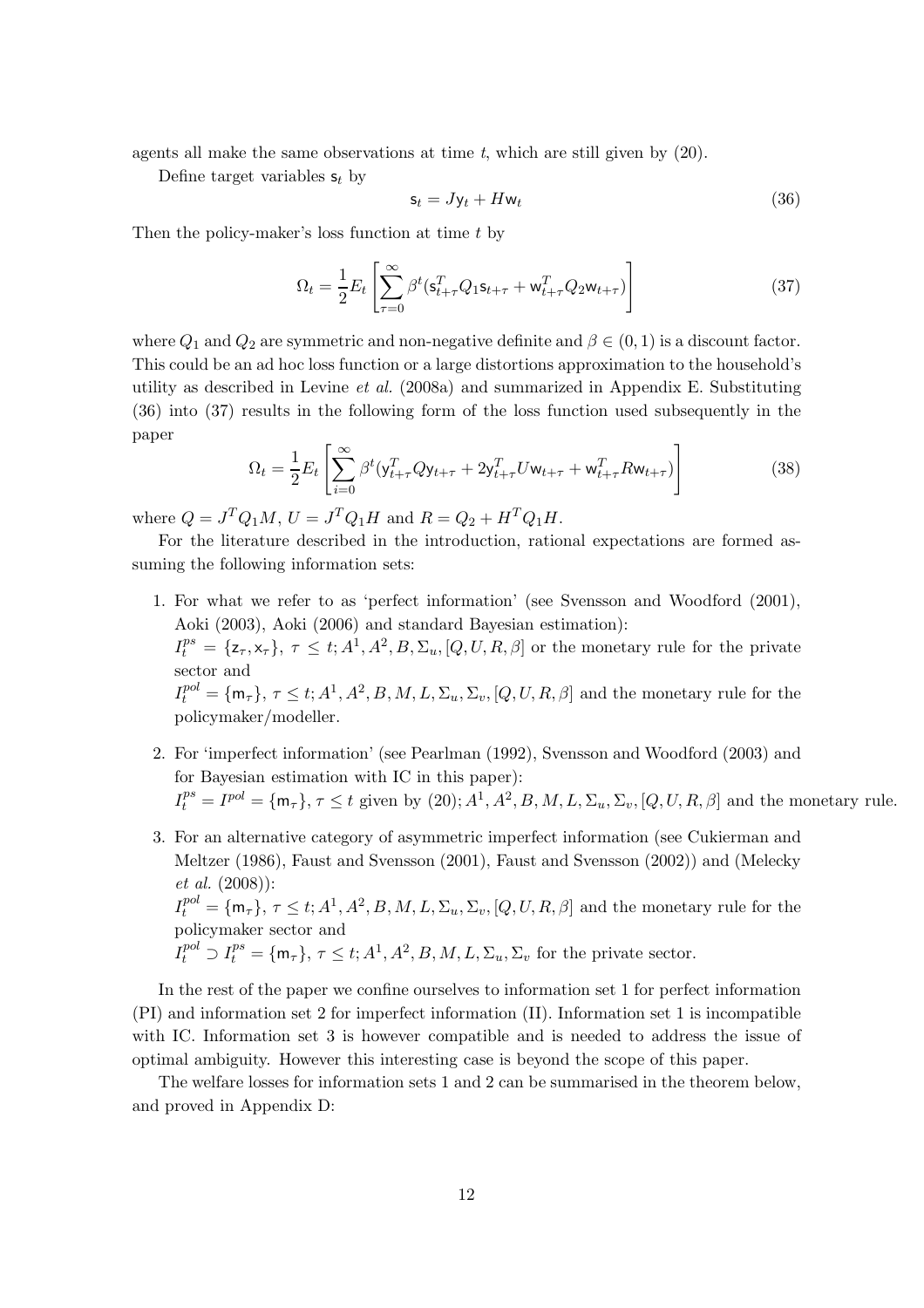Theorem: The expected welfare for each of the regimes is given by

$$
W^{J} = \mathbf{z}_{0,0}^{T} S^{J} \mathbf{z}_{0,0} + \frac{\lambda}{1-\lambda} \text{tr} \left( S^{J} P D^{T} (D P D^{T} + V)^{-1} D P \right) + \frac{1}{1-\lambda} \text{tr} \left( Q_{11} - Q_{12} A_{22}^{-1} A_{21} - A_{21}^{T} A_{22}^{-T} Q_{21} + A_{21}^{T} A_{22}^{-T} Q_{22} A_{22}^{-1} A_{21} \right) \bar{P}
$$
(39)

where  $J = \text{OPT}$ , TCT, SIM refer to the optimal, time-consistent and optimized simple rules respectively; the second term is the expected value of the first three terms of (D.8) under each of the rules, and the final term is independent of the policy rule, and is the expected value of the final term of (D.8), utilising (D.2). Also note that from the perfect information case in Appendix C:

$$
S^{OPT} = S_{11} - S_{12} S_{22}^{-1} S_{21}
$$
\n
$$
(40)
$$

- $S_{ij}$  are the partitions of S, the Riccati matrix used to calculate the welfare loss under optimal policy with commitment.
- $S^{TCT}$  is used to calculate the welfare loss in the time consistent solution algorithm.
- $S^{SIM} = V^{LYA}$  is calculated from the Lyapunov equation used to calculate the welfare under the optimized simple rule.

In the special case of perfect information on all  $z_t$ ,  $M_1 = I$ ,  $L$ ,  $v_t$ ,  $V$  are all zero, so that  $D = I$ . It follows that  $\overline{P} = 0$  and the last term in (39) disappears. Moreover  $P = \Sigma$ ,  $z_{0,0} = z_0$  and (39) reduces to the welfare loss expressions obtained in Appendix C. Thus the effect of imperfect information is to introduce a new term into the welfare loss that depends only on the model filter, but is independent of policy and to modify the first policy-dependent term by an effect that depends on the solution  $P$  to the Riccati equation associated with the Kalman Filter.

# 6 Optimal Monetary Policy in the Estimated NK Model

This section sets out numerical results for optimal policy under commitment, optimal discretionary (or time consistent) policy and for an optimized simple Taylor rule. The model is the estimated form of the best-fitting one, namely that under II with observables  $I_t = [y_t, \pi_t, r_t].$ For the first set of results we ignore ZLB considerations. The questions we pose are first, what are the welfare costs associated with the private sector possessing only imperfect information of the state variables? Second, what are the implications of imperfect information for the gains from commitment? To assess these we compare the welfare outcomes under commitment and discretion. Third, how does imperfect information affect the form of optimized Taylor rules and the costs of simplicity, and finally what are the impulse responses to shocks under different information assumptions and policy regimes?

With one preferred estimated model in place, to address these questions we now examine the following forms of imperfect information (II) for the private sector and policymaker.<sup>18</sup>

<sup>&</sup>lt;sup>18</sup>Note for  $j > 0$  informational consistency still holds, in that the econometrician using historical data has more information than the private sector at the time it forms rational expectations.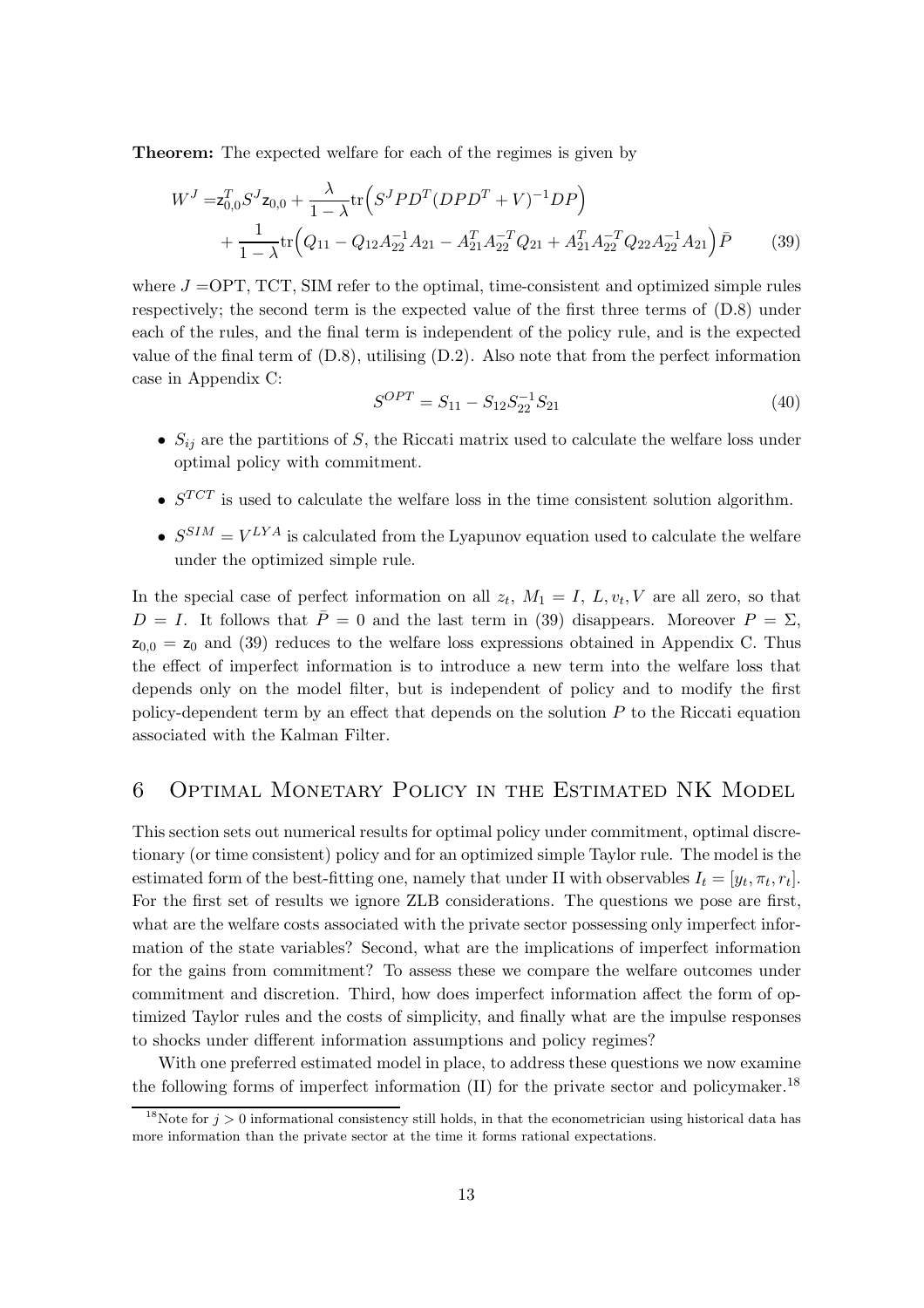In log-linearized form<sup>19</sup>

**Information Set II:** 
$$
m_t = \begin{bmatrix} y_{t-j} \\ \pi_{t-j} \\ r_t \end{bmatrix}
$$
;  $j = 0, 1, 2$  (41)

This contrasts with the information set under perfect information (PI) which consists of all the state variables including the shock processes  $a_t$ ,  $g_t$ , etc.

We considered simple inflation targeting rules that respond to both inflation and output:

$$
r_t = \rho_r r_{t-1} + \theta_\pi \pi_t + \theta_y y_t
$$

for PI and for the II information set with  $j \geq 0$ , one of the two forms:

$$
r_t = \rho_r r_{t-1} + \theta_\pi E_t \pi_t + \theta_y E_t y_t \quad \text{(Form A)}
$$
\n
$$
r_t = \rho_r r_{t-1} + \theta_\pi \pi_{t-j} + \theta_y y_{t-j} \quad \text{(Form B)}
$$

Thus for form A the rule responds to the best estimate of inflation and output given observations of  $m_t$ . For form B the response is to direct observations available to both the private sector and the policymaker at the time the interest rate is set. Of course for PI and II with  $j = 0$  forms A and B are identical.

With this choice of Taylor rule the case where  $\rho_r = 1$  and  $\alpha_y = 0$  is of particular interest as this then corresponds to a price-level rule. There has been a recent interest in the case for price-level rather than inflation stability. Gaspar et al. (2010) provide an excellent review of this literature. The basic difference between the two regimes in that under an inflation targeting mark-up shock leads to a commitment to use the interest rate to accommodate an increase in the inflation rate falling back to its steady state. By contrast a price-level rule commits to an inflation rate below its steady state after the same initial rise. Under inflation targeting one lets bygones be bygones allowing the price level to drift to a permanently different price-level path whereas price-level targeting restores the price level to its steady state path. The latter can lower inflation variance and be welfare enhancing because forward-looking price-setters anticipates that a current increase in the general price level will be undone giving them an incentive to moderate the current adjustment of its own price. In our results we will see whether price-level targeting is indeed welfare optimal across different information assumptions.

#### 6.1 Optimal Policy without Zero Lower Bound Considerations

Results are presented for a loss function that is formally a quadratic approximation about the steady state of the Lagrangian, and which represents the true approximation about the fully optimal solution appropriate for a distorted steady state. This welfare-based loss function has been obtained numerically using the procedure set out in Appendix E.

Table 2 sets out the stochastic inter-temporal welfare loss for our three policy regimes

<sup>&</sup>lt;sup>19</sup>Strictly speaking, we use proportional deviations from steady state, so that lower case variables are defined as  $x_t = \frac{X_t - X}{X}$ .  $r_t$  and  $\pi_t$  are proportional deviations of gross rates.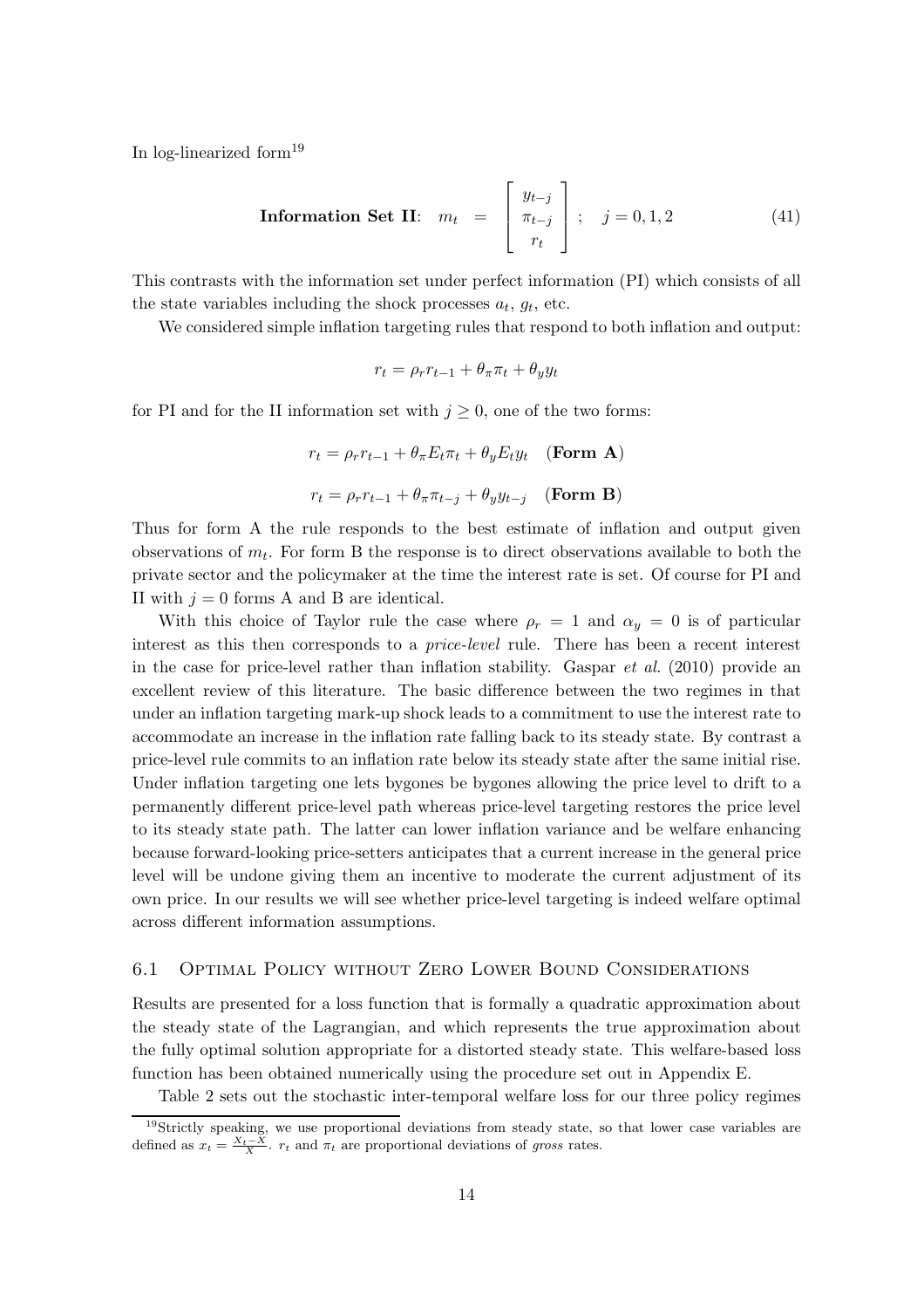under PI and II. Consumption equivalent losses relative to the optimal policy under PI are shown in brackets.<sup>20</sup> We immediately observe that the welfare losses associated with either an inability to commit or from simplicity are small under all information sets, but grow in significance as information available at time t declines. At most, welfare costs are  $c_e = 0.02\%.$ 

| Information | Information Set                   | Optimal | Time Cons | Simple Rule A | Simple Rule B |
|-------------|-----------------------------------|---------|-----------|---------------|---------------|
| Perfect     | Full state vector                 | 6.78    | 7.70      | 6.81          | 6.81          |
|             |                                   | (0)     | (0.01)    | (0.005)       | (0.005)       |
| Imperfect   | $I_t = [y_t, \pi_t, r_t]$         | 7.50    | 8.46      | 7.52          | 7.52          |
|             |                                   | (0.004) | (0.01)    | (0.004)       | (0.004)       |
| Imperfect   | $I_t = [y_{t-1}, \pi_{t-1}, r_t]$ | 8.63    | 9.22      | 8.64          | 8.70          |
|             |                                   | (0.01)  | (0.01)    | (0.01)        | (0.01)        |
| Imperfect   | $I_t =  y_{t-2}, \pi_{t-2}, r_t $ | 9.41    | 9.96      | 9.42          | 9.54          |
|             |                                   | (0.01)  | (0.02)    | (0.01)        | (0.02)        |

Table 2: Welfare Loss and Information without ZLB Considerations

Simple rules are able to closely replicate the welfare outcome under the fully optimal solution. Table 3 shows that for PI and II but no lags in information, this is achieved with a first-difference interest rate rule ( $\rho_r = 1$ ) and no significant feedback from output ( $\alpha_y \simeq 0$ ), a price level rule in other words. In fact  $\alpha_y$  is slightly negative indicating that monetary policy accommodates an increase in output above the steady state, rather than 'leaning against the wind', but the effect is very small. For information set II with one or two lags, the form of the rule is close to a price level rule. For simple rule B which responds only to directly observed data on inflation and output, interest rates respond less to inflation as the information lag increases. This is intuitive: policy responds less to dated information and less than that for estimates of the target variables (form A), a result broadly in accordance with the Brainard principle (Brainard (1967)).

|           | Information   Information Set     | Simple Rule A                    | Simple Rule B                       |
|-----------|-----------------------------------|----------------------------------|-------------------------------------|
|           |                                   | $[\rho_r, \theta_\pi, \theta_u]$ | $[\rho_r, \theta_{\pi} \theta_{y}]$ |
| Perfect   | Full state vector                 | $[1.000, 2.162, -0.014]$         | $[1.000, 2.162, -0.014]$            |
| Imperfect | $I_t = [y_t, \pi_t, r_t]$         | $[1.000, 2.439, -0.026]$         | $[1.000, 2.439, -0.026]$            |
| Imperfect | $I_t = [y_{t-1}, \pi_{t-1}, r_t]$ | $[0.951, 2.235, -0.025]$         | $[0.914, 0.729, -0.008]$            |
| Imperfect | $I_t = [y_{t-2}, \pi_{t-2}, r_t]$ | $[0.962, 2.291, -0.015]$         | $[0.862, 0.706, -0.013]$            |

Table 3: Optimized Coefficients in Simple Rules without ZLB Considerations

<sup>&</sup>lt;sup>20</sup>To derive the welfare in terms of a consumption equivalent percentage increase  $(c_e \equiv \frac{\Delta C}{C} \times 10^2)$ , expanding  $U(X_t, 1 - N_t)$  as a Taylor series, a  $\Delta U = U_C \Delta C = C M U^C c_e \times 10^{-2}$ . Losses X reported in the Table are of the order of variances expressed as percentages and have been scaled by  $1 - \beta$ . Thus  $X \times 10^{-4} = \Delta U$  and hence  $c_e = \frac{X \times 10^{-2}}{CMU^C}$ . For the steady state of this model,  $CMU^C = 1.77$ . It follow that a welfare loss difference of  $X = 100$  gives a consumption equivalent percentage difference of  $c_e = 0.566\%$ .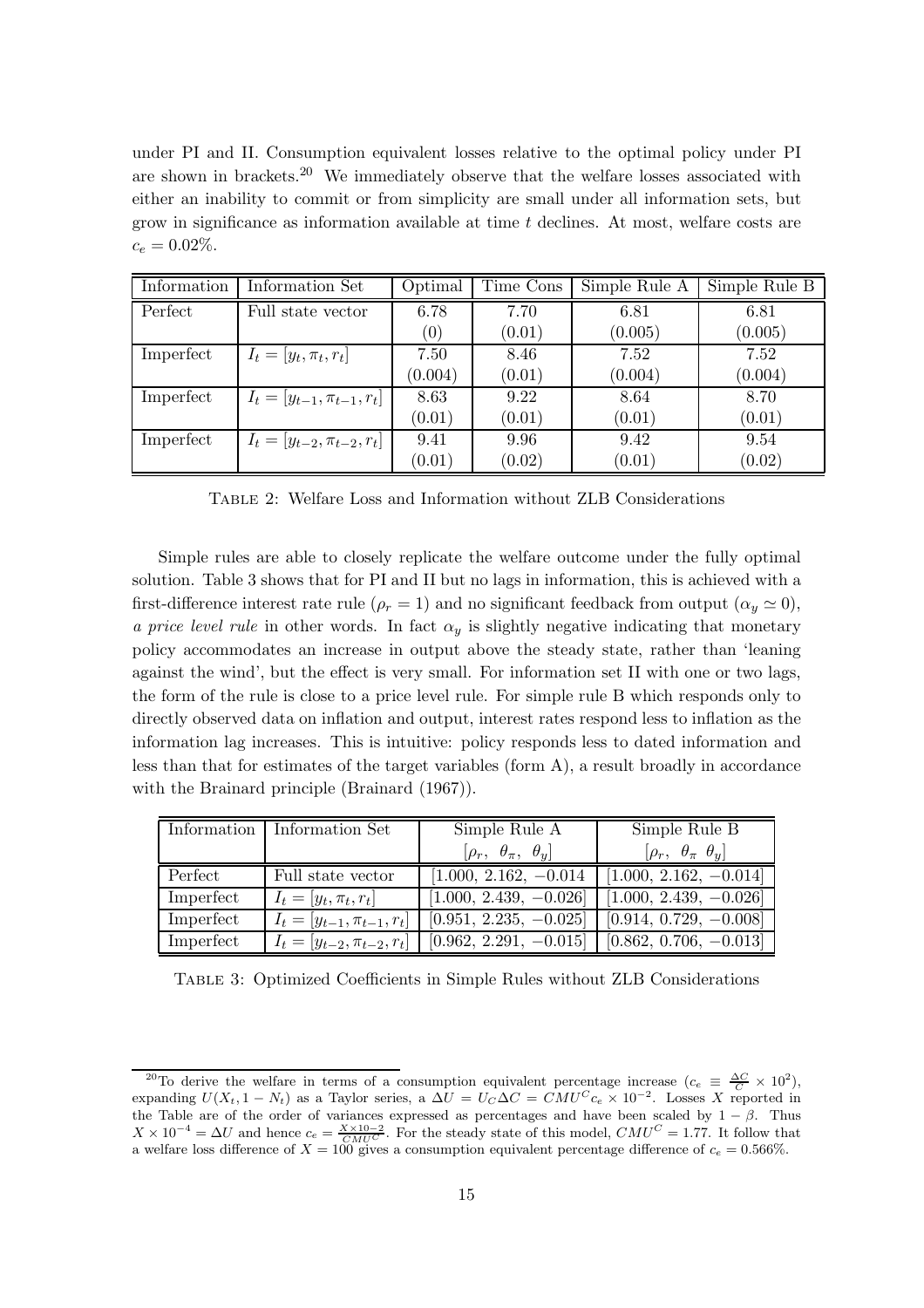

Figure 2: IRFs with Government Spending Shock





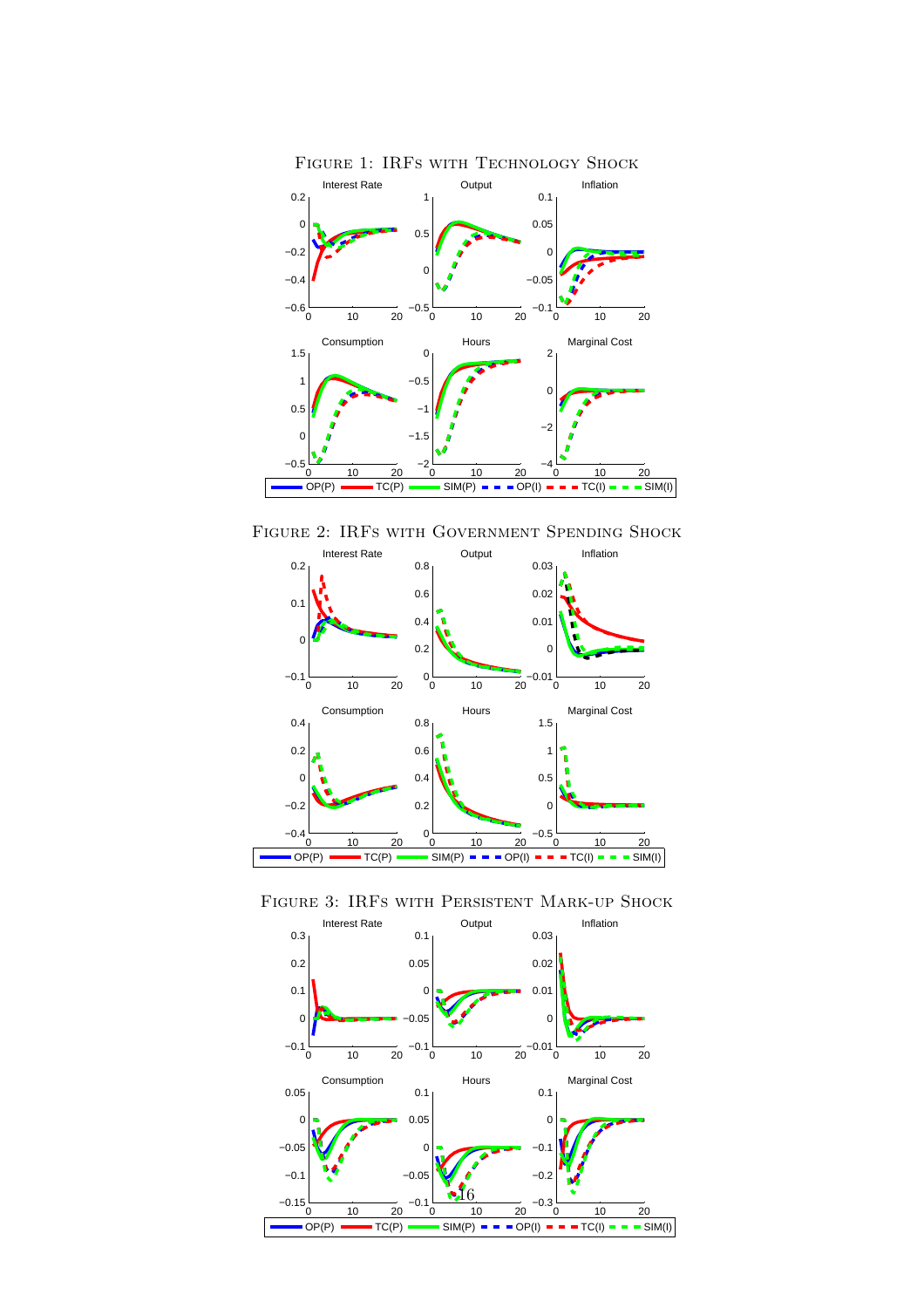To gain further insights into our results we compare the impulse response functions for the NK model under the optimal, time-consistent and optimized simple rules.<sup>21</sup> We consider two information assumptions: PI and II with  $j = 2$ . Figures  $1 - 3$  display the impulse responses to three shocks, technology, technology and the persistent component of the mark-up shock.

Under PI we see the familiar responses in a NK model. For a technology shock output immediately rises and, inflation falls. The optimal policy is to raise the interest rate a little initially to contain inflation, but then to commit to a sharp monetary relaxation before gradually returning to the steady state. Both consumption and leisure rise (the latter a familiar result in the NK literature) and hours fall. The productivity shocks results in a fall in the marginal cost, which is why inflation falls in the first place. The ⊔-shaped interest rate path is time-inconsistent. Only an increasing interest rate path after the initial fall will be time-consistent; regime TC sees this happening with a larger drop in both the interest rate and inflation. Real variables - output, hours and consumption differ little between OP and TC for all shocks which explains the small welfare differences for all shocks combined.

Under II with two lags the interest rate only responds when information is received. At the micro-level firms respond to the shock but with the delayed drop in the nominal interest rate consumers save more and consume less, demand falls and output initially falls as well. The main impact of the productivity shock is now a larger and more prolonged fall in inflation because of the delay in the interest rate response. There is also a sharp fall in the real wage adding to the fall in the marginal cost. With II we see endogenous persistence arising from the rational learning of the private sector about the unobserved shock using Kalman updating. Output, inflation, consumption, hours and marginal cost all exhibit hump-shaped responses, a feature stressed in the II literature (see, for example, Collard *et al.* (2009) and Levine *et al.* (2012) among others cited in the introduction).

The mark-up shock is similar to the technology shock but with opposite effects; only the qualitative response of hours differ. The government spending shock however provides more interesting results. Under PI an increase in demand acts as a fiscal stimulus - in fact with  $\frac{G}{Y} = 0.4$  in the steady state the impact multiplier is over unity in our estimated model and almost identical across all policy regimes. <sup>22</sup> Inflation also rises which elicits an interest rate rise, again for all regimes. The increase in government spending is financed by non-distortionary tax; in anticipation of this households save more and consume less. The real wage and therefore marginal costs rise, the marginal utility of consumption rises and there is a switch away from leisure (hours increase). Under II there is a delayed upward response of the interest rate to the inflation response. The demand increase is therefore greater, the fiscal multiplier reaches almost 2 on impact and the real wage, marginal cost and inflation increase by more. Now both leisure and consumption increase on impact and the crowding out of consumption is delayed for around 5 quarters.

To summarize, although the welfare effects of II are modest in consumption equivalent terms we see significant differences in impulse responses with II bringing about hump-shaped reactions to shocks. However Table 4 indicates the aggressive nature of these rules leads

 $^{21}$ Only the simple rule of type A is shown - type B is very similar.

 $\frac{22 \Delta Y_t}{\Delta G_t} = \frac{Y_t}{G_t} \times \text{irf},$  but note that 'government spending' consists of all non-consumption demand in our model.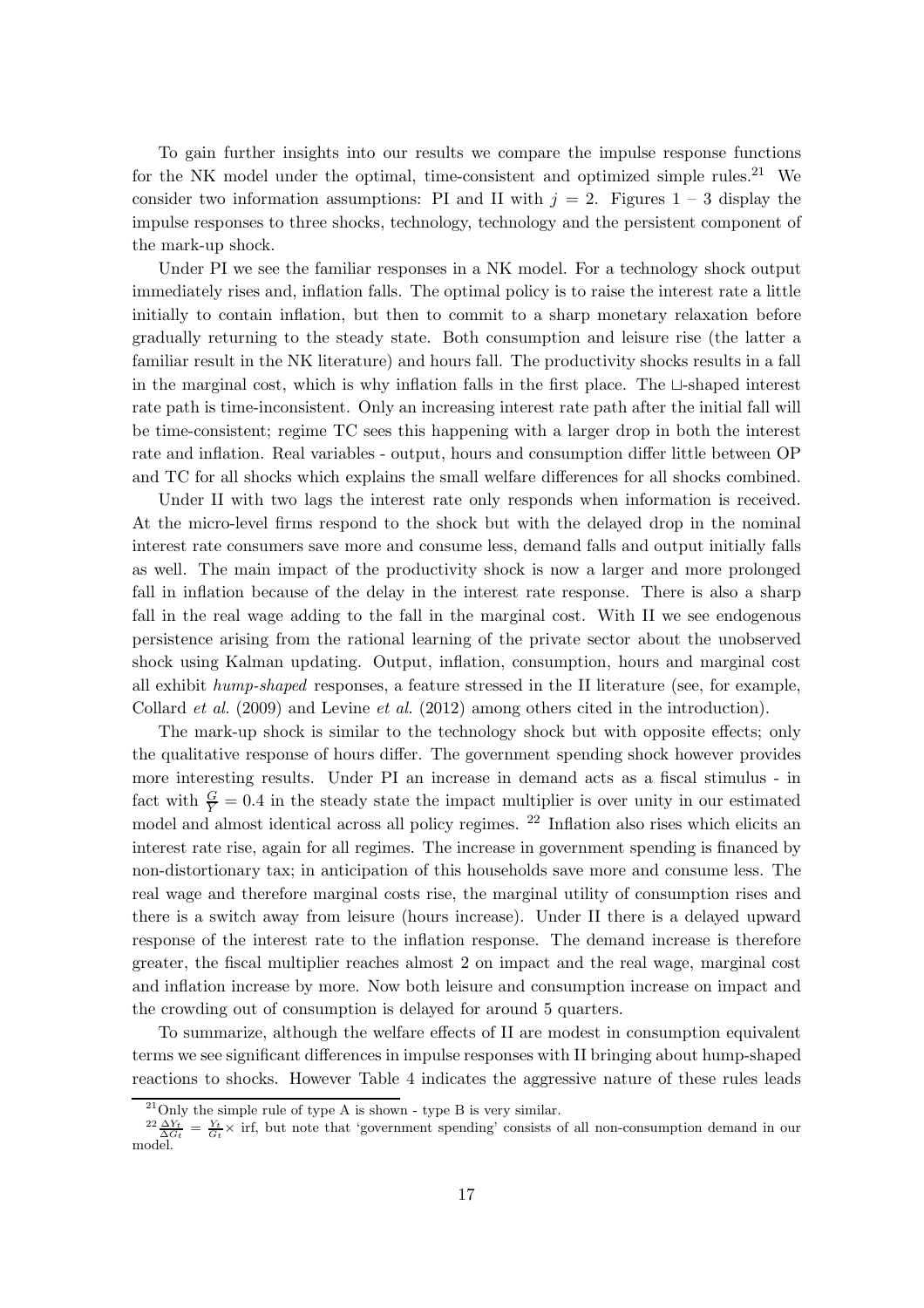| Information | Information Set                   | Optimal | Time Cons | Simple Rule A | Simple Rule B |
|-------------|-----------------------------------|---------|-----------|---------------|---------------|
| Perfect     | Full state vector                 | 0.235   | 0.669     | 0.134         | 0.134         |
| Imperfect   | $I_t =  y_t, \pi_t, r_t $         | 0.200   | 0.729     | 0.165         | 0.166         |
| Imperfect   | $I_t =  y_{t-1}, \pi_{t-1}, r_t $ | 0.117   | 0.364     | 0.118         | 0.121         |
| Imperfect   | $I_t =  y_{t-2}, \pi_{t-2}, r_t $ | 0.118   | 0.366     | 0.116         | 0.123         |

Table 4: Interest Rate Variances

to high interest rate variances resulting in a ZLB problem for all the rules and information sets. From Table 4 with our zero-inflation steady state and nominal interest rate of 1% per quarter, optimal policy variances between 0.118 and 0.235 of a normally distributed variable imply a probability per quarter of hitting the ZLB in the range [0.004, 0.04]. Probabilities for the optimized simple rules are within this range whilst for the time consistent policy these rise to a range [0.05, 0.11]. At the upper end of these ranges the ZLB would be hit almost once every two years. In the next section we address this issue.

#### 6.2 Imposing an Interest Rate Zero Lower Bound Constraint

In the absence of a lower bound constraint on the nominal interest rate the policymaker's optimization problem is to minimize  $\Omega_0$  given by (38) subject to (35) and (36) and given  $z_0$ . If the variances of shocks are sufficiently large, this will lead to a large nominal interest rate variability and the possibility of the nominal interest rate becoming negative.

We can impose a lower bound effect on the nominal interest rate by modifying the discounted quadratic loss criterion as follows.<sup>23</sup> Consider first the ZLB constraint on the nominal on the nominal interest rate. Rather than requiring that  $R_t \geq 0$  for any realization of shocks, we impose the constraint that the mean rate should at least  $k$  standard deviation above the ZLB. For analytical convenience we use discounted averages.

Define  $\bar{R} \equiv E_0 \left[ (1 - \beta) \sum_{t=0}^{\infty} \beta^t R_t \right]$  to be the discounted future average of the nominal interest rate path  $\{R_t\}$ . Our 'approximate form' of the ZLB constraint is a requirement that  $\bar{R}$  is at least  $k_r$  standard deviations above the zero lower bound; i.e., using discounted averages that

$$
\bar{R} \ge k\sqrt{(\bar{R}_t - \bar{R})^2} = k\sqrt{\bar{R}_t^2 - (\bar{R})^2}
$$
 (42)

Squaring both sides of (42) we arrive at

$$
E_0\left[ (1-\beta) \sum_{t=0}^{\infty} \beta^t R_t^2 \right] \leq K \left[ E_0\left[ (1-\beta) \sum_{t=0}^{\infty} \beta^t R_t \right] \right]^2 \tag{43}
$$

where  $K = 1 + k^{-2} > 1$ 

We now maximize  $\sum_{t=0}^{\infty} \beta^t [U(X_{t-1}, W_t)]$  subject to the additional constraint (43) alongside the other dynamic constraints in the Ramsey problem. Using the Kuhn-Tucker theorem this results in an additional term  $w_r(\overline{R^2} - K(\overline{R})^2)$  in the Lagrangian to incorporate this

 $^{23}$ This follow the treatment of the ZLB in Woodford (2003) and Levine et al. (2008b)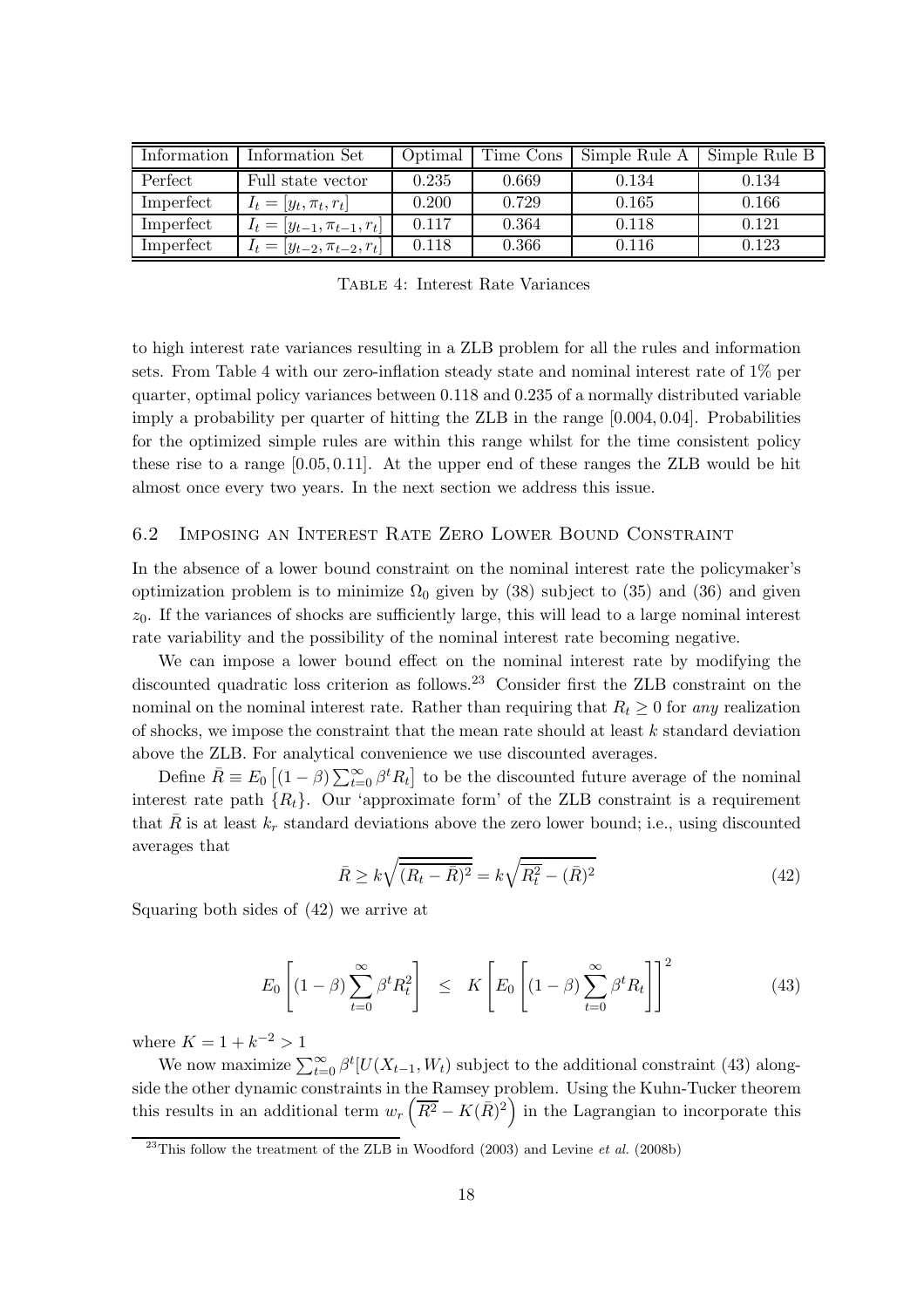extra constraint, where  $w_r > 0$  is a Lagrangian multiplier. From the first order conditions for this modified problem this is equivalent to adding terms  $E_0(1-\beta) \sum_{t=0}^{\infty} \beta^t w_r (R_t^2 - 2K\bar{R}R_t)$ where  $\bar{R} > 0$  is evaluated at the constrained optimum. It follows that the effect of the extra constraint is to follow the same optimization as before, except that the single period loss function terms of in log-linearized variables is replaced with

$$
L_t = \mathbf{y}_t^T Q \mathbf{y}_t + w_r (r_t - r^*)^2 \tag{44}
$$

where  $r^* = (K - 1)\overline{R} > 0$  is a nominal interest rate target for the constrained problem.

In what follows, we linearize around a zero-inflation steady state. With a ZLB constraint, the policymaker's optimization problem is now to choose an unconditional distribution for  $r_t$ , shifted to the right by an amount  $r^*$ , about a new *positive* steady-state inflation rate, such that the probability of the interest rate hitting the lower bound is extremely low. This is implemented by choosing the weight  $w_r$  for each of our policy rules so that  $z_0(p)\sigma_r < R^*$  where  $z_0(p)$  is the critical value of a standard normally distributed variable Z such that prob  $(Z \le z_0) = p$ ,  $R^* = (1 + \pi^*)R + \pi^*$  is the steady state nominal interest rate, R is the shifted steady state real interest rate,  $\sigma_r^2 = \text{var}(R)$  is the unconditional variance and  $\pi^*$  is the new steady state positive net inflation rate. Given  $\sigma_r$  the steady state positive inflation rate that will ensure  $R_t \geq 0$  with probability  $1 - p$  is given by

$$
\pi^* = \max\left[\frac{z_0(p)\sigma_r - R + 1}{R} \times 100, 0\right]
$$
\n(45)

In our linear-quadratic framework we can write the intertemporal expected welfare loss at time  $t = 0$  as the sum of stochastic and deterministic components,  $\Omega_0 = \tilde{\Omega}_0 + \bar{\Omega}_0$ . By increasing  $w_r$  we can lower  $\sigma_r$  thereby decreasing  $\pi^*$  and reducing the deterministic component, but at the expense of increasing the stochastic component of the welfare loss. By exploiting this trade-off, we then arrive at the optimal policy that, in the vicinity of the steady state, imposes a ZLB constraint,  $r_t \geq 0$  with probability  $1 - p$ . Figure  $4 - 6$  shows this solution to the problem for all three policy regimes and PI with  $p = 0.0025$ ; ie., a very stringent ZLB requirement that the probability of hitting the zero lower bound is only once every 400 quarters or 100 years.

Note that in our LQ framework, the zero interest rate bound is very occasionally hit; then the interest rate is allowed to become negative, possibly using a scheme proposed by Gesell (1934) and Keynes (1936). Our approach to the ZLB constraint (following Woodford  $(2003))^{24}$  in effect replaces it with a nominal interest rate variability constraint which ensures the ZLB is hardly ever hit. By contrast the work of a number of authors including Adam and Billi (2007), Coenen and Wieland (2003), Eggertsson and Woodford (2003) and Eggertsson (2006) study optimal monetary policy with commitment in the face of a nonlinear constraint  $R_t \geq 0$  which allows for frequent episodes of liquidity traps in the form of  $R_t = 0.$ 

 $^{24}$ As in Levine *et al.* (2008b), we generalize the treatment of Woodford however by allowing the steadystate inflation rate to rise. Our policy prescription has recently been described as a "dual mandate" in which a central bank committed to a long-run inflation objective sufficiently high to avoid the ZLB constraint as well as a Taylor-type policy stabilization rule about such a rate - see Blanchard *et al.* (2010) and Gavin and Keen (2011).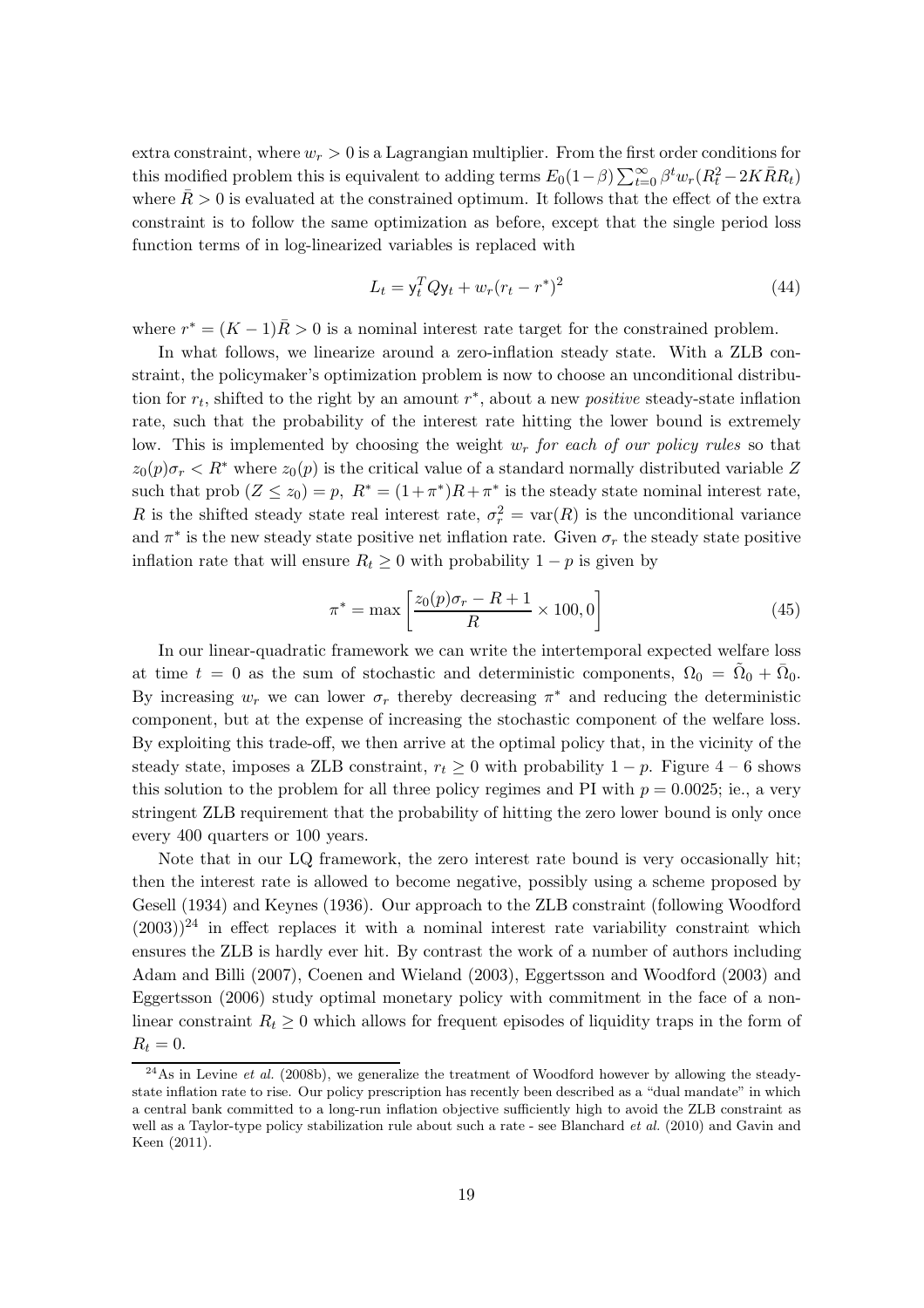

Figure 4: Imposition of ZLB for Optimal Policy and Perfect Information



Figure 5: Imposition of ZLB for Time-Consistent Policy and Perfect Infor-**MATION**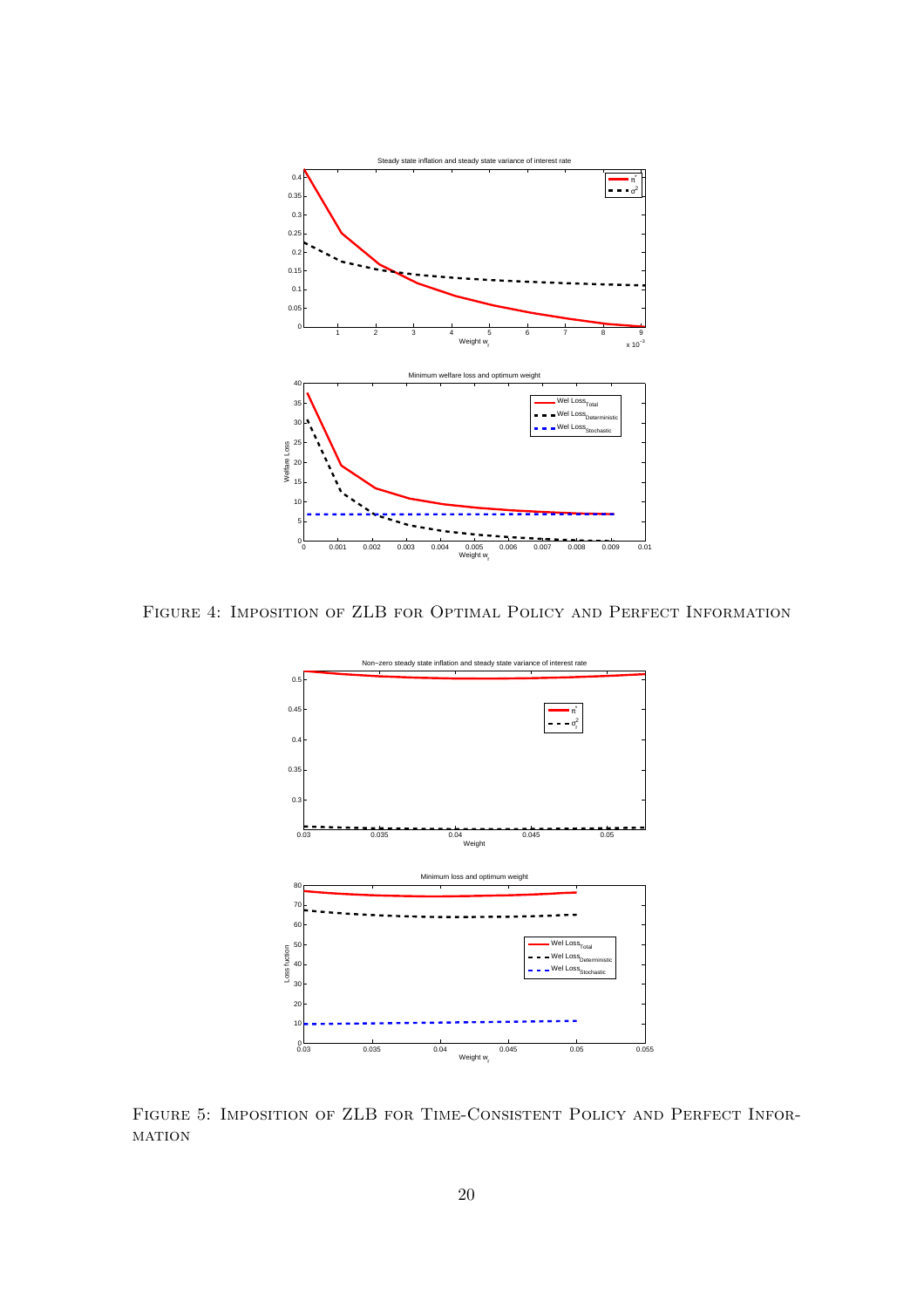

Figure 6: Imposition of ZLB for the Optimized Simple Rule and Perfect **INFORMATION** 

Table 5 shows that introducing the ZLB constraint significantly changes the relative welfare performance of commitment, simple rules and the withdrawal of information. Now there are substantial gains from commitment of over  $0.39 - 0.50\%$  consumption equivalent. Simple rules are still able to mimic their optimal counterpart. The form of the optimized simple rules is now a difference rule that is very close to a price level rule for all cases. Again the response to positive output deviations is slightly negative, offsetting the contractionary response to inflation. We also see a far less aggressive response of monetary policy to inflation that lowers the variance of the interest rate and prevents the ZLB problem seen previously.

The reason why the discretionary policy performs so badly with a ZLB constraint is that under discretion the policymaker lacks the leverage over private sector behaviour that is possible under commitment from say temporary loosening (or tightening) of monetary policy with promises to reverse this in the future. This in turn greatly inhibits the ability to reduce the unconditional variance of the nominal interest rate when it is penalized by an increasing size of the weight  $w_r$ . Consequently to achieve a low probability of hitting the ZLB one needs a larger shift of the nominal interest rate distribution to the right. Whereas under commitment  $\pi^* = 0$ , under discretion this rises to  $\pi^* = 0.57 - 0.67\%$  or around 2.5% per year. Our ZLB constraint then results in a long-run inflationary bias in addition to the familiar *stabilization bias* highlighted by Currie and Levine (1993), Clarida *et al.* (1999) and others.

These results of imposing the ZLB are fairly uniform across all three information sets.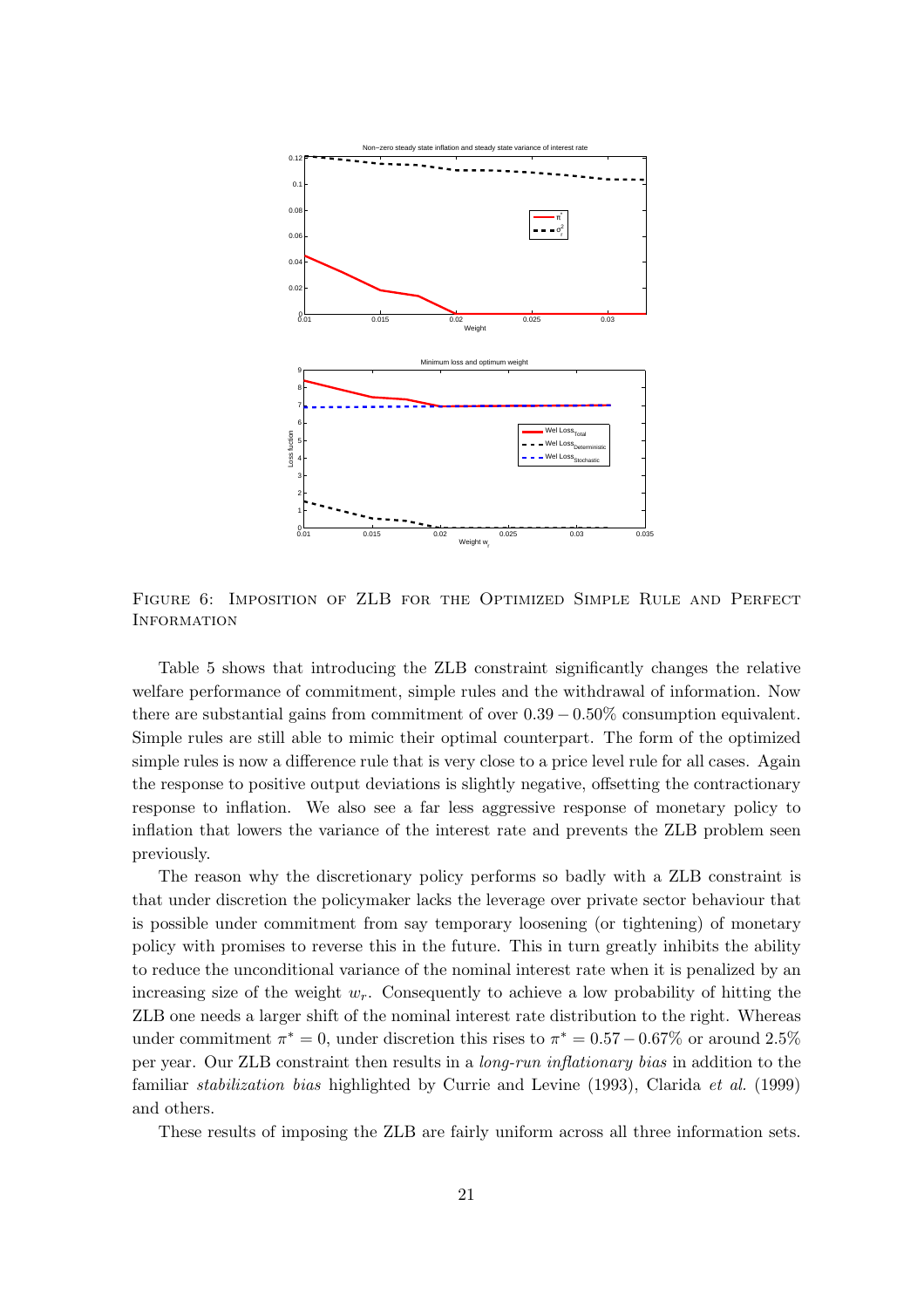| Information                    | Information Set                   | Optimal | Time Consis | Sim Rule A | Sim Rule B |
|--------------------------------|-----------------------------------|---------|-------------|------------|------------|
| Perfect (Wel Loss)             | Full state vector                 | 6.84    | 75.8        | 6.88       | 6.88       |
|                                |                                   | (0.003) | (0.39)      | (0.006)    | (0.006)    |
| Perfect (Weight $w_r$ )        | Full state vector                 | 0.009   | 0.032       | 0.10       | 0.10       |
| Perfect (Inflation $\pi^*$ )   | Full state vector                 | 0.00    | 0.62        | 0.00       | 0.00       |
| Imperfect (Wel Loss)           | $I_t = [y_t, \pi_t, r_t]$         | 7.61    | 95.8        | 7.71       | 7.71       |
|                                |                                   | (0.005) | (0.50)      | (0.005)    | (0.005)    |
| Imperfect ((Weight $w_r$ )     | $I_t = [y_t, \pi_t, r_t]$         | 0.018   | 0.0375      | 0.03       | 0.03       |
| Imperfect (Inflation $\pi^*$ ) | $I_t = [y_t, \pi_t, r_t]$         | 0.00    | 0.67        | 0.00       | 0.00       |
| Imperfect (Wel Loss)           | $I_t =  y_{t-1}, \pi_{t-1}, r_t $ | 8.64    | 71.8        | 8.64       | 8.73       |
|                                |                                   | (0.01)  | (0.39)      | (0.01)     | (0.01)     |
| Imperfect (Weight $w_r$ )      | $I_t = [y_{t-1}, \pi_{t-1}, r_t]$ | 0.002   | 0.275       | 0.003      | 0.0003     |
| Imperfect (Inflation $\pi^*$ ) | $I_t = [y_{t-1}, \pi_{t-1}, r_t]$ | 0.00    | 0.58        | 0.00       | 0.00       |
| Imperfect (Wel Loss)           | $I_t = [y_{t-2}, \pi_{t-2}, r_t]$ | 9.43    | 69.1        | 9.43       | 9.52       |
|                                |                                   | (0.02)  | (0.35)      | (0.02)     | (0.02)     |
| Imperfect (Weight $w_r$ )      | $I_t = [y_{t-2}, \pi_{t-2}, r_t]$ | 0.003   | 0.030       | 0.002      | 0.005      |
| Imperfect (Inflation $\pi^*$ ) | $I_t = [y_{t-2}, \pi_{t-2}, r_t]$ | 0.00    | 0.57        | 0.00       | 0.00       |

Table 5: Welfare Costs per period of Imperfect Information with ZLB Considerations. Consumption Equivalent Losses  $(\%)$  in brackets. Prob of hitting ZLB=0.0025.

|           | Information   Information Set     | Simple Rule A                    | Simple Rule B                                     |
|-----------|-----------------------------------|----------------------------------|---------------------------------------------------|
|           |                                   | $[\rho_r, \theta_\pi, \theta_y]$ | $[\rho_r, \theta_\pi, \theta_u]$                  |
| Perfect   | Full state vector                 | $[1.00, 0.417, -0.006]$          | $[1.00, 0.417, -0.006]$                           |
| Imperfect | $I_t = [y_t, \pi_t, r_t]$         |                                  | $[1.00, 0.397, -0.017]$ $[1.00, 0.397, -0.017]$   |
| Imperfect | $I_t = [y_{t-1}, \pi_{t-1}, r_t]$ |                                  | $[1.00, 0.370, -0.009]$   $[1.00, 0.256, -0.020]$ |
| Imperfect | $I_t = [y_{t-2}, \pi_{t-2}, r_t]$ |                                  | $[1.00, 0.335, -0.010]$ $[1.00, 0.170, -0.015]$   |

Table 6: Optimized Coefficients in Simple Rules with ZLB Considerations

What then are the particular implications of II then? There are two results to highlight. First under commitment with both optimal policy and optimized rules, the welfare consequences of limiting information to lagged output and inflation is similar to before without ZLB considerations. But the combination of II and a lack of commitment can have particularly severe welfare implications. It should be noted that without commitment we are in a world of second-best and the withdrawal of information is not automatically welfarereducing as it actually could improve the welfare outcome by the "tying one's hands" of the policymaker to respond to current information. However the delay in the response imposed by II could go the other way and in our estimated model this is precisely what happens as one proceeds from PI to II with no lags in available information. But then with such lags the tying one's hands effect dominates and the welfare loss from an inability to commit falls from  $c_e = 0.5\%$  at its peak with no lags to  $c_e = 0.35\%$  with two lags.

Finally in Figures 7 – 9 we examine the impulse responses with the ZLB constraint.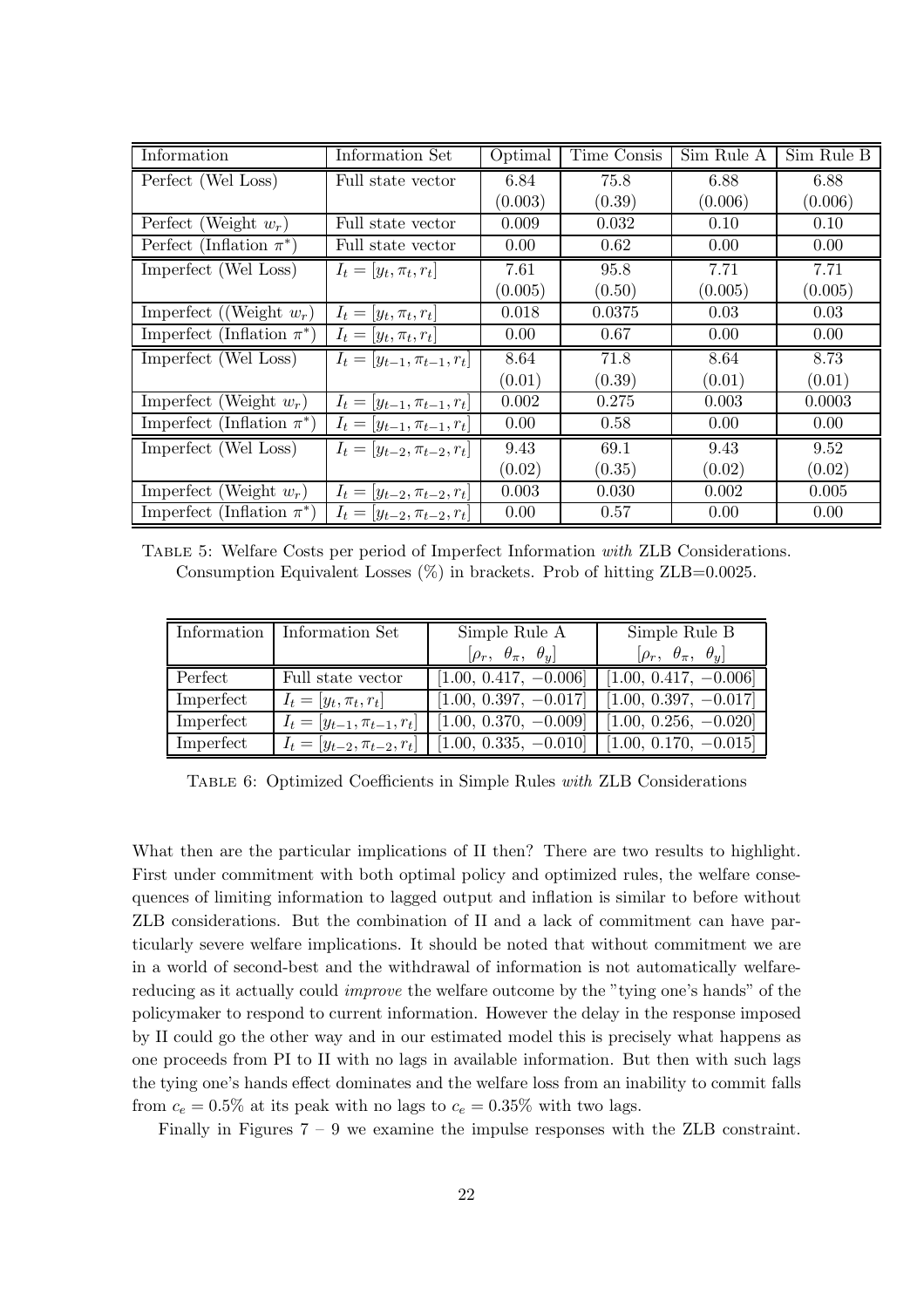These are now about a non-zero inflation steady state for the time-consistent case, but apart from this feature they are similar to those obtained before. The most marked differences is the noticeable divergence between the OP and SIM regimes that we expect from the larger welfare difference reported in Table 5 for simple rule A and lag 2 ( $c_e = 0.02\%$  with the ZLB compared with  $c_e = 0.01\%$  without).

# 7 Conclusions

We believe this to be the first paper to examine optimal policy in an estimated DSGE NK model where informational consistency is applied at both the estimation and policy stages. Our main results can be summarized as follows. First, common to all information sets only with a ZLB constraint do we see substantial welfare gains from commitment. Second, optimized rules take the form of a price level rule, or something very close across all information cases. Third, the combination of limited information and a lack of commitment can be particulary serious for welfare. At the same time we find that II with lags introduces a 'tying ones hands' effect on the policymaker that improves welfare under discretion. Finally, the impulse response functions under our most extreme imperfect information assumption (output and inflation observed with a two-quarter delay) exhibit hump-shaped behaviour and the fiscal multiplier is significantly enhanced in this case.

There are a number of potential areas for future research. Our model is very basic with low costs of business cycle fluctuations in the absence of ZLB considerations. If anything we underestimate the costs of imperfect information and the importance of the ZLB. It seems therefore worthwhile to revisit the issues raised in the context of a richer DSGE model that includes capital, sticky wages, search-match labour market and financial frictions. A second avenue for research would be to extend the work to allow the policymaker to have more information than the private sector. This satisfies informational consistency and would allow the proper examination of the benefits or otherwise of transparency. A third research direction is the address the same the policy questions using other ways of modelling information limitations associated with the 'rational inattention' and 'sticky information' literatures (see, for example, Sims (2005), Adam (2007), Luo and Young (2009), Reis (2009) and Mackowiak and Wiederholt (2009)). The basic idea for the latter is that only a fraction of agents can update their information each period and, for the former, that agents process information subject to a constraint placing an upper bound on the information flow. Finally, we assume rational (model consistent) expectations. It would be of interest to combine some aspects of learning (for example about the policy rule) alongside model consistent expectations with II, as in Ellison and Pearlman (2011).

### **REFERENCES**

- Adam, K. (2007). Optimal Monetary Policy with Imperfect Common Knowledge . Journal of Monetary Economics,  $54(2)$ , 267-301.
- Adam, K. and Billi, R. M. (2007). Discretionary Monetary Policy and the Zero Lower Bound on Nominal Interest Rates. Journal of Monetary Economics. Forthcoming.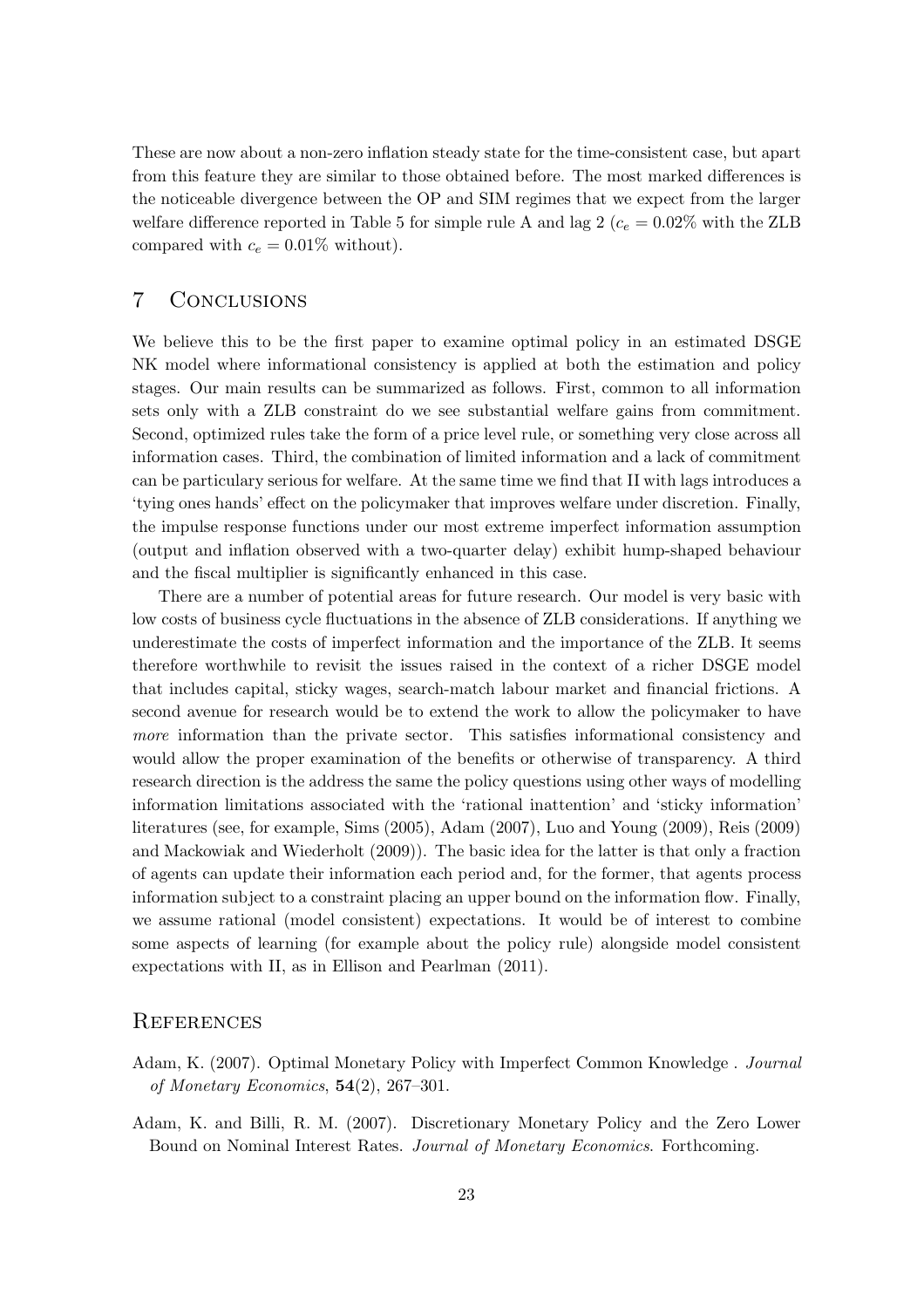

Figure 7: IRFs with Technology Shock and ZLB

Figure 8: IRFs with Government Spending Shock and ZLB



Figure 9: IRFs with Persistent Mark-up Shock and ZLB

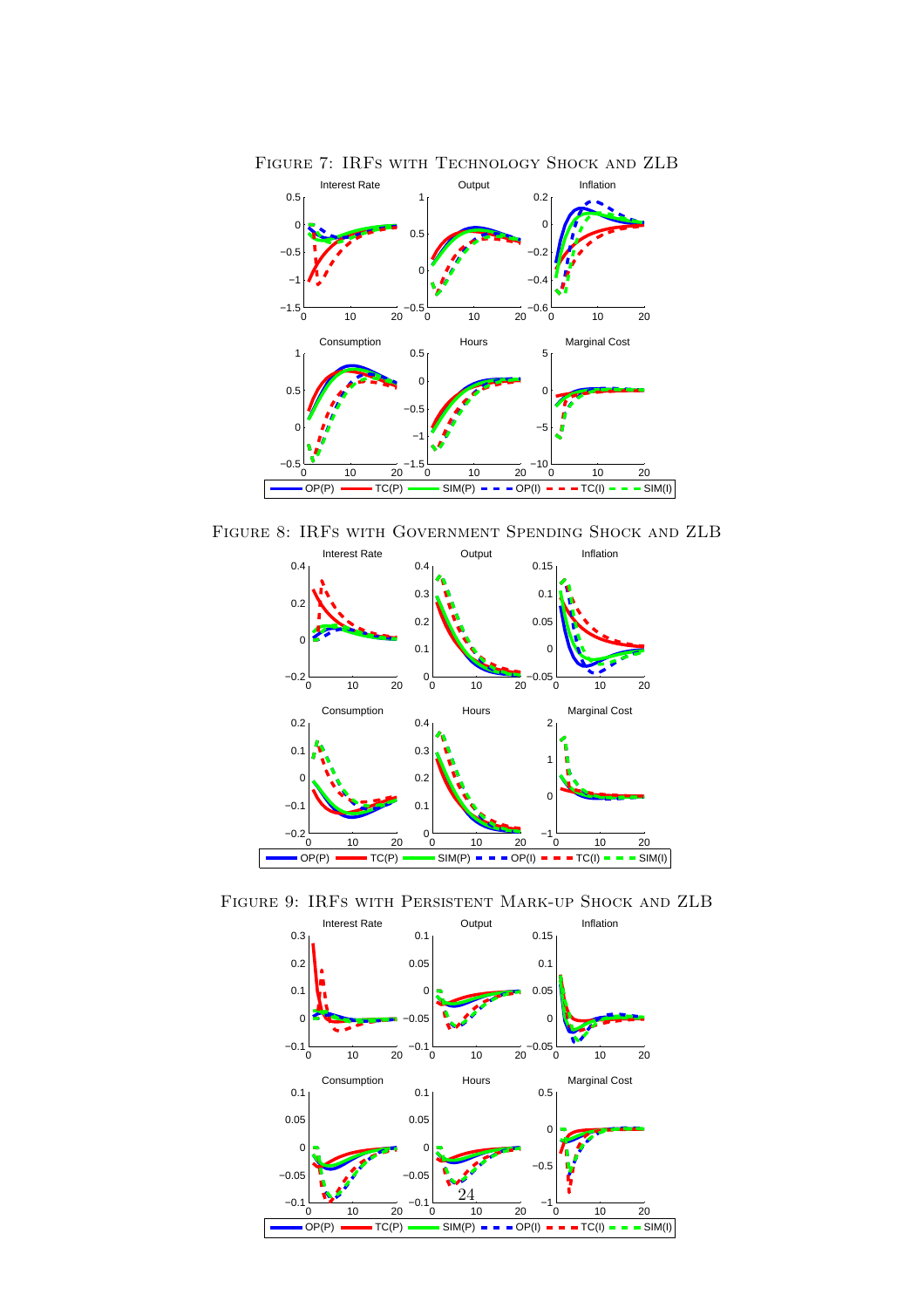- Aoki, K. (2003). On the optimal monetary policy response to noisy indicators. Journal of *Monetary Economics*, **113**(3), 501 – 523.
- Aoki, K. (2006). Optimal commitment policy under noisy information. Journal of Economic Dynamics and Control,  $30(1)$ ,  $81 - 109$ .
- Blanchard, O. and Kahn, C. (1980). The Solution of Linear Difference Models under Rational Expectations. Econometrica, 48, 1305–1313.
- Blanchard, O., Giovanni, D., and Mauro, P. (2010). Rethinking Macroeconomic Policy. IMF Staff Position Note, SPN/10/03 .
- Brainard, W. (1967). Uncertainty and the effectiveness of policy. American Economic *Review*,  $47(2)$ ,  $411-425$ .
- Chang, Y., Gomes, J. F., and Schorfheide, F. (2002). Learning-by-Doing as a propagation Mechanism. American Economic Review, 92(5), 1498–1520.
- Clarida, R., Galí, J., and Gertler, M. (1999). The Science of Monetary Policy: A New Keynesian Perspective. Journal of Economic Literature, 37(4), 1661–1707.
- Coenen, G. and Wieland, V. (2003). The Zero-Interest Rate Bound and the Role of the Exchange Rate for Monetary Policy in Japan. Journal of Monetary Economics, 50, 1071–1101.
- Collard, F. and Dellas, H. (2004). The New Keynesian Model with Imperfect Information and Learning. mimeo, CNRS-GREMAQ.
- Collard, F. and Dellas, H. (2006). Misperceived Money and Inflation Dynamics. mimeo, CNRS-GREMAQ.
- Collard, F., Dellas, H., and Smets, F. (2009). Imperfect Information and the Business Cycle. Journal of Monetary Economics. Forthcoming.
- Cukierman, A. and Meltzer, A. H. (1986). A theory of ambiguity, credibility and inflation under discretion and asymmetric information. Econometrica, 54, 1099–1128.
- Currie, D. and Levine, P. L. (1993). Rules, Reputation and Macroeconomic Policy Coordination. Cambridge University Press.
- Eggertsson, G. (2006). The Deflation Bias and Committing to Being Irresponsible. Journal of Money, Credit and Banking,  $36(2)$ ,  $283-322$ .
- Eggertsson, G. and Woodford, M. (2003). The Zero Interest-Rate Bound and Optimal Monetary Policy. Brooking Papers on Economic Activity, 1, 139–211.
- Ellison, M. and Pearlman, J. (2011). Saddlepath learning. Journal of Economic Theory, 146(4), 1500–1519.
- Evans, G. W. and Honkapohja, S. (2009). Learning and Macroeconomics. Annual Review of Economics, 1, 421–449.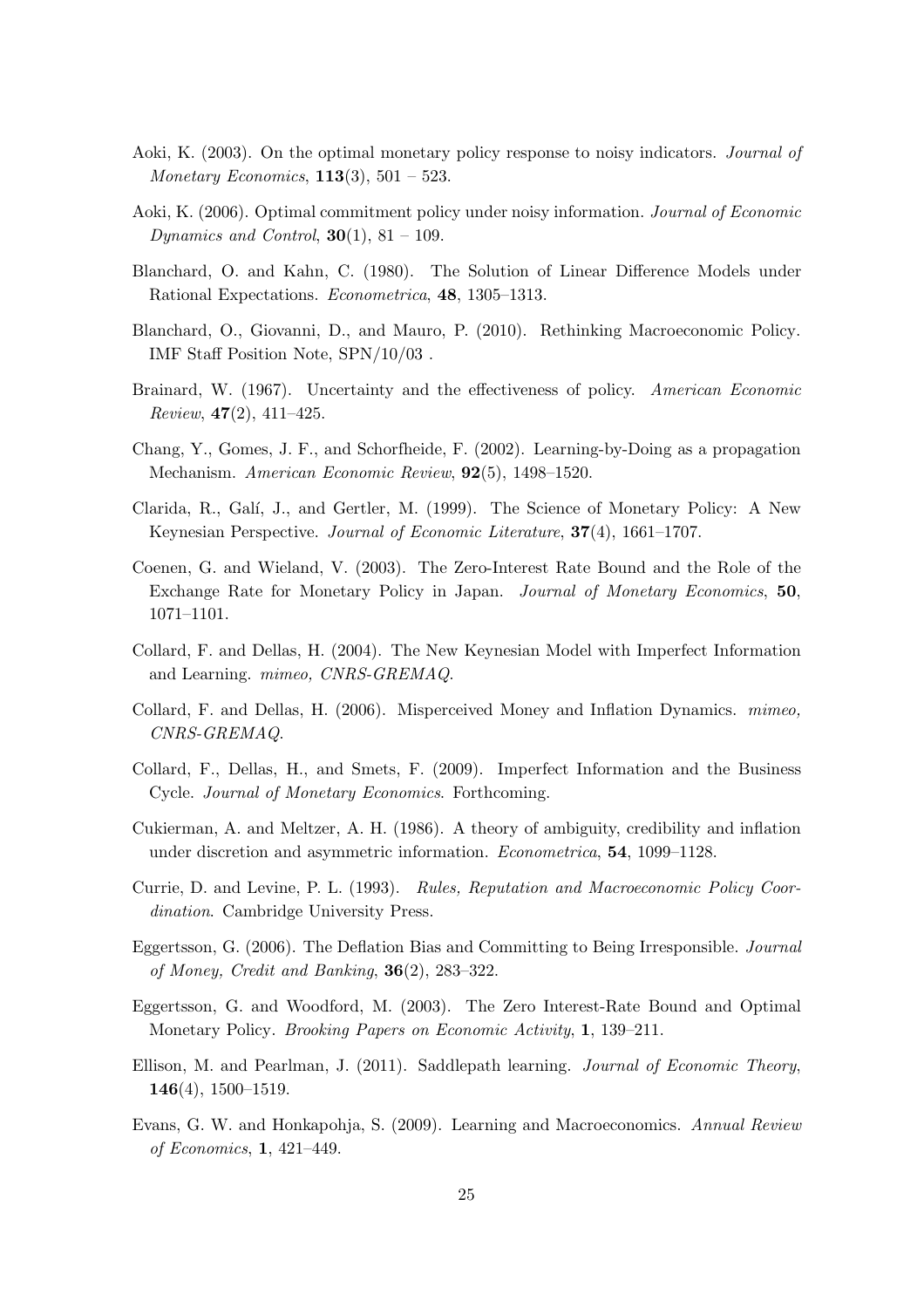- Faust, J. and Svensson, L. (2001). Transparency and credibility: monetary policy with unobservable goals. International Economic Review, 42, 369–397.
- Faust, J. and Svensson, L. (2002). The equilibrium degree of transparency and control in monetary policy. Journal of Money, Credit and Banking, 34(2), 520-539.
- Fernandez-Villaverde, J. (2009). The Econometrics of DSGE Models. CEPR Discussion Paper No. 7159.
- Fernandez-Villaverde, J., Rubio-Ramirez, J., Sargent, T., and Watson, M. W. (2007). ABC (and Ds) of Understanding VARs. American Economic Review, 97(3), 1021–1026.
- Gaspar, V., Smets, F., and Vestin, D. (2010). Is Time Ripe for Price Level Path Stability? In P. L. Siklos, M. T. Bohl, and M. E. Wohar, editors, *Challenges in central banking*: the current institutional environment and forces affecting monetary policy. Cambridge University Press.
- Gavin, W. T. and Keen, B. D. (2011). The Zero Lower Bound and the Dual Mandate. Mimeo. Presented to the CEF 2011 Conference in San Francisco .
- Gesell, S. (1934). The Natural Economic Order. Free-Economy Publishing Co., Phlip Pye, San Antonio.
- Geweke, J. (1999). Computational Experiments and Reality. University of Minnesota and Federal Reserve Bank of Minneapolis.
- Jeffries, H. (1996). Theory of Probability. Oxford: Clarendon Press. Third Edition.
- Juillard, M. (2003). DYNARE: A Program for Solving Rational Expectations Models. CEPREMAP.
- Keynes, J. M. (1936). The General Theory of Employment, Interest and Money. Macmillan, New York.
- Kimball, M. (1995). The Quantitative Analytics of the Basic Neomonetarist Model. Journal of Monetary Economics,  $27(4)$ ,  $1241 - 1277$ . Part 2.
- Koopman, S. J. and Durbin, J. (2003). Filtering and smoothing of state vector for diffuse state-space models. Journal of Time Series Analysis, 24(1), 85–98.
- Levin, A., Onatski, A., Williams, J. C., and Williams, N. (2006). Monetary Policy Under Uncertainty in Micro-Founded Macroeconomic Models. in M. Gertler and K. Rogoff (eds.), NBER Macroeconomics Annual, 2005, pp 229–387 .
- Levine, P., Pearlman, J., and Perendia, G. (2007). Estimating DSGE Models under Partial Information. Department of Economics Discussion Papers 1607, Department of Economics, University of Surrey .
- Levine, P., Pearlman, J., and Pierse, R. (2008a). Linear-Quadratic Approximation, Efficiency and Target-Implementability. Journal of Economic Dynamics and Control, 32, 3315–3349.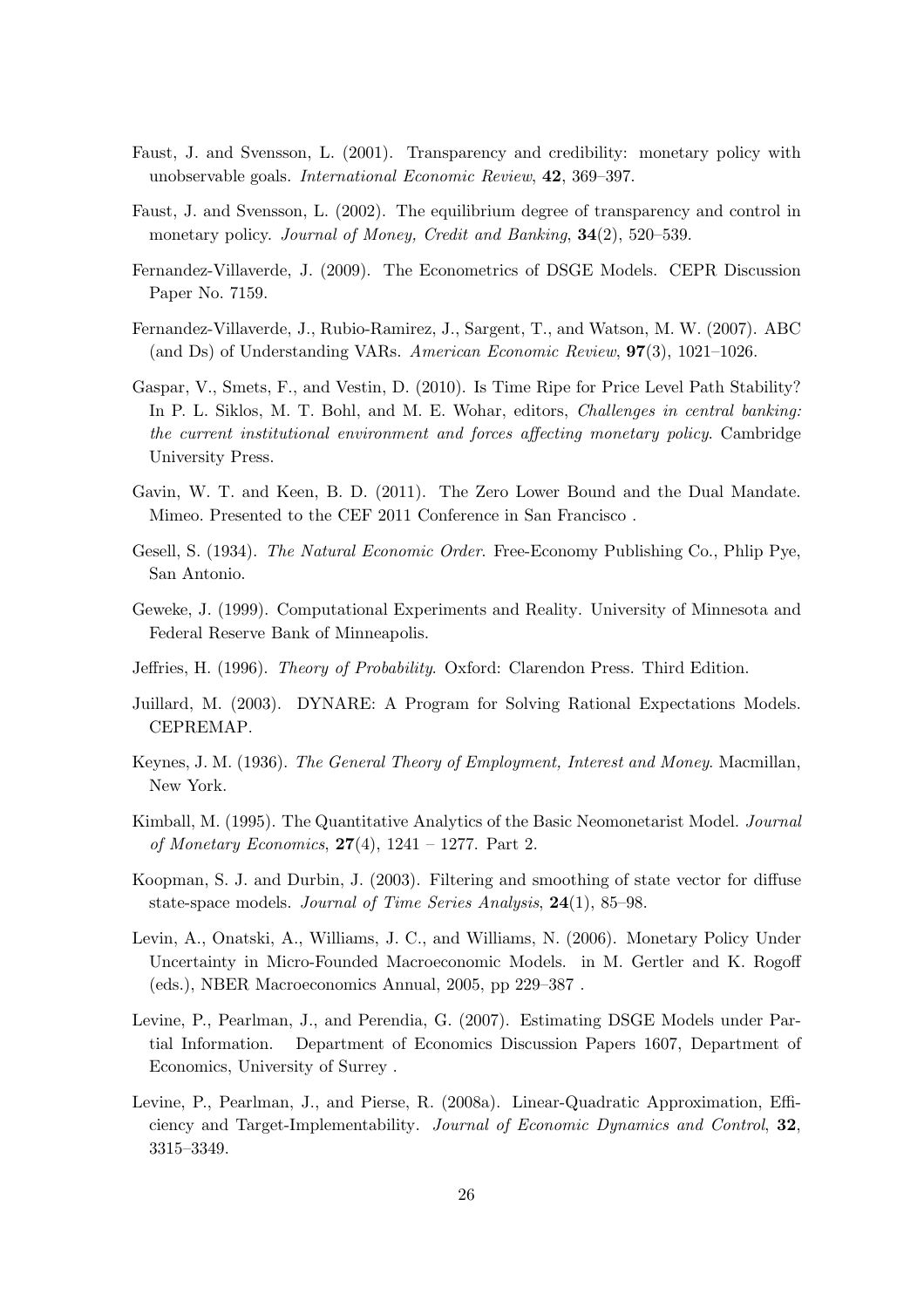- Levine, P., McAdam, P., and Pearlman, J. (2008b). Quantifying and Sustaining Welfare Gains from Monetary Commitment. Journal of Monetary Economics, 55(7), 1253–1276.
- Levine, P., Pearlman, J., Perendia, G., and Yang, B. (2012). Endogenous Persistence in an Estimated DSGE Model under Imperfect Information. Economic Journal, 122(565), 1287 – 1312.
- Levine, P. L. and Pearlman, J. G. (2011). Computation of LQ Approximations to Optimal Policy Problems in Different Information Settings under Zero Lower Bound Constraints. Dynare Discussion Paper 10.
- Lungu, L., Matthews, K., and Minford, A. (2008). Partial Current Information and Signal Extraction in a Rational Expectations Macroeconomic Model: A Computational Solution. Economic Modelling,  $25(2)$ ,  $255-273$ .
- Luo, Y. and Young, E. R. (2009). Rational Inattention and Aggregate Fluctuations. The B.E. Journal of Macroeconomics, 9(1). Article 14.
- Mackowiak, B. and Wiederholt, M. (2009). Optimal Sticky Prices under Rational Inattention. American Economic Review, 99(3), 769–803.
- Magill, M. (1977). A Local Analysis of Capital Accumulation under Uncertainty. Journal of Economic Theory, 15(2), 211–219.
- Melecky, M., Rodriguez Palenzuela, D., and Soderstrom, U. (2008). Inflation Target Transparency and the Macroeconomy. MPRA Paper No. 10545.
- Minford, A. and Peel, D. (1983). Some Implications of Partial Information Sets in Macroeeconomic Models Embodying Rational Expectations. Manchester School, 51, 235–249.
- Pearlman, J. G. (1992). Reputational and Non-Reputational Policies with Partial Information. Journal of Economic Dynamics and Control, 16, 339–357.
- Pearlman, J. G., Currie, D., and Levine, P. (1986). Rational Expectations Models with Private Information. Economic Modelling, 3(2), 90–105.
- Reis, R. (2009). A Sticky Information General Equilibrium Model for Policy Analysis. NBER WP No. 14732.
- Sims, C. (2005). Rational Inattention: A Research Agenda. Deutche Bundesbank, W.P. no. 34/2005.
- Smets, F. and Wouters, R. (2003). An estimated Stochastic Dynamic General Equilibrium Model of the Euro Area. *Journal of the European Economic Association*, 1(5), 1123– 1175.
- Smets, F. and Wouters, R. (2007). Shocks and Frictions in US business cycles: A Bayesian DSGE approach. American Economic Review, 97(3), 586–606.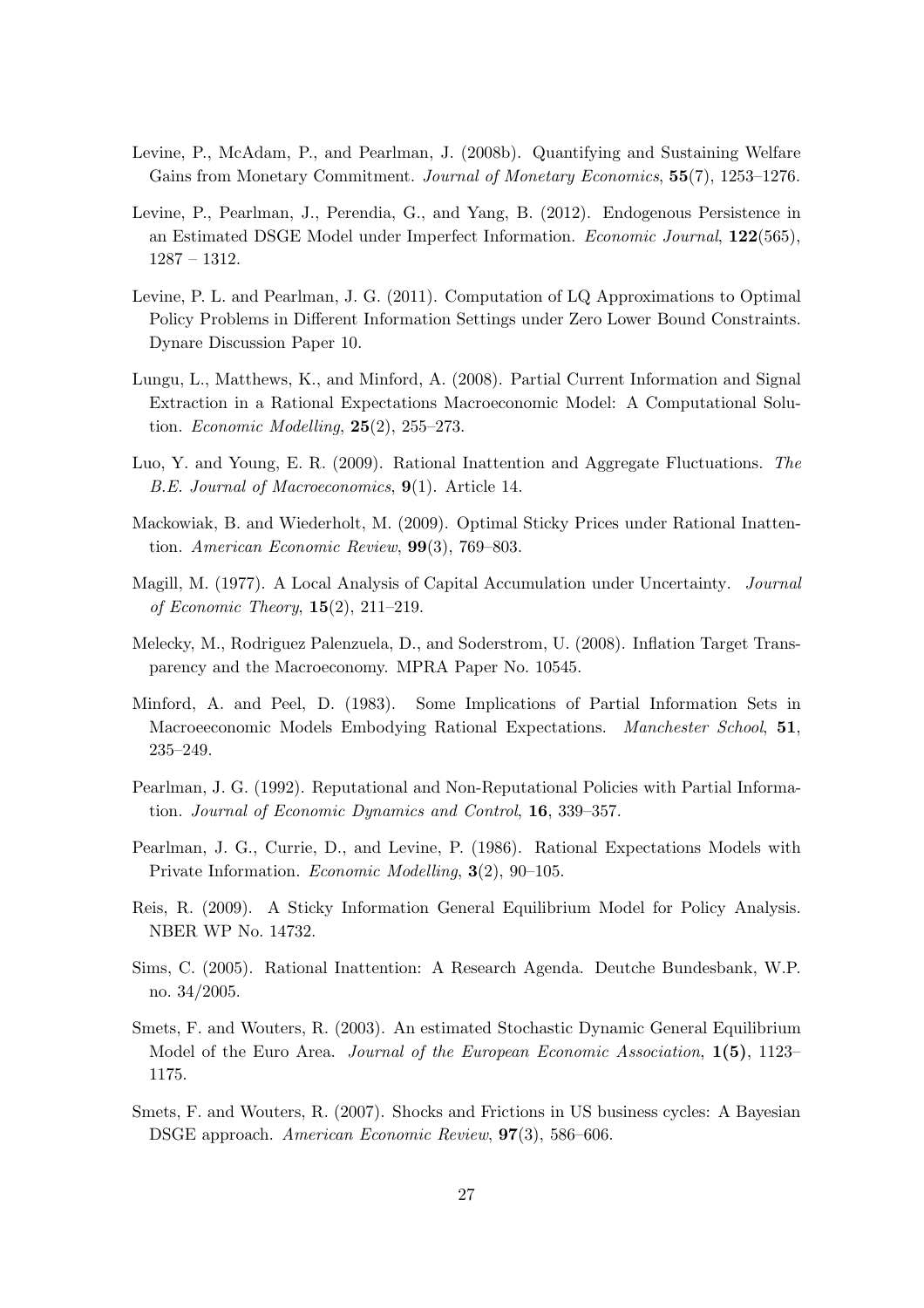- Svensson, L. E. O. and Woodford, M. (2001). Indicator variables for Optimal Policy. Journal of Monetary Economics, 50(3), 691–720.
- Svensson, L. E. O. and Woodford, M. (2003). Indicator variables for Optimal Policy under Asymmetric Information. Journal of Economic Dynamics and Control, 28(4), 661–680.
- Woodford, M. (2003). Foundations of a Theory of Monetary Policy. Princeton University Press.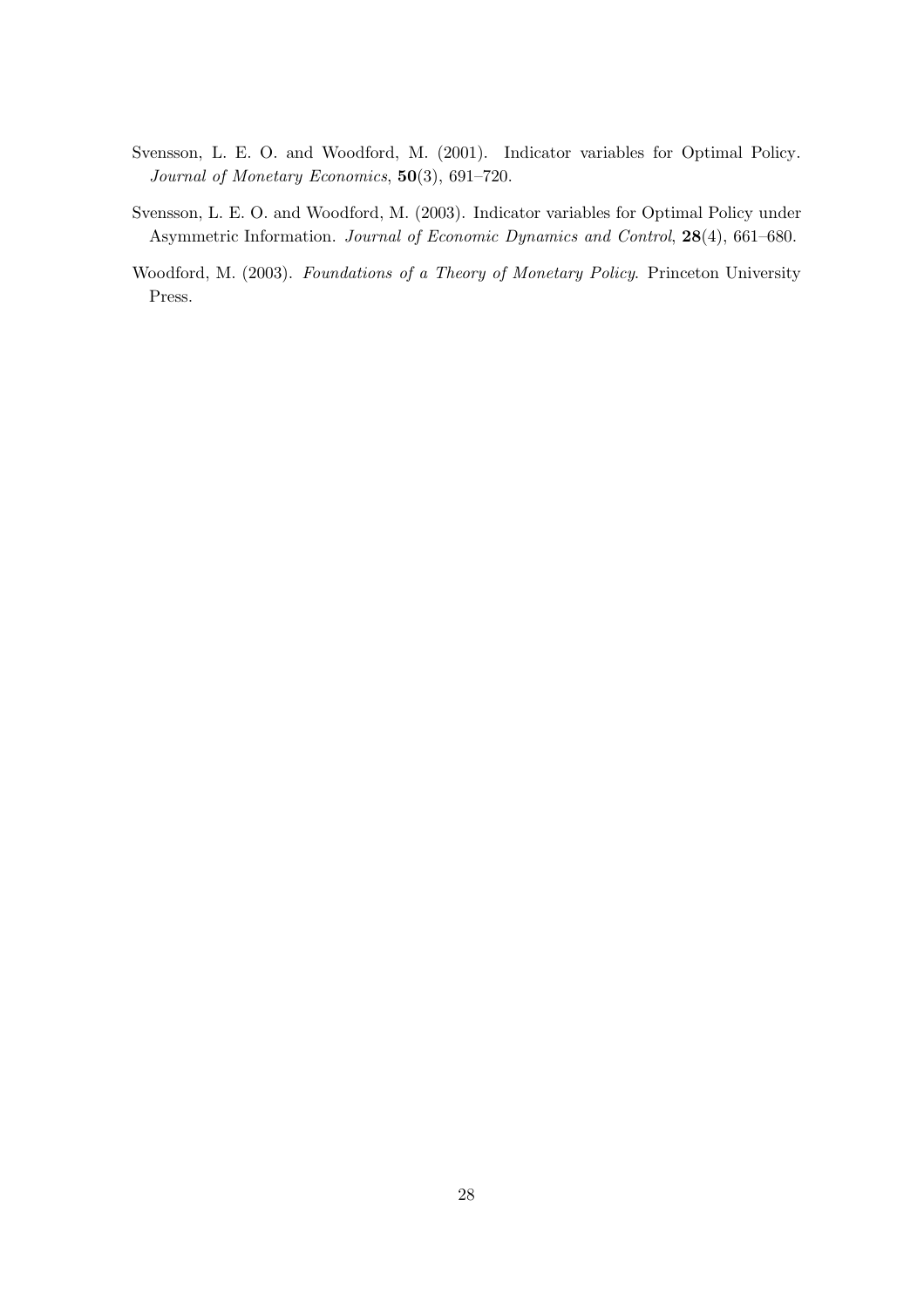# ONLINE APPENDICES

# A Linearization of Model

The log-linearization<sup>25</sup> of the model about the non-stochastic steady state zero-growth<sup>26</sup>, zeroinflation is given by

$$
y_t = c_y c_t + (1 - c_y) g_t \quad \text{where } c_y = \frac{C}{Y}
$$
\n(A.1)

$$
E_t m u_{t+1}^C = m u_t^C - (r_t - E_t \pi_{t+1})
$$
\n(A.2)

$$
\pi_t = \frac{\beta}{1 + \beta \gamma} E_t \pi_{t+1} + \frac{\gamma}{1 + \beta \gamma} \pi_{t-1} + \frac{(1 - \beta \xi)(1 - \xi)}{(1 + \beta \gamma)\xi} (mc_t + ms_t)
$$
(A.3)

where marginal utilities,  $mu_t^C, mu_t^N$ , and marginal costs,  $mc_t$ , and output,  $y_t$  are defined by

$$
mu_t^C = \frac{(1-\varrho)(1-\sigma) - 1}{1 - h_C}(c_t - h_C c_{t-1}) - \frac{\varrho(1-\sigma)N}{1 - N}n_t
$$
\n(A.4)

$$
mu_t^N = \frac{1}{1 - h_C}(c_t - h_C c_{t-1}) + \frac{N}{1 - N}n_t + m u_t^C
$$
\n(A.5)

$$
w_t - p_t = m u_t^N - m u_t^C \tag{A.6}
$$

$$
mc_t = w_t - p_t - a_t + (1 - \alpha)n_t \tag{A.7}
$$

$$
y_t = a_t + \alpha n_t \tag{A.8}
$$

Equations (A.1) and (A.2) constitute the micro-founded 'IS Curve' and demand side for the model, given the monetary instrument. According to (A.2) solved forward in time, the marginal utility of consumption is the sum of all future expected real interest rates. (A.3) is the 'NK Philips Curve', the supply side of our model. In the absence of indexing it says that the inflation rate is the discounted sum of all future expected marginal costs. Note that price dispersion,  $\Delta_t$ , disappears up to a first order approximation and therefore does not enter the linear dynamics. Finally, shock processes and the Taylor rule are given by

$$
g_{t+1} = \rho_g g_t + \epsilon_{g,t+1}
$$
  
\n
$$
a_{t+1} = \rho_a a_t + \epsilon_{a,t+1}
$$
  
\n
$$
msper_{t+1} = \rho_{ms} msper_t + \epsilon_{msper,t+1}
$$
  
\n
$$
ms_t = msper_t + \epsilon_{mstra,t}
$$
  
\n
$$
\pi_{tar,t+1} = \rho_a \pi_{tar,t} + \epsilon_{tar,t+1}
$$
  
\n
$$
r_t = \rho_r r_{t-1} + (1 - \rho_r) \theta(E_t \pi_{t+1} - \rho_{tar} \pi_{tar,t}) + \epsilon_{e,t}
$$

 $\epsilon_{e,t}, \epsilon_{a,t}, \epsilon_{g,t}, \epsilon_{msper,t}, \epsilon_{mstra,t}$  and  $\epsilon_{tar,t}$  are i.i.d. with mean zero and variances  $\sigma_{\epsilon_e}^2, \sigma_{\epsilon_a}^2, \sigma_{\epsilon_g}^2, \sigma_{\epsilon_{msper}}^2,$  $\sigma_{\epsilon_{mstra}}^2$  and  $\sigma_{\epsilon_{tra}}^2$  respectively.

### Calibration

 $\varrho$  to target  $N = 0.4$  given  $\frac{C}{Y} = 0.6$  and the estimate of  $h_C$ , so  $\frac{G}{Y} = 0.4$  with  $G_t$  including exogenous investment.

<sup>&</sup>lt;sup>25</sup>Lower case variables are defined as  $x_t = \log \frac{X_t}{X}$ .  $r_t$  and  $\pi_t$  are log-deviations of gross rates. The validity of this log-linear procedure for general information sets is discussed in the online Appendix of Levine et al. (2012).

<sup>&</sup>lt;sup>26</sup>With growth we simply replace  $\beta$  and  $h_C$  with  $\beta_g \equiv \beta(1+g)^{(1-\varrho)(1-\sigma)-1}$  and  $h_{Cg} = \frac{h_C}{1+g}$ .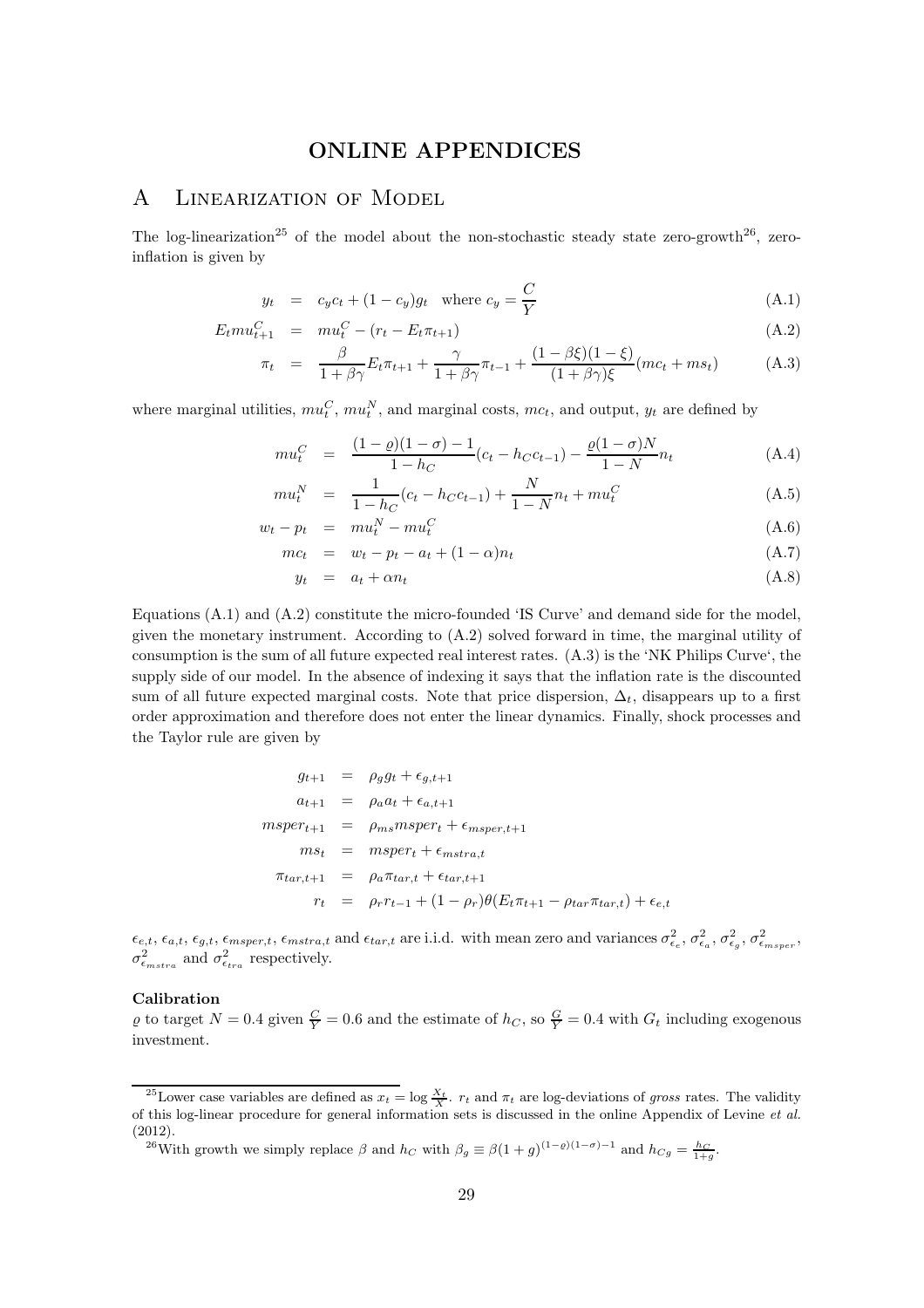| Parameter                           | Notation             | Prior distribution |       |       |  |
|-------------------------------------|----------------------|--------------------|-------|-------|--|
|                                     |                      | Density            | Mean  |       |  |
| Risk aversion                       | $\sigma$             | Normal             | 1.50  | 0.375 |  |
| Price indexation                    | $\gamma$             | Beta               | 0.50  | 0.15  |  |
| Calvo prices                        | $\xi$                | <b>Beta</b>        | 0.50  | 0.10  |  |
| Consumption habit formation         | $h_C$                | Beta               | 0.50  | 0.10  |  |
| Labour Share                        | $\alpha$             | Beta               | 0.70  | 0.10  |  |
| Interest rate rule                  |                      |                    |       |       |  |
| Inflation                           | $\theta_\pi$         | Normal             | 1.50  | 0.25  |  |
| Output                              | $\theta_y$           | Normal             | 0.125 | 0.05  |  |
| Interest rate smoothing             | $\rho_r$             | Beta               | 0.80  | 0.10  |  |
| $AR(1)$ coefficient                 |                      |                    |       |       |  |
| Technology                          | $\rho_a$             | Beta               | 0.85  | 0.10  |  |
| Government spending                 | $\rho_g$             | Beta               | 0.85  | 0.10  |  |
| Price mark-up                       | $\rho_{ms}$          | <b>Beta</b>        | 0.50  | 0.20  |  |
| Inflation target                    | $\rho_{tar}$         | Beta               | 0.85  | 0.10  |  |
| Standard deviation of $AR(1)$       | innovations          |                    |       |       |  |
| Technology                          | $sd(\epsilon_a)$     | Inv. gamma         | 0.40  | 2.00  |  |
| Government spending                 | $sd(\epsilon_q)$     | Inv. gamma         | 1.50  | 2.00  |  |
| Price mark-up                       | $sd(\epsilon_{ms})$  | Inv. gamma         | 0.10  | 2.00  |  |
| Inflation target                    | $sd(\epsilon_{tar})$ | Inv. gamma         | 0.10  | 10.00 |  |
| Standard deviation of I.I.D. shocks |                      |                    |       |       |  |
| Mark-up process                     | $sd(\epsilon_m)$     | Inv. gamma         | 0.10  | 2.00  |  |
| Monetary policy                     | $sd(\epsilon_e)$     | Inv. gamma         | 0.10  | 2.00  |  |

# B Priors and Posterior Estimates

Table 7: Prior Distributions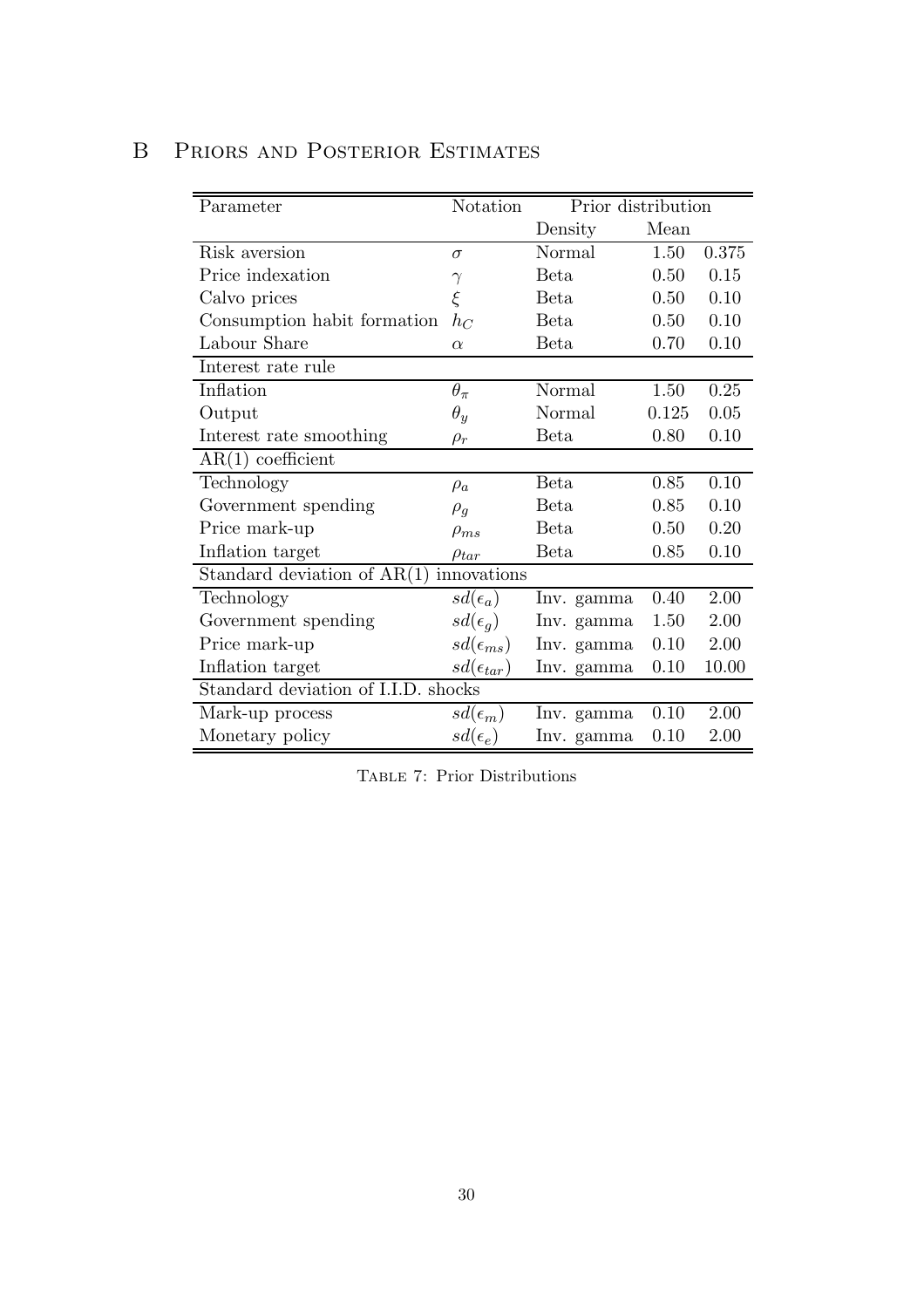| Parameter                                                | Information PI         | Information II     |
|----------------------------------------------------------|------------------------|--------------------|
| $\sigma$                                                 | $2.22$ [1.66:2.79]     | 2.15[1.89:2.70]    |
| $\gamma$                                                 | $0.26$ [0.08:0.43]     | $0.18$ [0.08:0.31] |
| $\xi$                                                    | $0.86$ [0.80:0.93]     | $0.87$ [0.84:0.91] |
| $\mathfrak{h}_C$                                         | $0.77$ [0.63:0.91]     | $0.66$ [0.54:0.84] |
| $\alpha$                                                 | $0.70$ [0.56:0.85]     | $0.67$ [0.58:0.80] |
| Interest rate rule                                       |                        |                    |
| $\theta_{\pi}$                                           | $1.79$ [ $1.40:2.18$ ] | $2.03$ [1.65:2.26] |
| $\theta_y$                                               | $0.15$ [0.09:0.22]     | $0.13$ [0.10:0.19] |
| $\rho_r$                                                 | $0.65$ [0.53:0.78]     | $0.63$ [0.58:0.74] |
| $AR(1)$ coefficient                                      |                        |                    |
| $\rho_a$                                                 | $0.96$ [0.93:0.99]     | $0.96$ [0.94:0.98] |
| $\rho_g$                                                 | $0.92$ [0.88:0.95]     | $0.91$ [0.89:0.94] |
| $\rho_{ms}$                                              | $0.27$ [0.04:0.49]     | $0.16$ [0.03:0.40] |
| $\rho_{targ}$                                            | $0.72$ [0.55:0.91]     | $0.85$ [0.71:0.92] |
| $SD$ of $AR(1)$ innovations                              |                        |                    |
| $sd(\epsilon_a)$                                         | $0.43$ [0.27:0.60]     | $0.51$ [0.35:0.61] |
| $sd(\epsilon_q)$                                         | 1.89 $[1.63:2.14]$     | $1.99$ [1.74:2.13] |
| $sd(\epsilon_{ms})$                                      | $0.05$ [0.02:0.08]     | $0.05$ [0.03:0.06] |
| $sd(\epsilon_{targ})$                                    | $0.28$ [0.03:0.50]     | $0.11$ [0.04:0.22] |
| SD of I.I.D. shocks                                      |                        |                    |
| $sd(\epsilon_m)$                                         | $0.10$ [0.06:0.13]     | $0.09$ [0.05:0.11] |
| $sd(\epsilon_e)$                                         | $0.12$ [0.04:0.18]     | $0.18$ [0.15:0.21] |
| Price contract length                                    |                        |                    |
| $\frac{1}{1-\epsilon}$                                   | 7.30                   | 7.42               |
| $Log$ Marginal Likelihood $(LL)$ and posterior model odd |                        |                    |
| LL                                                       | $-105.84$              | $-102.36$          |
| Prob.                                                    | 0.037                  | 0.963              |

TABLE 8: BAYESIAN POSTERIOR DISTRIBUTIONS

 $\diamond$  Notes: we report posterior means and 90% probability intervals (in parentheses) based on the output of the Metropolis-Hastings Algorithm. Sample range: 1981:I to 2006:IV.

# C Optimal Policy Under Perfect Information

Under perfect information,  $\begin{bmatrix} E_t z_t \\ E_s \end{bmatrix}$  $E_t$ x $_t$  $\Big] = \Big[ \begin{array}{c} {\sf z}_t \end{array}$  $x_t$ . Let  $A ≡ A<sup>1</sup> + A<sup>2</sup>$  and first consider the purely deterministic problem with a model then in state-space form:

$$
\begin{bmatrix} z_{t+1} \\ x_{t+1,t}^e \end{bmatrix} = A \begin{bmatrix} z_t \\ x_t \end{bmatrix} + Bw_t
$$
 (C.1)

where  $z_t$  is an  $(n - m) \times 1$  vector of predetermined variables including non-stationary processed,  $z_0$ is given,  $w_t$  is a vector of policy variables,  $x_t$  is an  $m \times 1$  vector of non-predetermined variables and  $\mathsf{x}_{t+1,t}^e$  denotes rational (model consistent) expectations of  $\mathsf{x}_{t+1}$  formed at time t. Then  $\mathsf{x}_{t+1,t}^e = \mathsf{x}_{t+1}$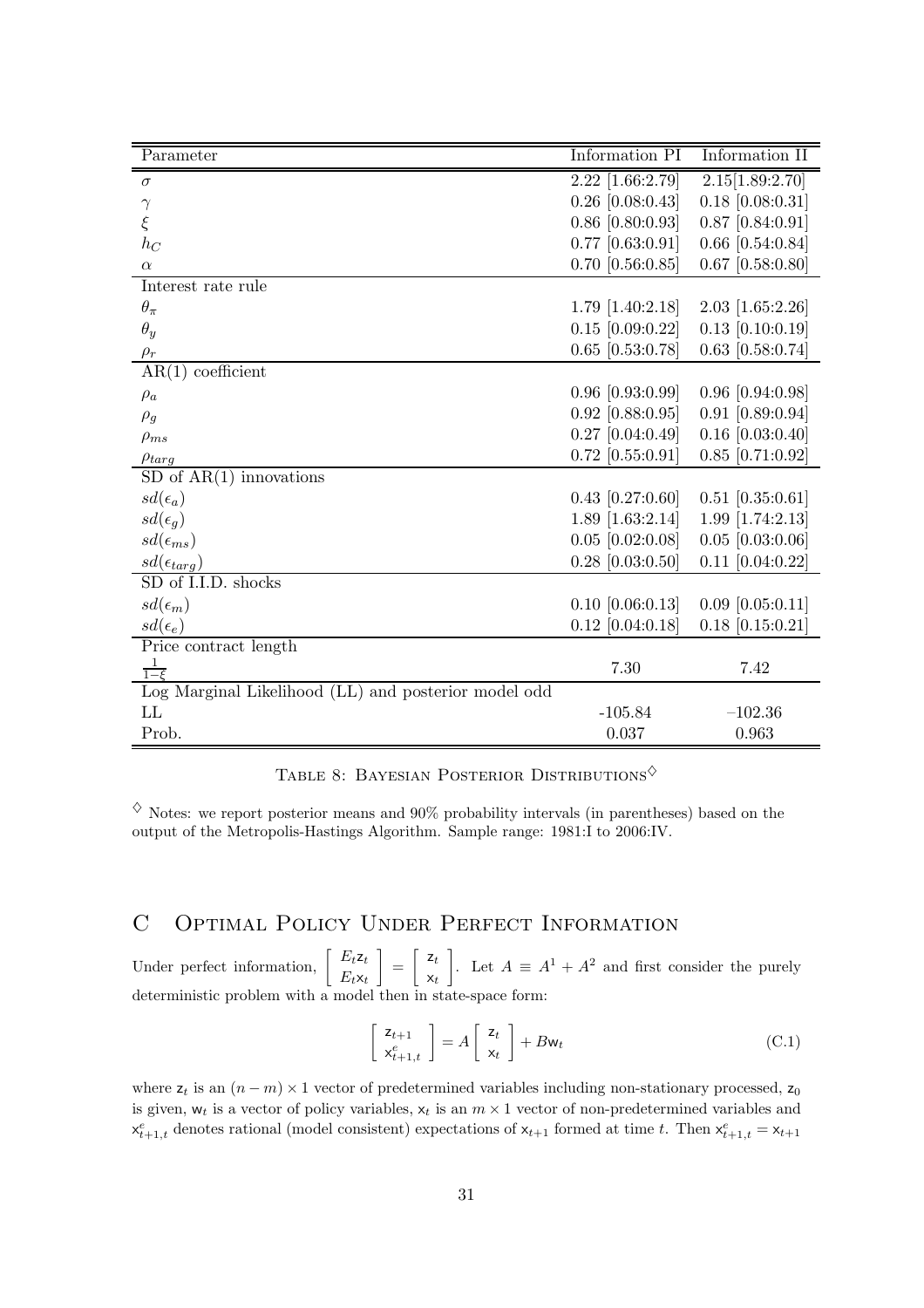and letting  $y_t^T = \left[z_t^T \times_t^T\right]$  (C.1) becomes

$$
y_{t+1} = Ay_t + Bw_t \tag{C.2}
$$

The procedures for evaluating the three policy rules are outlined in the rest of this section (or Currie and Levine (1993) for a more detailed treatment).

## C.1 The Optimal Policy with Commitment

Consider the policy-maker's ex-ante optimal policy at  $t = 0$ . This is found by minimizing  $\Omega_0$  given by  $(38)$  subject to  $(C.2)$  and  $(36)$  and given  $z_0$ . We proceed by defining the Hamiltonian

$$
\mathcal{H}_t(y_t, y_{t+1}, \mu_{t+1}) = \frac{1}{2} \beta^t (y_t^T Q y_t + 2y_t^T U w_t + w_t^T R w_t) + \mu_{t+1} (A y_t + B w_t - y_{t+1})
$$
(C.3)

where  $\mu_t$  is a row vector of costate variables. By standard Lagrange multiplier theory we minimize

$$
\mathcal{L}_0(y_0, y_1, \dots, w_0, w_1, \dots, \mu_1, \mu_2, \dots) = \sum_{t=0}^{\infty} \mathcal{H}_t
$$
\n(C.4)

with respect to the arguments of  $L_0$  (except  $z_0$  which is given). Then at the optimum,  $\mathcal{L}_0 = \Omega_0$ .

Redefining a new costate column vector  $p_t = \beta^{-t} \mu_t^T$ , the first-order conditions lead to

$$
\mathbf{w}_t = -R^{-1}(\beta B^T \mathbf{p}_{t+1} + U^T \mathbf{y}_t)
$$
\n(C.5)

$$
\beta A^T \mathsf{p}_{t+1} - \mathsf{p}_t = -(Q\mathsf{y}_t + U\mathsf{w}_t) \tag{C.6}
$$

Substituting (C.5) into (C.6), we arrive at the following system under control

$$
\begin{bmatrix} I & \beta BR^{-1}B^T \\ 0 & \beta(A^T - UR^{-1}B^T) \end{bmatrix} \begin{bmatrix} y_{t+1} \\ p_{t+1} \end{bmatrix} = \begin{bmatrix} A - BR^{-1}U^T & 0 \\ -(Q - UR^{-1}U^T & I \end{bmatrix} \begin{bmatrix} y_t \\ p_t \end{bmatrix}
$$
(C.7)

To complete the solution we require 2n boundary conditions for  $(C.7)$ . Specifying  $z_0$  gives us  $n - m$  of these conditions. The remaining condition is the 'transversality condition'

$$
\lim_{t \to \infty} \mu_t^T = \lim_{t \to \infty} \beta^t \mathsf{p}_t = 0 \tag{C.8}
$$

and the initial condition

$$
\mathsf{p}_{20} = 0 \tag{C.9}
$$

where  $p_t^T = \left[p_{1t}^T p_{2t}^T\right]$  is partitioned so that  $p_{1t}$  is of dimension  $(n - m) \times 1$ . Equation (36), (C.5), (C.7) together with the 2n boundary conditions constitute the system under optimal control.

Solving the system under control leads to the following rule

$$
\mathsf{w}_t = -F \left[ \begin{array}{cc} I & 0 \\ -N_{21} & -N_{22} \end{array} \right] \left[ \begin{array}{c} \mathsf{z}_t \\ \mathsf{p}_{2t} \end{array} \right] \equiv D \left[ \begin{array}{c} \mathsf{z}_t \\ \mathsf{p}_{2t} \end{array} \right] = -F \left[ \begin{array}{c} \mathsf{z}_t \\ \mathsf{x}_{2t} \end{array} \right] \tag{C.10}
$$

where

$$
\begin{bmatrix} z_{t+1} \\ p_{2t+1} \end{bmatrix} = \begin{bmatrix} I & 0 \\ S_{21} & S_{22} \end{bmatrix} G \begin{bmatrix} I & 0 \\ -N_{21} & -N_{22} \end{bmatrix} \begin{bmatrix} z_t \\ p_{2t} \end{bmatrix} \equiv H \begin{bmatrix} z_t \\ p_{2t} \end{bmatrix}
$$
 (C.11)

$$
N = \begin{bmatrix} S_{11} - S_{12}S_{22}^{-1}S_{21} & S_{12}S_{22}^{-1} \\ -S_{22}^{-1}S_{21} & S_{22}^{-1} \end{bmatrix} = \begin{bmatrix} N_{11} & N_{12} \\ N_{21} & N_{22} \end{bmatrix}
$$
(C.12)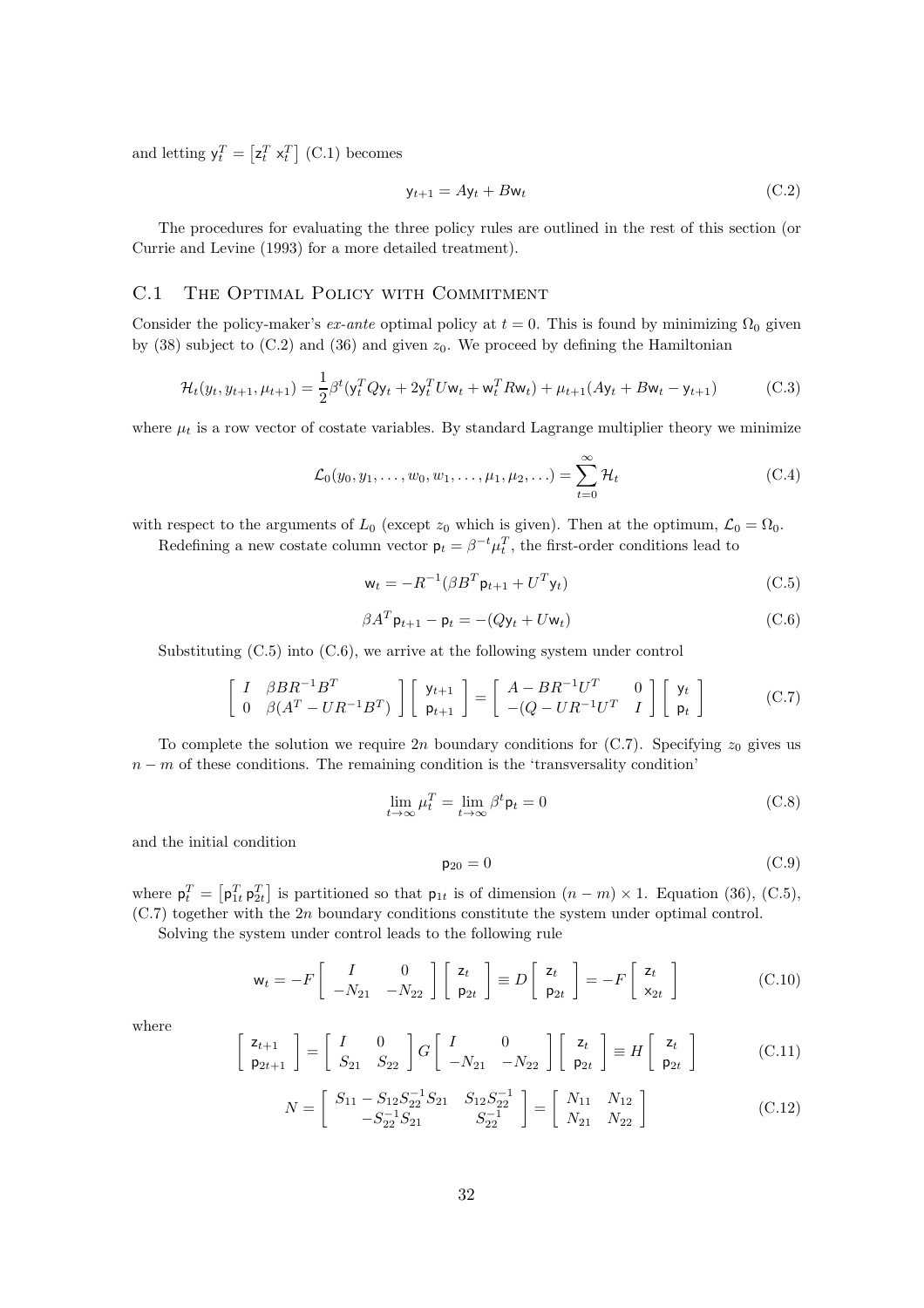$$
\mathsf{x}_t = -\left[\begin{array}{cc} N_{21} & N_{22} \end{array}\right] \left[\begin{array}{c} \mathsf{z}_t \\ \mathsf{p}_{2t} \end{array}\right] \tag{C.13}
$$

where  $F = -(R + B^{T}SB)^{-1}(B^{T}S^{OPT}A + U^{T}), G = A - BF$  and

$$
S = \left[ \begin{array}{cc} S_{11} & S_{12} \\ S_{21} & S_{22} \end{array} \right] \tag{C.14}
$$

partitioned so that  $S_{11}$  is  $(n-m) \times (n-m)$  and  $S_{22}$  is  $m \times m$  is the solution to the steady-state Riccati equation

$$
S = Q - UF - FTUT + FTRF + \beta(A - BF)TS(A - BF)
$$
 (C.15)

The welfare loss for the optimal policy  $(OPT)$  at time t is

$$
\Omega_t^{OPT} = -\frac{1}{2}(\text{tr}(N_{11}Z_t) + \text{tr}(N_{22}\mathsf{p}_{2t}\mathsf{p}_{2t}^T))
$$
\n(C.16)

where  $Z_t = z_t z_t^T$ . To achieve optimality the policy-maker sets  $p_{20} = 0$  at time  $t = 0.27$  At time  $t > 0$  there exists a gain from reneging by resetting  $p_{2t} = 0$ . It can be shown that  $N_{11} < 0$  and  $N_{22} < 0.^{28}$ , so the incentive to renege exists at all points along the trajectory of the optimal policy. This is the time-inconsistency problem.

## C.2 The Dynamic Programming Discretionary Policy

To evaluate the discretionary (time-consistent) policy we rewrite the welfare loss  $\Omega_t$  given by (38) as

$$
\Omega_t = \frac{1}{2} [y_t^T Q y_t + 2y_t^T U w_t + w_t^T R w_t + \beta \Omega_{t+1}]
$$
\n(C.17)

The dynamic programming solution then seeks a stationary solution of the form  $w_t = -Fz_t$  in which  $\Omega_t$  is minimized at time t subject to (1) in the knowledge that a similar procedure will be used to minimize  $\Omega_{t+1}$  at time  $t+1$ .

Suppose that the policy-maker at time t expects a private-sector response from  $t + 1$  onwards, determined by subsequent re-optimization, of the form

$$
\mathbf{x}_{t+\tau} = -N_{t+1} \mathbf{z}_{t+\tau}, \ \tau \ge 1 \tag{C.18}
$$

The loss at time t for the ex ante optimal policy was from  $(C.16)$  found to be a quadratic function of  $x_t$  and  $p_{2t}$ . We have seen that the inclusion of  $p_{2t}$  was the source of the time inconsistency in that case. We therefore seek a lower-order controller

$$
\mathbf{w}_t = -F\mathbf{z}_t \tag{C.19}
$$

with the welfare loss in  $z_t$  only. We then write  $\Omega_{t+1} = \frac{1}{2} z_{t+1}^T S_{t+1}^{TCT} z_{t+1}$  in (C.17). This leads to the following iterative process for  $F_t$ 

$$
\mathbf{w}_t = -F_t \mathbf{z}_t \tag{C.20}
$$

<sup>&</sup>lt;sup>27</sup>Noting from (C.13) that for the optimal policy we have  $x_t = -N_{21}z_t - N_{22}p_{2t}$ , the optimal policy "from a timeless perspective" proposed by Woodford (2003) replaces the initial condition for optimality  $p_{20} = 0$ with  $Jx_0 = -N_{21}z_0 - N_{22}p_{20}$  where J is some  $1 \times m$  matrix. Typically in New Keynesian models the particular choice of condition is  $\pi_0 = 0$  thus avoiding any once-and-for-all initial surprise inflation. This initial condition applies only at  $t = 0$  and only affects the deterministic component of policy and not the stochastic, stabilization component.

 $28$ See Currie and Levine (1993), chapter 5.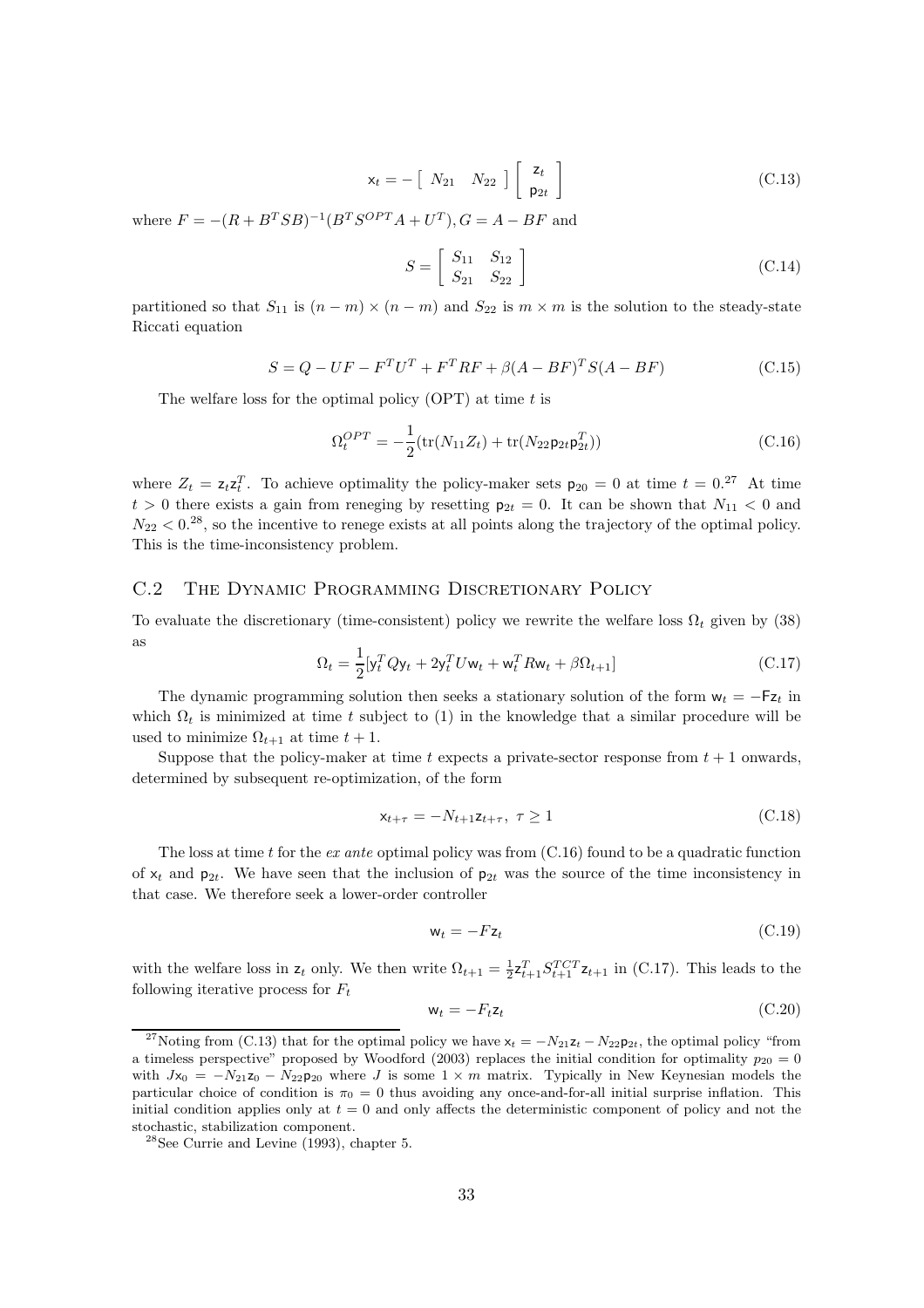where

$$
F_t = (\overline{R}_t + \lambda \overline{B}_t^T S_{t+1}^{TCT} \overline{B}_t)^{-1} (\overline{U}_t^T + \beta \overline{B}_t^T S_{t+1}^{TCT} \overline{A}_t)
$$
  
\n
$$
\overline{R}_t = R + K_t^T Q_{22} K_t + U^{2T} K_t + K_t^T U^2
$$
  
\n
$$
K_t = -(A_{22} + N_{t+1} A_{12})^{-1} (N_{t+1} B^1 + B^2)
$$
  
\n
$$
\overline{B}_t = B^1 + A_{12} K_t
$$
  
\n
$$
\overline{U}_t = U^1 + Q_{12} K_t + J_t^T U^2 + J_t^T Q_{22} J_t
$$
  
\n
$$
\overline{J}_t = -(A_{22} + N_{t+1} A_{12})^{-1} (N_{t+1} A_{11} + A_{12})
$$

$$
\overline{A}_t = A_{11} + A_{12}J_t
$$
\n
$$
S_t^{TCT} = \overline{Q}_t - \overline{U}_tF_t - F_t^T\overline{U}^T + \overline{F}_t^T\overline{R}_tF_t + \beta(\overline{A}_t - \overline{B}_tF_t)^T S_{t+1}^{TCT}(\overline{A}_t - \overline{B}_t\overline{F}_t)
$$
\n
$$
\overline{Q}_t = Q_{11} + J_t^TQ_{21} + Q_{12}J_t + J_t^TQ_{22}J_t
$$
\n
$$
N_t = -J_t + K_tF_t
$$

where  $B = \begin{bmatrix} B^1 \\ B^2 \end{bmatrix}$  $B<sup>2</sup>$  $\Big\}, U = \Big[ \begin{array}{c} U^1 \\ U^2 \end{array} \Big]$  $\,U^2$  $\left[ \begin{array}{cc} A_{11} & A_{12} \ A_{21} & A_{22} \end{array} \right]$ , and Q similarly are partitioned conformably with the predetermined and non-predetermined components of the state vector.

The sequence above describes an iterative process for  $F_t$ ,  $N_t$ , and  $S_t^{TCT}$  starting with some initial values for  $N_t$  and  $S_t^{TCT}$ . If the process converges to stationary values, F, N and S say, then the time-consistent feedback rule is  $w_t = -Fz_t$  with loss at time t given by

$$
\Omega_t^{TCT} = \frac{1}{2} \mathbf{z}_t^T S^{TCT} \mathbf{z}_t = \frac{1}{2} \text{tr}(S^{TCT} Z_t)
$$
\n(C.21)

#### C.3 Optimized Simple Rules

We now consider simple sub-optimal rules of the form

$$
\mathsf{w}_t = D\mathsf{y}_t = D\left[\begin{array}{c} \mathsf{z}_t \\ \mathsf{x}_t \end{array}\right] \tag{C.22}
$$

where  $D$  is constrained to be sparse in some specified way. Rule  $(C.22)$  can be quite general. By augmenting the state vector in an appropriate way it can represent a PID (proportional-integralderivative)controller.

Substituting (C.22) into (38) gives

$$
\Omega_t = \frac{1}{2} \sum_{i=0}^{\infty} \beta^t y_{t+i}^T P_{t+i} y_{t+i}
$$
\n(C.23)

where  $P = Q + UD + D^T U^T + D^T RD$ . The system under control (C.1), with  $w_t$  given by (C.22), has a rational expectations solution with  $x_t = -Nz_t$  where  $N = N(D)$ . Hence

$$
\mathbf{y}_t^T P \mathbf{y}_t = \mathbf{z}_t^T T \mathbf{z}_t \tag{C.24}
$$

where  $T = P_{11} - N^T P_{21} - P_{12} N + N^T P_{22} N$ , P is partitioned as for S in (C.14) onwards and

$$
z_{t+1} = (G_{11} - G_{12}N)z_t
$$
\n(C.25)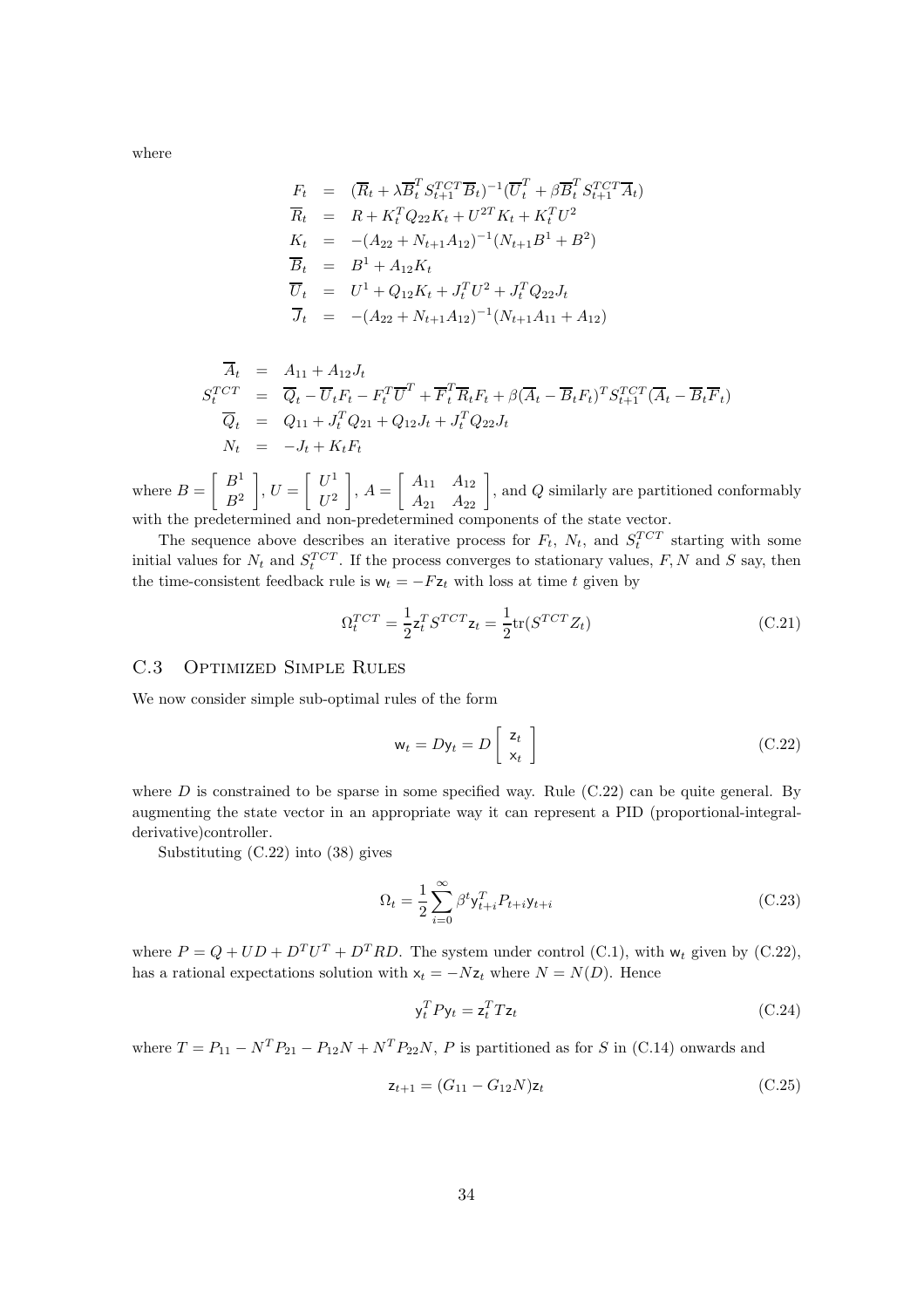where  $G = A + BD$  is partitioned as for P. Solving (C.25) we have

$$
z_t = (G_{11} - G_{12}N)^t z_0 \tag{C.26}
$$

Hence from  $(C.27)$ ,  $(C.24)$  and  $(C.26)$  we may write at time t

$$
\Omega_t^{SIM} = \frac{1}{2} z_t^T V z_t = \frac{1}{2} \text{tr}(V Z_t)
$$
\n(C.27)

where  $Z_t = z_t z_t^T$  and  $V^{LYA}$  satisfies the *Lyapunov* equation

$$
V^{LYA} = T + H^T V^{LYA} H \tag{C.28}
$$

where  $H = G_{11} - G_{12}N$ . At time  $t = 0$  the optimized simple rule is then found by minimizing  $\Omega_0$ given by (C.27) with respect to the non-zero elements of D given  $z_0$  using a standard numerical technique. An important feature of the result is that unlike the previous solution the optimal value of  $D, D^*$  say, is not independent of  $z_0$ . That is to say

$$
D^* = D^*(z_0)
$$

### C.4 THE STOCHASTIC CASE

Consider the stochastic generalization of (C.1)

$$
\begin{bmatrix} z_{t+1} \\ x_{t+1,t}^e \end{bmatrix} = A \begin{bmatrix} z_t \\ x_t \end{bmatrix} + Bw_t + \begin{bmatrix} u_t \\ 0 \end{bmatrix}
$$
 (C.29)

where  $u_t$  is an  $n \times 1$  vector of white noise disturbances independently distributed with cov( $u_t$ ) =  $\Sigma$ . Then, it can be shown that certainty equivalence applies to all the policy rules apart from the simple rules (see Currie and Levine (1993)). The expected loss at time  $t$  is as before with quadratic terms of the form  $\mathbf{z}_t^T X \mathbf{z}_t = \text{tr}(X \mathbf{z}_t, Z_t^T)$  replaced with

$$
E_t\left(\text{tr}\left[X\left(z_t z_t^T + \sum_{i=1}^{\infty} \beta^t \mathbf{u}_{t+i} \mathbf{u}_{t+i}^T\right)\right]\right) = \text{tr}\left[X\left(z_t^T z_t + \frac{\lambda}{1-\lambda} \Sigma\right)\right]
$$
(C.30)

where  $E_t$  is the expectations operator with expectations formed at time t.

Thus for the optimal policy with commitment (C.16) becomes in the stochastic case

$$
\Omega_t^{OPT} = -\frac{1}{2} \text{tr} \left( N_{11} \left( Z_t + \frac{\beta}{1 - \beta} \Sigma \right) + N_{22} \mathsf{p}_{2t} \mathsf{p}_{2t}^T \right) \tag{C.31}
$$

For the time-consistent policy (C.21) becomes

$$
\Omega_t^{TCT} = -\frac{1}{2} \text{tr}\left( S \left( Z_t + \frac{\beta}{1 - \beta} \Sigma \right) \right) \tag{C.32}
$$

and for the simple rule, generalizing (C.27)

$$
\Omega_t^{SIM} = -\frac{1}{2} \text{tr}\left(V^{LYA} \left(Z_t + \frac{\beta}{1 - \beta} \Sigma\right)\right) \tag{C.33}
$$

The optimized simple rule is found at time  $t = 0$  by minimizing  $\Omega_0^{SIM}$  given by (C.33). Now we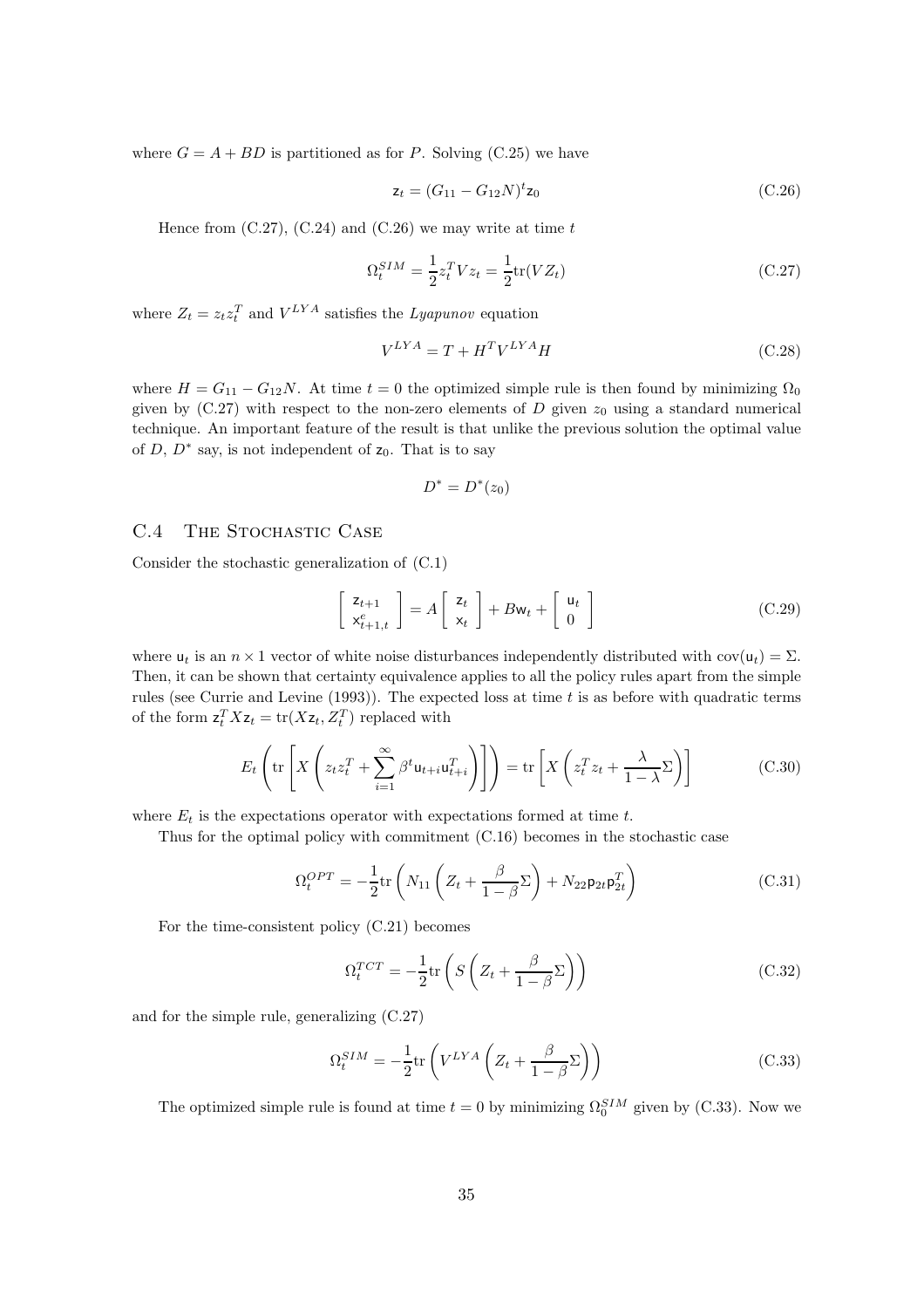find that

$$
D^* = D^* \left( z_0 z_0^T + \frac{\beta}{1 - \beta} \Sigma \right) \tag{C.34}
$$

or, in other words, the optimized rule depends both on the initial displacement  $z_0$  and on the covariance matrix of disturbances Σ.

A very important feature of optimized simple rules is that unlike their optimal commitment or optimal discretionary counterparts they are not certainty equivalent. In fact if the rule is designed at time  $t = 0$  then  $D^* = f^* \left( Z_0 + \frac{\beta}{1-\beta} \Sigma \right)$  and so depends on the displacement  $z_0$  at time  $t = 0$ and on the covariance matrix of innovations  $\Sigma = \text{cov}(\epsilon_t)$ . From non-certainty equivalence it follows that if the simple rule were to be re-designed at ant time  $t > 0$ , since the re-optimized  $D^*$  will then depend on  $Z_t$  the new rule will differ from that at  $t = 0$ . This feature is true in models with or without rational forward-looking behaviour and it implies that *simple rules are time-inconsistent* even in non-RE models.

# D OPTIMAL POLICY UNDER IMPERFECT INFORMATION

The proof of the theorem generalizes Pearlman (1992) slightly, in that it allows for cross-product terms in states and instruments i.e. matrix  $U \neq 0$ , and provides a more elegant proof. Pearlman (1992) shows that optimal policy is certainty equivalent in the sense that all the rules under imperfect information correspond to those under perfect information, but with  $z_{t,t}$  and  $x_{t,t}$  replacing  $z_t$ ,  $x_t$ . In particular, for the fully optimal rule  $p_{2t}$  then depends only on past values  $\{z_{s,s}, x_{s,s} : s < t\}$ , so that  $p_{2t} = p_{2t,t} = p_{2t,t-1}$ . The updating equation for  $z_{t,t}$  is then derived as follows:

$$
x_{t,t} + N_{21}z_{t,t} + N_{22}p_{2t} = 0 \t x_t - x_{t,t} = A_{22}^{-1}A_{21}(z_t - z_{t,t})
$$
(D.1)

where  $N_{22} = 0$  for TCT and SIM,  $N_{21}$ ,  $N_{22}$  were defined for OPT in (C.13) and  $N_{21}$  is dependent on which rule is in place; the second equation is obtained by taking time- $t$  expectations of the equation involving  $E_t x_{t+1}$  and subtracting from the original:

$$
0 = A_{12}(z_t - z_{t,t}) + A_{22}(x_t - x_{t,t})
$$
\n(D.2)

After taking expectations of each of these at  $t-1$ , it then follows that we can write

$$
m_t - m_{t,t-1} = D(z_t - z_{t,t-1}) + v_t + (E - D)(z_{t,t} - z_{t,t-1})
$$
\n(D.3)

using the definitions of  $D$  and  $E$  in Section 3.1. Now assume that

$$
z_{t,t} - z_{t,t-1} = J_1(D(z_t - z_{t,t-1}) + v_t)
$$
\n(D.4)

which will be verified shortly. It then follows that

$$
m_t - m_{t,t-1} = (I + (E - D)J_1)(D(z_t - z_{t,t-1}) + v_t)
$$
\n(D.5)

and hence the updated value  $z_{t,t}$  using the measurement  $m_t$  is given by

$$
z_{t,t} - z_{t,t-1} = PD^T(DPD^T + V)^{-1}(I + (E - D)J_1)^{-1}(m_t - m_{t,t-1})
$$
  
=  $PD^T(DPD^T + V)^{-1}(D(z_t - z_{t,t-1}) + v_t)$  (D.6)

where the second equality is obtained by substituting from (D.5); hence  $J_1 = PD^T(DPD^T + V)^{-1}$ . Finally Pearlman (1992) shows that  $E[(z_t - z_{t,t})z_{s,s}] = 0, s \leq t$ . This enables us to rewrite the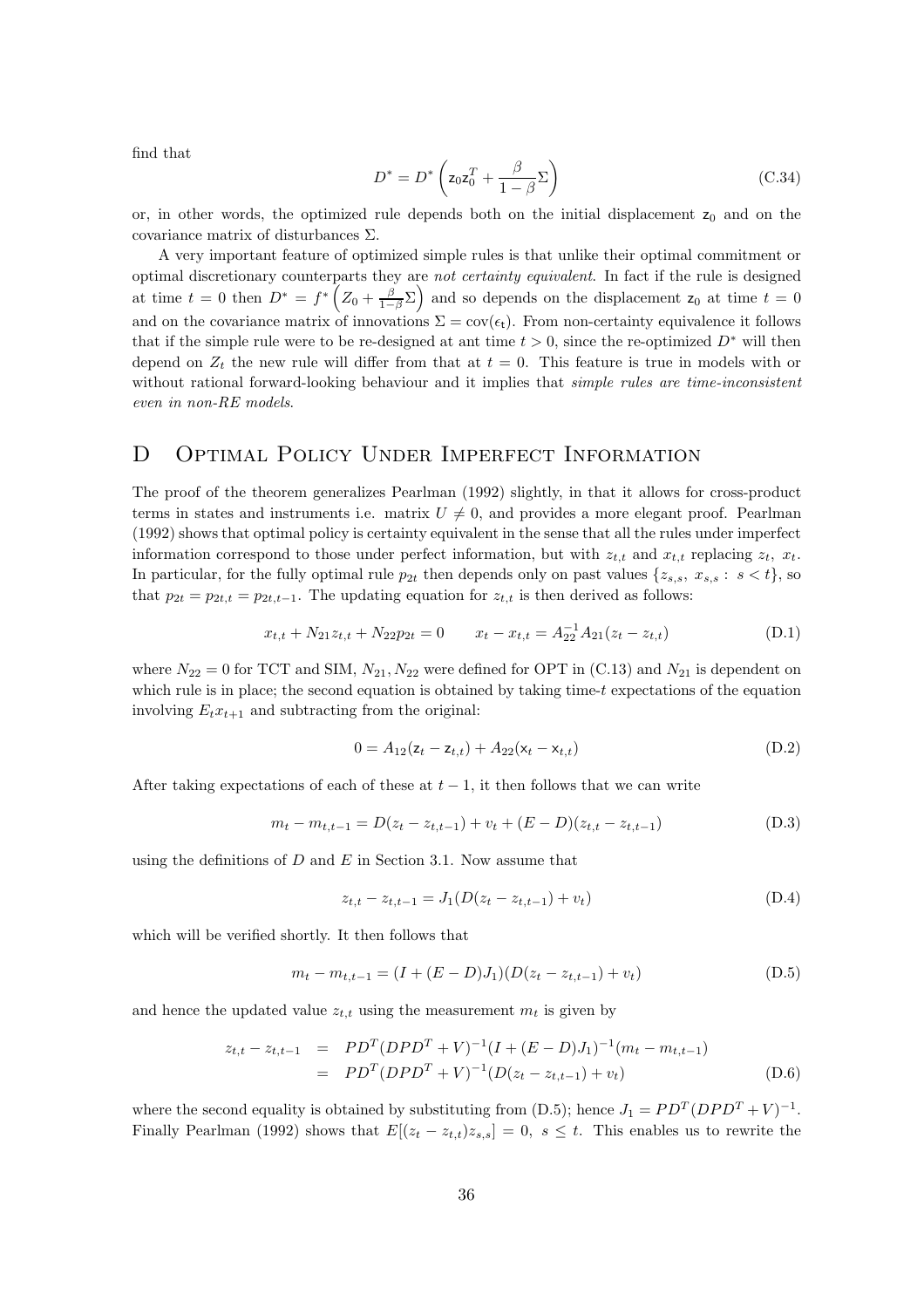welfare loss in the form of  $(D.8)$ , and to obtain its value in (39) using  $(D.9)$ , where P is the solution of the Riccati equation

$$
P = APA^T - APD^T (DPD^T + V)^{-1} DPA^T + \Sigma
$$
 (D.7)

where  $A = A_{11} - A_{12}A_{22}^{-1}A_{21}$ . Note that this Riccati equation is independent of policy. We may then write the expected utility as

$$
\frac{1}{2}E_t \Big[ \sum_{i=0}^{\infty} \beta^t (y_{t+\tau,t+\tau}^T Q y_{t+\tau,t+\tau} + 2y_{t+\tau,t+\tau}^T U w_{t+\tau} + w_{t+\tau}^T R w_{t+\tau} + (y_{t+\tau} - y_{t+\tau,t+\tau})^T Q (y_{t+\tau} - y_{t+\tau,t+\tau})) \Big]
$$
(D.8)

where we note that  $w_{t+\tau}$  is dependent only on current and past  $y_{t+s,t+s}$ . The discounted expected sum of the last term of (D.8) corresponds to the last term of (39) and is independent of policy, while the other terms are minimized subject to the *expected* dynamics

$$
\begin{bmatrix} z_{t+1,t+1} \\ E_t x_{t+1,t+1} \end{bmatrix} = (A^1 + A^2) \begin{bmatrix} z_{t,t} \\ x_{t,t} \end{bmatrix} + B\mathsf{w}_t + \begin{bmatrix} z_{t+1,t+1} - z_{t+1,t} \\ 0 \end{bmatrix}
$$
 (D.9)

allowing the problem to be solved using the techniques of Appendix C. We note by the chain rule that  $E_t \times_{t+1,t+1} \equiv E_t[E_{t+1}x_{t+1}] = E_t x_{t+1}$ , and that  $cov(z_{t+1,t+1} - z_{t+1,t}) = PD^T(DPD^T + V)^{-1}DP$ and  $cov(z_{t+1} - z_{t+1,t+1}) = P - PD^T(DPD^T + V)^{-1}DP \equiv \overline{P}$ . This implies that the the other terms of the welfare loss are as given in (39).

Furthermore, as in Pearlman (1992) we can show that certainty equivalence holds for both the fully optimal and the time consistent solutions (but not for optimized simple rules).

### E The Hamiltonian Quadratic Approximation of Welfare

Consider the following general deterministic optimization problem

$$
\max \sum_{t=0}^{\infty} \beta^t U(X_{t-1}, W_t) \ \ s.t. \ \ X_t = f(X_{t-1}, W_t)
$$
 (E.1)

where  $X_{t-1}$  is vector of state variables and  $W_{t-1}$  a vector of instruments.<sup>29</sup> There are given initial and the usual tranversality conditions. For our purposes, we consider this as including models with forward-looking expectations, so that the optimal solution to the latter setup is the pre-commitment solution. Suppose the solution converges to a steady state  $X, W$  as  $t \to \infty$  for the states  $X_t$  and the policies  $W_t$ . Define  $x_t = X_t - X$  and  $w_t = W_t - W$  as representing the first-order approximation to absolute deviations of states and policies from their steady states.<sup>30</sup>

<sup>&</sup>lt;sup>29</sup>An alternative representation of the problem is  $U(X_t, W_t)$  and  $E_t[X_{t+1}] = f(X_t, W_t)$  where  $X_t$  includes forward-looking non-predetermined variables and  $E_t[X_{t+1}] = X_{t+1}$  for the deterministic problem where perfect foresight applies. Whichever one uses, it is easy to switch from one to the other by a simple re-definition. Note that Magill (1977) adopted a continuous-time model without forward-looking variables. As we demonstrate in Levine *et al.* (2008b), although the inclusion of forward-looking variables significantly alters the nature of the optimization problem, these changes only affect the boundary conditions and the second-order conditions, but not the steady state of the optimum which is all we require for LQ approximation.

<sup>&</sup>lt;sup>30</sup>Alternatively  $x_t = (X_t - X)/X$  and  $w_t = (W_t - W)/W$ , depending on the nature of the economic variable. Then the Theorem follows in a similar way with an appropriate adjustment to the Jacobian Matrix.